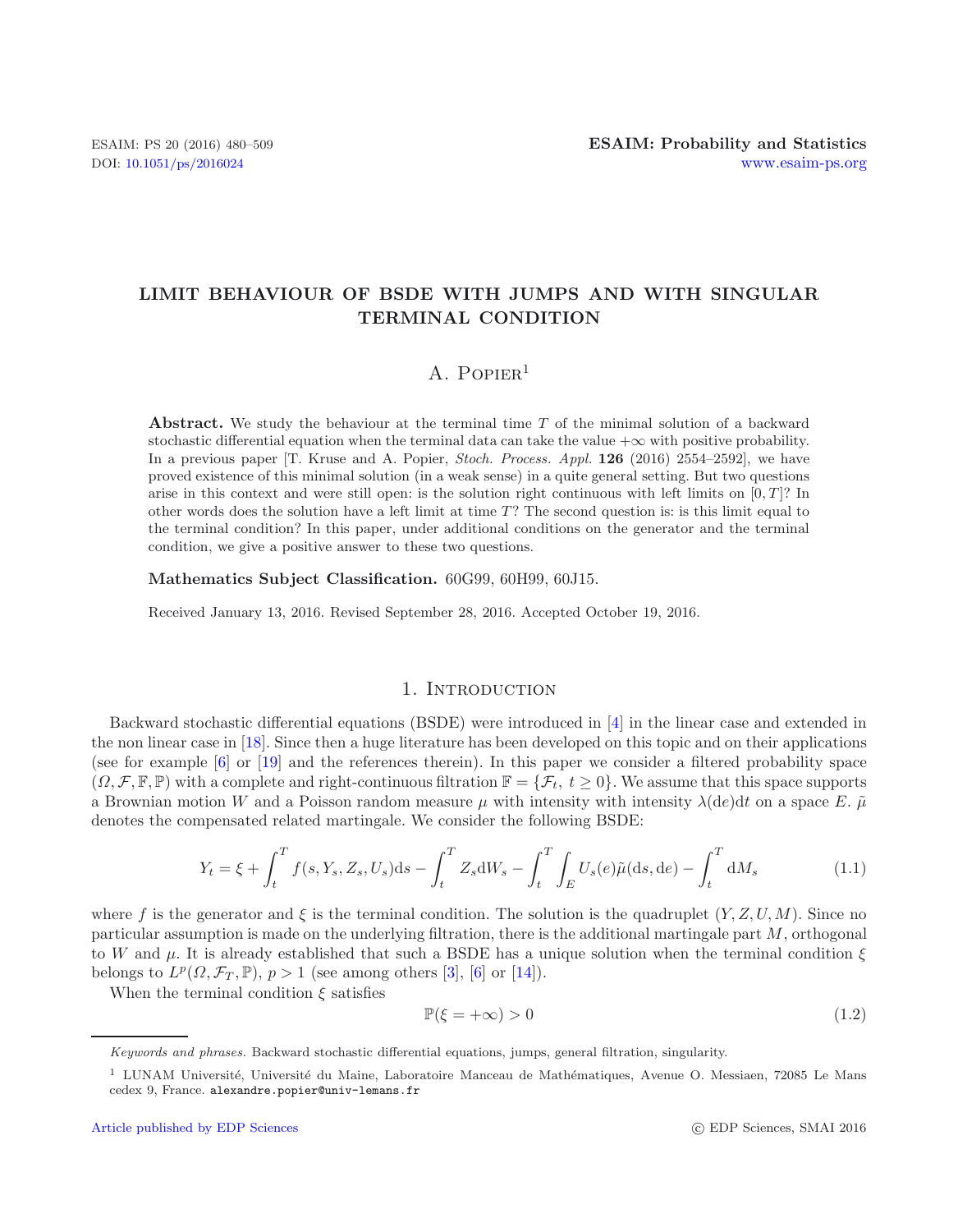<span id="page-1-5"></span>we called the BSDE *singular*. This singular case has been studied in [\[20](#page-29-6)] when the filtration is generated by the Brownian motion (no jump, no additional noise, *i.e.*  $U = M = 0$ ) and for the particular generator  $f(t, y, z, u) = f(y) = -y|y|^q$ . Recently singular BSDE were used to solve a particular stochastic control problem with application to portfolio management (see [\[2](#page-29-7)] or [\[8\]](#page-29-8)). In this framework, the intensity  $\lambda$  is finite and the generator does not depend on z and has the following form:

<span id="page-1-4"></span><span id="page-1-3"></span>
$$
f(t, y, u) = -\frac{y|y|^q}{q\alpha_t^q} - \widehat{\beta}(t, y, u) + \gamma_t.
$$
\n(1.3)

where the function  $\widehat{\beta}$  is given by

$$
\widehat{\beta}(t, y, u) = \int_{E} (y + u(e)) \left( 1 - \frac{\beta_t(e)}{((y + u(e))^q + \beta_t(e)^q)^{1/q}} \right) \mathbf{1}_{y + u(e) \ge 0} \lambda(de) \tag{1.4}
$$

and where  $\alpha$ ,  $\beta$  and  $\gamma$  are positive processes. The minimal solution  $(Y, Z, U, M)$  (provided it exists) gives the value function of the following control problem: minimize<sup>[2](#page-1-0)</sup>

$$
\mathbb{E}\left[\int_{t}^{T}\left(\alpha_{s}|\eta_{s}|^{p}+\gamma_{s}|X_{s}|^{p}+\int_{E}\beta_{s}(e)|\zeta_{s}(e)|^{p}\lambda(\mathrm{d}e)\right)\mathrm{d}s+\xi|X_{T}|^{p}\bigg|\mathcal{F}_{t}\right]
$$
(1.5)

over all progressively measurable processes  $X$  that satisfy the dynamics

$$
X_s = x + \int_t^s \eta_u \mathrm{d}u + \int_t^s \int_E \zeta_u(e) \mu(\mathrm{d}e, \mathrm{d}u)
$$

and the terminal state constraint

<span id="page-1-1"></span>
$$
X_T \mathbf{1}_{\xi=\infty} = 0.
$$

p is the Hölder conjugate of  $1 + q$ . For the financial point of view, the set  $\{\xi = +\infty\}$  is a specification of a set of market scenarios where liquidation is mandatory. The value function is equal to  $|x|^p Y_t$  and the optimal state process  $X^*$  can be computed directly with Y and U. Note that the martingale part of the solution  $(Z, M)$ is not employed in the computation of the optimal state process. Thus the control problem can be completely solved provided the BSDE has a minimal solution (see Sect. 2 and Thm. 4 in [\[15\]](#page-29-9) for more details on the control problem).

In [\[15\]](#page-29-9), under some technical sufficient assumptions on f (Conditions **(A)** below), it is proved that the BSDE  $(1.1)$  with singular terminal condition  $(1.2)$  has a minimal super-solution  $(Y, Z, U, M)$  such that a.s.

$$
\liminf_{t \to T} Y_t \ge \xi. \tag{1.6}
$$

<span id="page-1-2"></span><span id="page-1-0"></span>The main requirement is that f decreases w.r.t. y at least as a polynomial function (almost like  $-y^{1+q}$ ,  $q > 0$ ), when y is large. The main difficulty is to obtain some a priori estimate, which states that  $Y_t$  is bounded from above for any  $t < T$  by a finite process (Inequality [\(2.1\)](#page-5-0)). The construction of  $(Y, Z, U, M)$  without Condition  $(1.6)$  can be made if the filtration  $\mathbb F$  is only complete and right-continuous.

In the classical setting  $(\xi \in L^p(\Omega))$ , Y has a limit as t increases to T since the process is solution of the BSDE [\(1.1\)](#page-0-0) and thus is càdlàg<sup>[3](#page-1-2)</sup>. Moreover this limit is equal to  $\xi$  a.s. if the filtration F is left-continuous at time T. Indeed we need to avoid a jump at time T of the orthogonal martingale  $M$  (see the later discussion in Sect. [2\)](#page-3-0). Hence in the singular case the behaviour  $(1.6)$  of the super-solution Y at time T is obtained under this additional requirement on the filtration  $\mathbb F$ . For the related control problem [\(1.5\)](#page-1-3), this weak behaviour [\(1.6\)](#page-1-1) at time  $T$  of the minimal process  $Y$  is sufficient to obtain the optimal control and the value function. Nevertheless

<sup>&</sup>lt;sup>2</sup>With the convention  $0.\infty = 0$ .

<sup>&</sup>lt;sup>3</sup>French acronym for right continuous with left limits.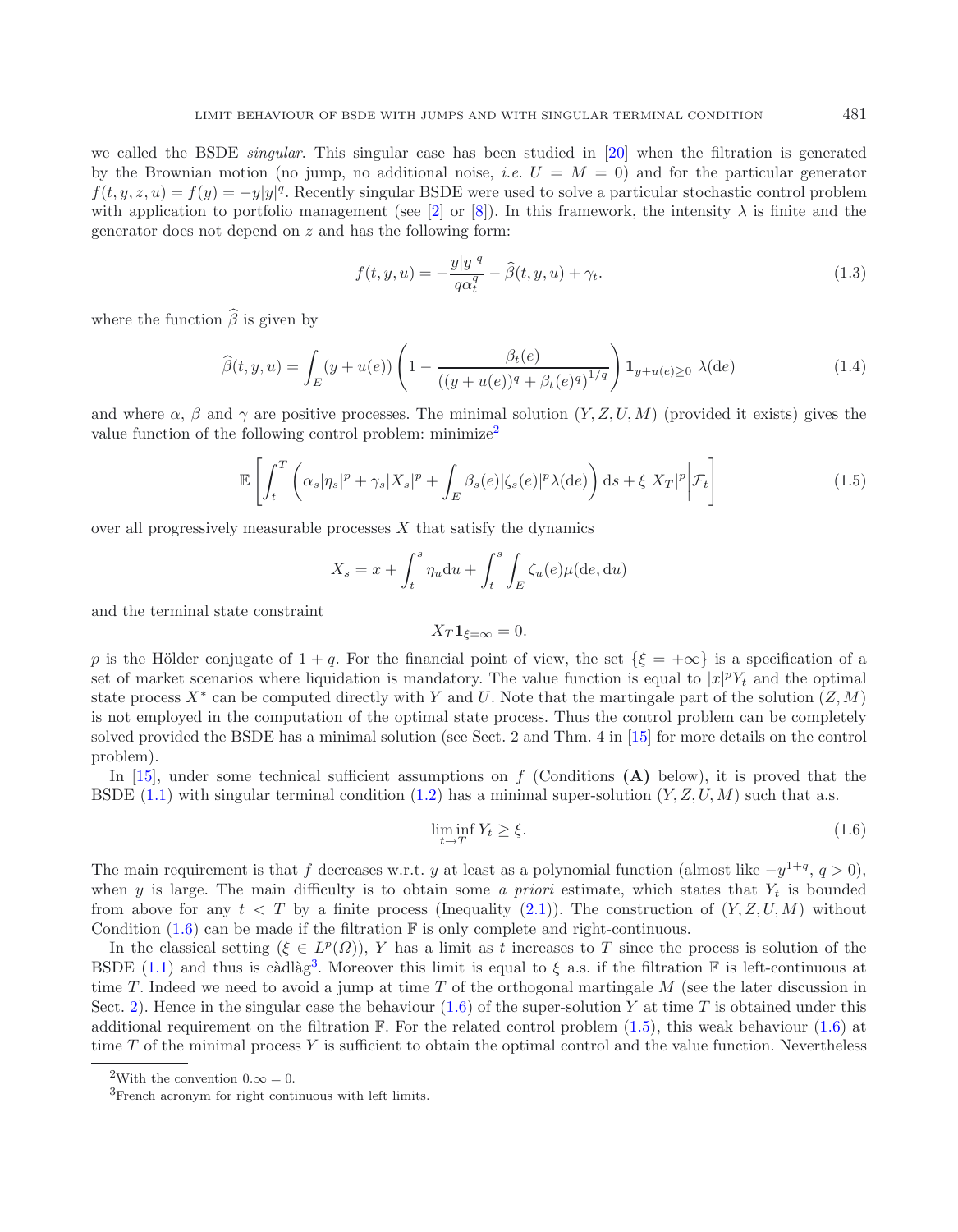two natural questions arise here:

- Can we expect that the left limit at time  $T$  of the minimal solution  $Y$  exists? In other words is  $Y$  càdlàg on  $[0, T]$ ?
- Can the inequality [\(1.6\)](#page-1-1) be an equality if the filtration is left-continuous at time  $T$ ?

The aim of this paper is to give an (at least partial) answer to these two questions.

#### *Related literature.*

As far as we know, there are only two works on this topic: [\[20](#page-29-6)] in the Brownian setting and the third chapter of the PhD thesis of Piozin in the Brownian–Poisson setting, both for the particular generator  $f(y) = -y|y|^q$ .

The study of this question in the Brownian setting was firstly made in [\[20\]](#page-29-6). The proof was decomposed into two parts: firstly the existence of the limit, secondly the equality

<span id="page-2-0"></span>
$$
\liminf_{t \to T} Y_t = \xi. \tag{1.7}
$$

For the existence of the limit no additional assumption was required. But the particular structure of f was very important. For the second part to prove the equality [\(1.7\)](#page-2-0), a localization procedure was used, working only in the Markovian framework. To be more precised the terminal condition  $\xi$  is equal to  $h(X_T)$  where h is a function from  $\mathbb{R}^d$  to  $[0, +\infty]$  with a closed non empty singular set  $\mathcal{S} = \{h = +\infty\}$  and X is a forward diffusion given as the solution of a SDE. For  $q \leq 2$ , Malliavin's calculus and an integration by parts were used, in order to transfert the control of  $Z_t = D_t Y_t$  to the control of  $Y_t$ . Since the density of the process X appears in this integration by parts, additional conditions were required on the diffusion  $X$  (especially uniform ellipticity). For  $q > 2$ , no particular hypothesis was imposed on X since we had a suitable estimate on Z. In some sense if the non linearity q is not large enough, it should be compensated by more regularity on  $X$ .

In the third chapter of the PhD thesis of Piozin, we have studied the Brownian−Poisson case, again with the generator  $f(y) = -y|y|^q$ . The existence of the limit is treated exactly as in [\[20\]](#page-29-6). For the proof of the equality [\(1.7\)](#page-2-0) we worked in the Markovian setting:  $\xi = h(X_T)$ , and we assumed that  $q > 2$  since we had an *a priori* estimate on Z and U. Moreover the localization procedure involves the infinitesimal generator of X which contains a non local part due to the jumps in the forward SDE. In order to have suitable estimates on this part, we needed other technical assumptions on the jumps of the solution X and the singular set  $S = \{ \xi = +\infty \}.$ 

## *Contributions and decomposition of the paper*

In this paper we want to broaden these results in two directions: more general generator  $f$  and no restriction on the filtration. We are not able to give a general result for any generator f and any final value  $\xi$ . We just have sufficient conditions on the generator f and the terminal value  $\xi$  as in [\[20](#page-29-6)]. Unfortunately there is still a gap between existence conditions of the minimal super-solution and "continuity at time  $T$ " assumptions.

- We can prove the existence of this limit only if the generator  $f$  has some specific structure (Thm. [3.1\)](#page-10-0). Our main requirement is that the growth of f w.r.t. y could be "controlled" uniformly w.r.t. z and u. The filtration F satisfies the usual assumptions: complete and right-continuous.
- The proof of the equality [\(1.7\)](#page-2-0) is a different problem. First we will assume that the filtration  $\mathbb F$  is such that a martingale cannot have a jump at time T. This property holds if  $\mathbb F$  is quasi left-continuous, which is a common assumption (see the discussion in Sect. [2.2\)](#page-9-0). The setting will be half Markovian:  $\xi = h(X_T)$ . But the generator is not supposed to depend only on the forward process  $X$ . Hence the setting is not completely Markovian. As explained before we will assume that q is large enough  $(q > 2$  if  $f(y) = -y|y|^q$ ). The complete result is Theorem [4.5.](#page-18-0)

Our method here is very closed to [\[20\]](#page-29-6). Nevertheless some added difficulties appear here; let us briefly explain them. For the existence of the left limit of Y, if the generator  $f$  does not depend on  $U$ , the proof is almost the same as in [\[20\]](#page-29-6). In other words the presence of U in the generator is the main trouble and the reason why additional hypotheses are made on f. To obtain the desired equality  $(1.7)$ , as in [\[20\]](#page-29-6), we will prove a stronger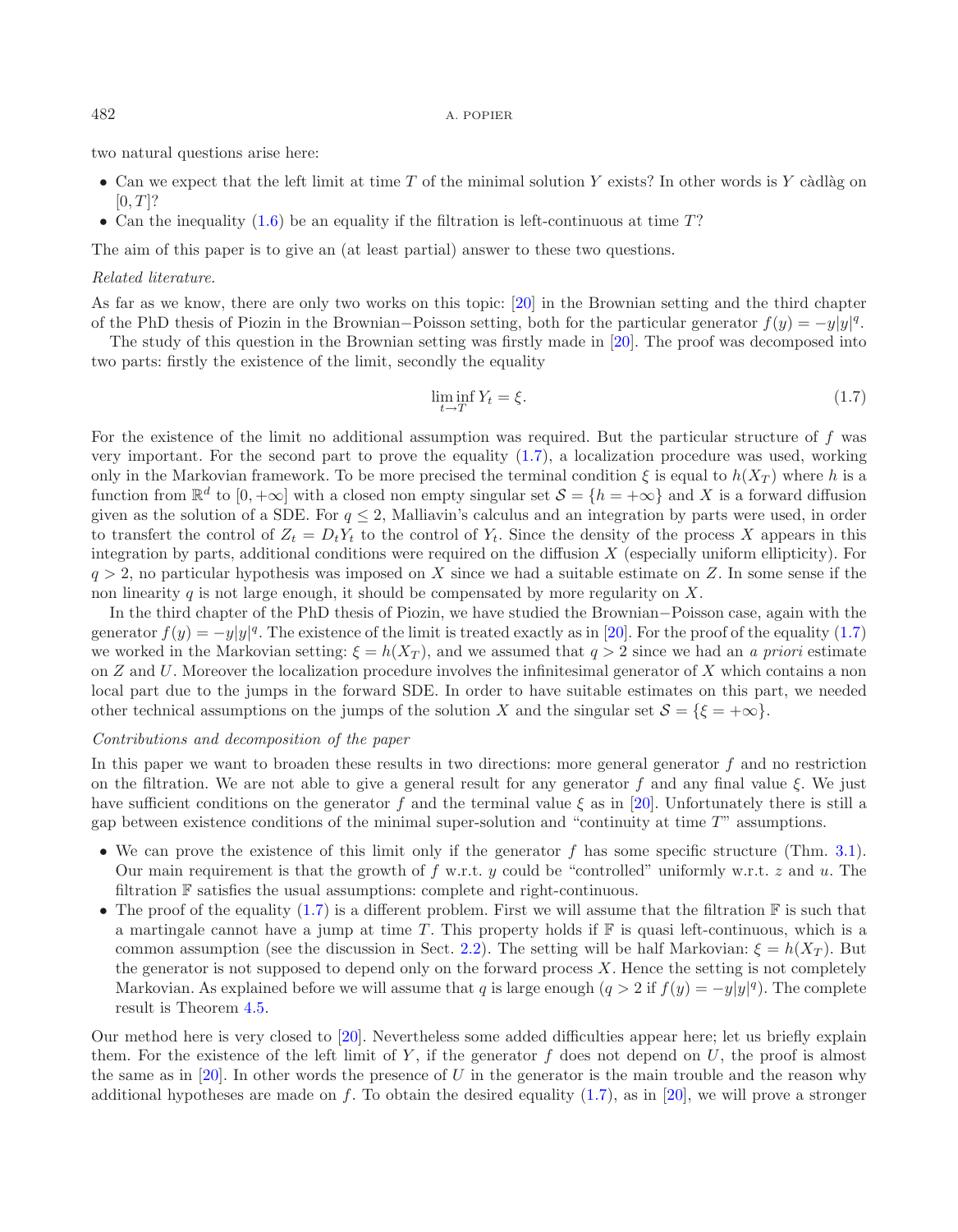*a priori* estimate on Z and U (extension of a known result in the Brownian setting). This point is rather technical but not surprising. Next we will restrict ourselves to the case where  $\xi$  depends only on the terminal value of a forward diffusion  $X: \xi = \Phi(X_T)$ . The complexity does not come from the filtration or the martingale part. Indeed with a left-continuity condition at time T on the filtration  $\mathbb{F}$ , the martingale M will not have a jump at time T and the martingale part of the BSDE will be killed by taking the expectation. But the novelty is the non local part I of the infinitesimal generator of X (given by  $(4.7)$ ). This term comes from the jumps of X generated by the Poisson random measure. We will be able to have a suitable estimate on this term under a technical condition (denoted by **(E)**). This assumption connects the jumps of X with the singularity set  $S = {\Phi = +\infty}$ and is original and unusual.

The paper is organized as follows. In the first part we give the precise mathematical framework and we recall the known result: existence of the minimal solution of the BSDE [\(1.1\)](#page-0-0). We also discuss the required conditions on the filtration F. Then in Section [3](#page-9-1) we prove existence of a left limit, that is Y is càdlàg on  $[0, T]$  (Thm. [3.1](#page-10-0)) and its proof) under condition  $(B)$ . In the last section we want to prove equality  $(1.7)$ . First we will show that the generator cannot be singular. We complete the results of [\[15\]](#page-29-9) with an *a priori* estimate of the coefficients Z and U. And finally under other technical assumptions we prove equality  $(1.7)$  (Thm. [4.5\)](#page-18-0). Since the conditions in the second and third sections are not exactly the same, we gather all conditions in the short last section in order to obtain the continuity of  $Y$  at time  $T$ 

$$
\lim_{t \to T} Y_t = \xi. \tag{1.8}
$$

Along the paper we will always consider Example [2.3](#page-6-0) (generator f given by  $(1.3)$  and  $(1.4)$ ), with the important particular subcases:

- Example [2.4:](#page-6-1)  $f(y) = -y|y|^q$  (toy example).
- Example [2.5:](#page-7-0)  $f(t, y) = -(T-t)^{\varsigma}y|y|^q + \frac{1}{(T-t)^{\varpi}}$ , with real numbers  $\varsigma$  and  $\varpi$ .

<span id="page-3-0"></span>The open questions (q small, more general generator f, non Markovian setting, *etc.*) are left for further developments.

# 2. Setting, known results, filtration

We consider a filtered probability space  $(\Omega, \mathcal{F}, \mathbb{P}, \mathbb{F} = (\mathcal{F}_t)_{t\geq 0})$ . The filtration is assumed to be complete and right continuous. Note that all martingales have right continuous modifications in this setting and we will always assume that we are taking the right continuous version, without any special mention. We also suppose sometimes that the filtration is quasi-left continuous (as in [\[14,](#page-29-5) [15](#page-29-9)]), which means that for every sequence  $(\tau_n)$ of F predictable stopping times such that  $\tau_n \nearrow \tilde{\tau}$  for some stopping time  $\tilde{\tau}$  we have  $\bigvee_{n\in\mathbb{N}}\mathcal{F}_{\tau_n} = \mathcal{F}_{\tilde{\tau}}$ . This condition is unimportant for the existence and/or uniqueness of the solution of the BSDE (see  $[5]$  for more details on this technical point).

We assume that  $(\Omega, \mathcal{F}, \mathbb{P}, \mathbb{F} = (\mathcal{F}_t)_{t>0})$  supports a d-dimensional Brownian motion W and a Poisson random measure  $\mu$  with intensity  $\lambda(de)dt$  on the space  $E \subset \mathbb{R}^{d'} \setminus \{0\}$ . We will denote  $\mathcal{E}$  the Borelian  $\sigma$ -field of E and  $\tilde{\mu}$ <br>is the compensated measure; for any  $A \in \mathcal{E}$  such that  $\lambda(A) \leq +\infty$ , then  $\tilde$ is the compensated measure: for any  $A \in \mathcal{E}$  such that  $\lambda(A) < +\infty$ , then  $\tilde{\mu}([0,t] \times A) = \mu([0,t] \times A) - t\lambda(A)$  is a martingale. The measure  $\lambda$  is  $\sigma$ -finite on  $(E, \mathcal{E})$  satisfying

$$
\int_E (1 \wedge |e|^2) \lambda(\mathrm{d}e) < +\infty.
$$

In this paper for a given  $T \geq 0$ , we denote:

• P: the predictable  $\sigma$ -field on  $\Omega \times [0, T]$  and

 $\widetilde{\mathcal{P}} = \mathcal{P} \otimes \mathcal{E}$ .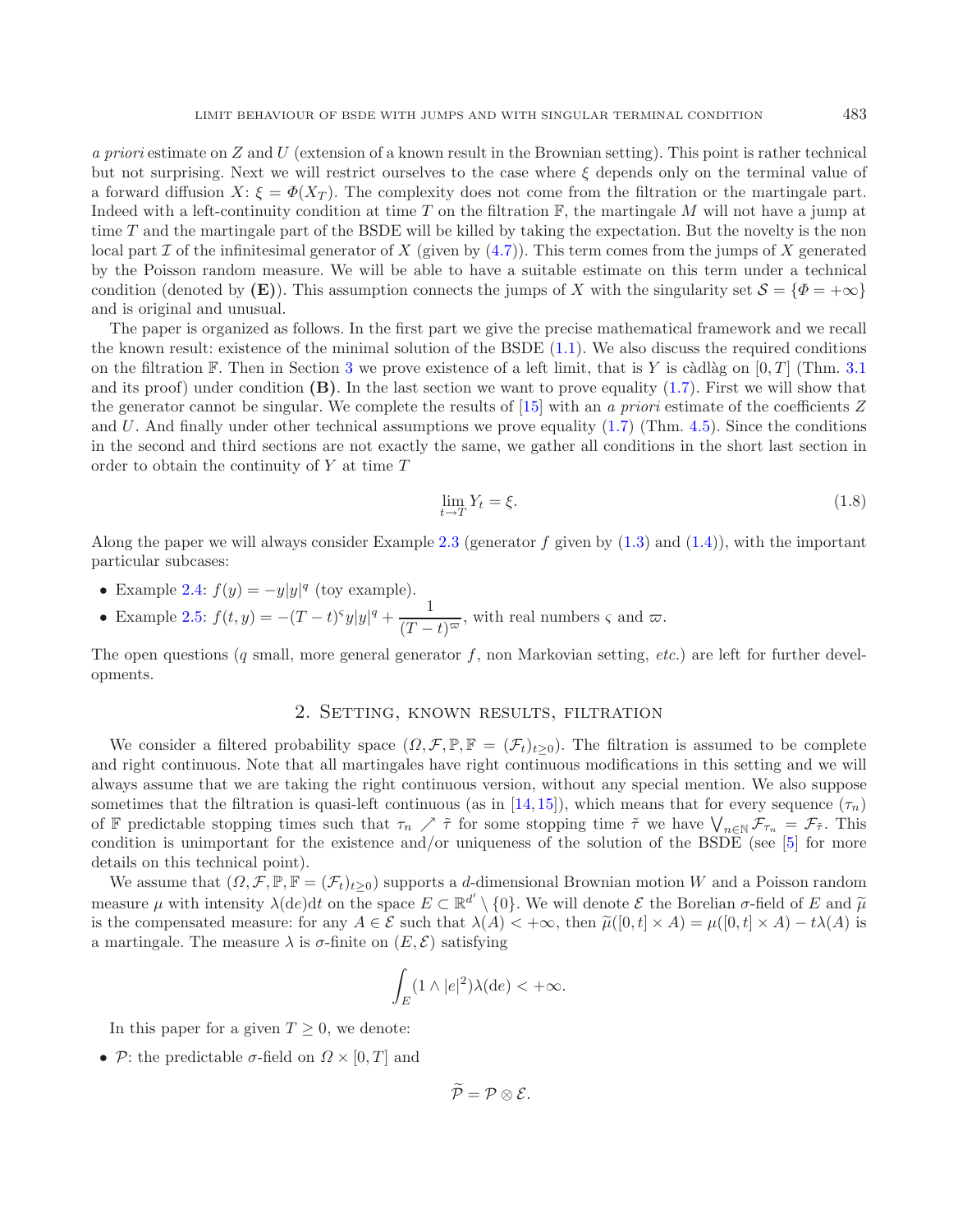• On  $\tilde{\Omega} = \Omega \times [0,T] \times E$ , a function that is  $\tilde{\mathcal{P}}$ -measurable, is called predictable.  $G_{\text{loc}}(\mu)$  is the set of  $\widetilde{\mathcal{P}}$ -measurable functions  $\psi$  on  $\widetilde{\Omega}$  such that for any  $t \geq 0$  a.s.

$$
\int_0^t \int_E (|\psi_s(e)|^2 \wedge |\psi_s(e)|) \lambda(de) < +\infty.
$$

• D (resp.  $\mathcal{D}(0,T)$ ): the set of all predictable processes on  $\mathbb{R}_+$  (resp. on  $[0,T]$ ).  $L^2_{loc}(W)$  is the subspace of D such that for any  $t \geq 0$  a.s.

$$
\int_0^t |Z_s|^2 \mathrm{d} s < +\infty.
$$

•  $M_{loc}$ : the set of càdlàg local martingales orthogonal to W and  $\tilde{\mu}$ . If  $M \in \mathcal{M}_{loc}$  then

$$
[M, W^{i}]_{t} = 0, 1 \le i \le k \qquad [M, \tilde{\mu}(A, .)]_{t} = 0
$$

for all  $A \in \mathcal{E}$ . In other words,  $\mathbb{E}(\Delta M * \mu | \widetilde{\mathcal{P}}) = 0$ , where the product  $*$  denotes the integral process (see II.1.5 in [\[9](#page-29-11)]). Roughly speaking, the jumps of M and  $\mu$  are independent.

•  $M$  is the subspace of  $M_{loc}$  of martingales.

We refer to [\[9\]](#page-29-11) for details on random measures and stochastic integrals. On  $\mathbb{R}^d$ , |.| denotes the Euclidean norm and  $\mathbb{R}^{d \times d'}$  is identified with the space of real matrices with d rows and d' columns. If  $z \in \mathbb{R}^{d \times d'}$ , we have  $|z|^2 = \text{trace}(zz^*).$ 

Now to define the solution of our BSDE, let us introduce the following spaces for  $p \geq 1$ .

•  $\mathbb{D}^p(0,T)$  is the space of all adapted càdlàg processes X such that

$$
\mathbb{E}\left(\sup_{t\in[0,T]}|X_t|^p\right)<+\infty.
$$

For simplicity,  $X_* = \sup_{t \in [0,T]} |X_t|$ .

•  $\mathbb{H}^p(0,T)$  is the subspace of all processes  $X \in \mathcal{D}(0,T)$  such that

$$
\mathbb{E}\left[\left(\int_0^T |X_t|^2 dt\right)^{p/2}\right] < +\infty.
$$

•  $\mathbb{M}^p(0,T)$  is the subspace of M of all martingales such that

$$
\mathbb{E}\left[ ( [M]_T)^{p/2} \right] < +\infty.
$$

•  $\mathbb{L}_{\mu}^p(0,T) = \mathbb{L}_{\mu}^p(\Omega \times (0,T) \times E)$ : the set of processes  $\psi \in G_{loc}(\mu)$  such that

$$
\mathbb{E}\left[\left(\int_0^T \int_E |\psi_s(e)|^2 \mu(ds, de)\right)^{p/2}\right] < +\infty.
$$

•  $\mathbb{L}^p_\lambda(E) = \mathbb{L}^p(E, \lambda; \mathbb{R}^m)$ : the set of measurable functions  $\psi : E \to \mathbb{R}^m$  such that

$$
\|\psi\|_{\mathbb{L}^p_\lambda}^p = \int_E |\psi(e)|^p \lambda(\mathrm{d}e) < +\infty.
$$

•  $\mathbb{S}^p(0,T) = \mathbb{D}^p(0,T) \times \mathbb{H}^p(0,T) \times \mathbb{L}^p_\mu(0,T) \times \mathbb{M}^p(0,T).$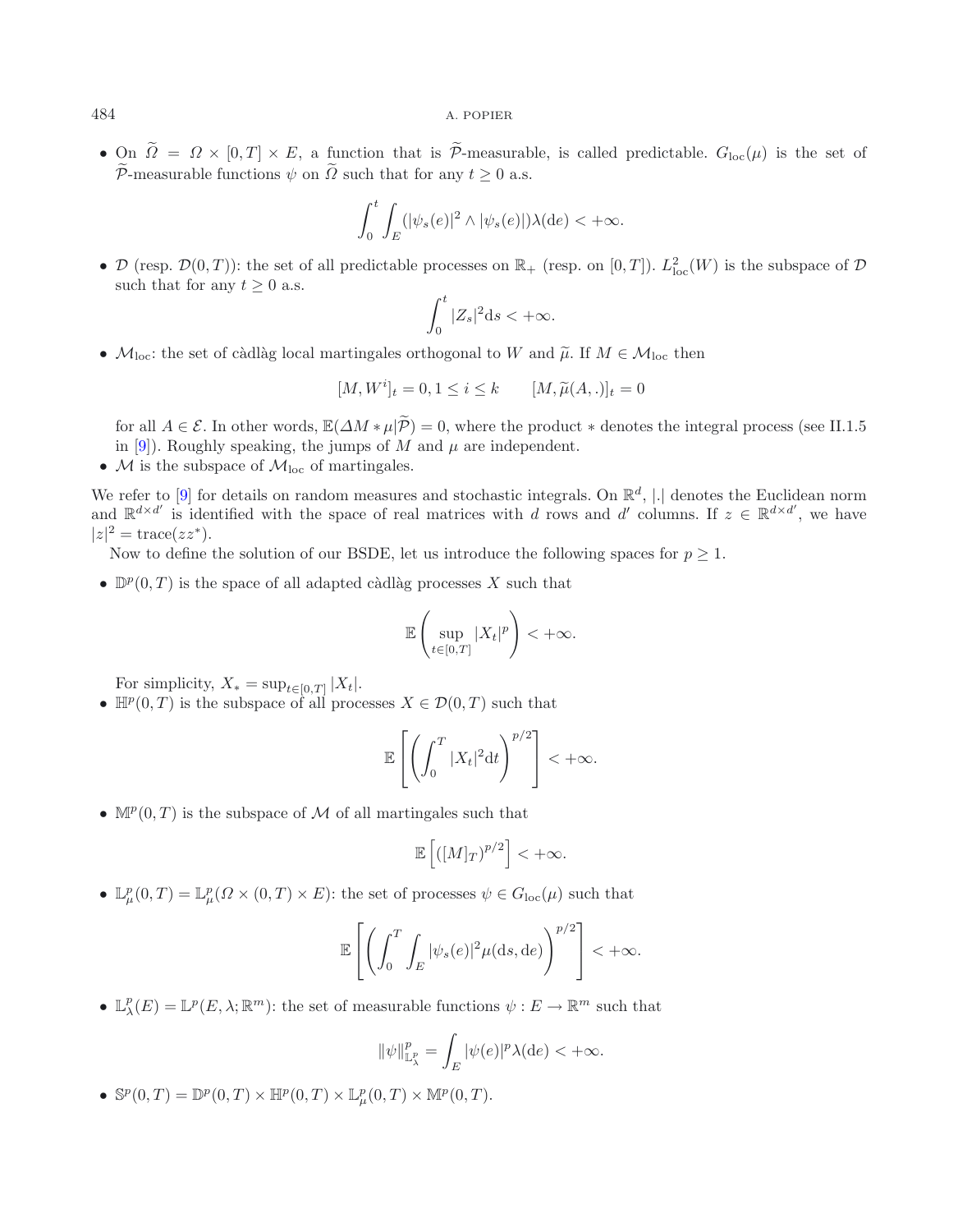If M is a  $\mathbb{R}^d$ -valued martingale in M, the bracket process  $[M]_t$  is

$$
[M]_t = \sum_{i=1}^d [M^i]_t,
$$

where  $M^i$  is the *i*-th component of the vector  $M$ .

We consider the BSDE  $(1.1)$ 

<span id="page-5-0"></span>
$$
Y_t = \xi + \int_t^T f(s, Y_s, Z_s, U_s) \mathrm{d}s - \int_t^T Z_s \mathrm{d}W_s - \int_t^T \int_E U_s(e) \widetilde{\mu}(\mathrm{d}e, \mathrm{d}s) - \int_t^T \mathrm{d}M_s.
$$

Here, the random variable  $\xi$  is  $\mathcal{F}_T$ -measurable with values in  $\mathbb R$  and the generator  $f: \Omega \times [0,T] \times \mathbb R \times \mathbb R^d \times \mathbb L^2_\lambda(E) \to$ **R** is a random function, measurable with respect to  $Prog \times \mathcal{B}(\mathbb{R}) \times \mathcal{B}(\mathbb{R}^d) \times \mathcal{B}(\mathbb{L}^2_\lambda(E))$  where  $Prog$  denotes the sigma-field of progressive subsets of  $\Omega \times [0, T]$ . The unknowns are  $(Y, Z, U, M)$  such that

- Y is progressively measurable and càdlàg with values in  $\mathbb{R}$ ;
- $Z \in L^2_{loc}(W)$ , with values in  $\mathbb{R}^d$ ;
- $U \in G_{\text{loc}}(\mu)$  with values in  $\mathbb{R}$ ;
- $M \in \mathcal{M}_{loc}$  with values in R.

For notational convenience we will denote  $f_t^0 = f(t, 0, 0, 0)$ .

## **Assumptions**

• ξ and  $f_t^0$  are non negative and  $\mathbb{P}(\xi = +\infty) > 0$ . S is the set of singularity:

$$
\mathcal{S} = \{\xi = +\infty\}.
$$

• The function  $y \mapsto f(t, y, z, u)$  is continuous and monotone: there exists  $\chi \in \mathbb{R}$  such that a.s. and for any  $t \in [0, T], z \in \mathbb{R}^k$  and  $u \in \mathbb{L}^2_{\lambda}(E)$ 

$$
(f(t, y, z, u) - f(t, y', z, u))(y - y') \le \chi(y - y')^{2}.
$$
 (A1)

• For every  $n > 0$  the function

$$
\sup_{|y| \le n} |f(t, y, 0, 0) - f_t^0| \in L^1((0, T) \times \Omega). \tag{A2}
$$

• f is Lispchitz in z, uniformly w.r.t. all parameters: there exists  $L > 0$  such that for any  $(t, y, u)$ , z and z': a.s.

$$
|f(t, y, z, u) - f(t, y, z', u)| \le L|z - z'|.
$$
 (A3)

• There exists a progressively measurable process  $\kappa = \kappa^{y,z,u,v} : \Omega \times \mathbb{R}_+ \times E \to \mathbb{R}$  such that

$$
f(t, y, z, u) - f(t, y, z, v) \le \int_{E} (u(e) - v(e)) \kappa_t^{y, z, u, v}(e) \lambda(de)
$$
\n(A4)

with  $\mathbb{P}\otimes \text{Leb}\otimes \lambda$ -a.e. for any  $(y, z, u, v), -1 \leq \kappa_t^{y, z, u, v}(e)$  and  $|\kappa_t^{y, z, u, v}(e)| \leq \vartheta(e)$  where  $\vartheta \in \mathbb{L}^2_{\lambda}(E)$ .

Note that no assumption on  $f^0$  (expect non negativity) is required. Conditions  $(A1)-(A4)$  $(A1)-(A4)$  $(A1)-(A4)$  $(A1)-(A4)$  $(A1)-(A4)$  will ensure existence and uniqueness of the solution for a version of BSDE [\(1.1\)](#page-0-0), where the terminal condition  $\xi$  is replaced by  $\xi \wedge n$ and where the generator f is replaced by  $f_n = f - f^0 + (f^0 \wedge n)$  for some  $n > 0$  (see BSDE [\(2.2\)](#page-8-0) below). We obtain the minimal supersolution (see Thm. [2.6\)](#page-7-1) with singular terminal condition  $\xi$  by letting the truncation n tend to  $\infty$ . To ensure that in the limit (when n goes to  $\infty$ ) the solution component Y attains the value  $\infty$  on  $S$  at time T but is finite before time T, we suppose that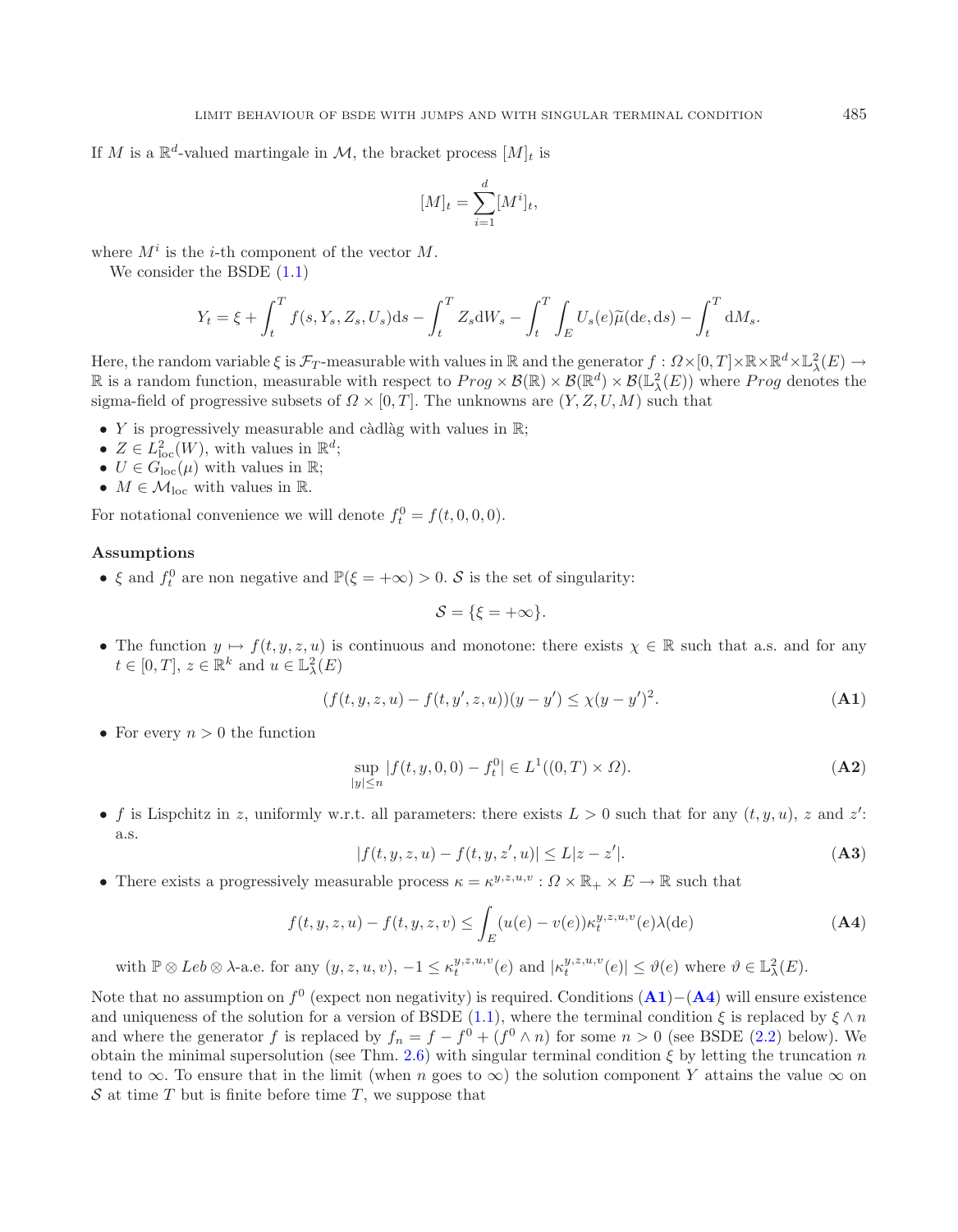• There exists a constant  $q > 0$  and a positive process a such that for any  $y \ge 0$ 

$$
f(t, y, z, u) \le - (a_t)y|y|^q + f(t, 0, z, u).
$$
 (A5)

 $p = 1 + \frac{1}{q}$  is the Hölder conjugate of  $1 + q$ . Moreover, in order to derive the *a priori* estimate, the following assumptions will hold.

• There exists some  $\ell > 1$  such that

$$
\mathbb{E}\int_0^T \left[ \left( \frac{1}{qa_s} \right)^{1/q} + (T-s)^p f_s^0 \right]^{\ell} ds < +\infty.
$$
 (A6)

• There exists  $k > \max(2, \ell/(\ell-1))$  such that

$$
\int_{E} |\vartheta(e)|^{k} \lambda(\mathrm{d}e) < +\infty. \tag{A7}
$$

**Definition 2.1.** The generator f satisfies conditions  $(A)$  if all assumptions  $(A1)$  $(A1)$  $(A1)$ – $(A7)$  $(A7)$  $(A7)$  hold.

**Remark 2.2** (On assumptions **(A)**)**.**

- (1) By very classical arguments we can suppose w.l.o.g. that  $\chi = 0$  in  $(A1)$  $(A1)$  $(A1)$ . In the rest of the paper, we assume that  $\chi = 0$ .
- (2) Assumptions (**[A2](#page-5-0)**) and (**[A5](#page-5-0)**) imply that the process a must be in  $L^1((0,T) \times \Omega)$ . Indeed from (**A5**) with  $z = u = 0$  and  $y = 1$ , we obtain

$$
f(t, 1, 0, 0) - f_t^0 \leq -(a_t) \Rightarrow a_t \leq |f(t, 1, 0, 0) - f_t^0|.
$$

Condition  $(**A2**)$  $(**A2**)$  $(**A2**)$  leads to the integrability of a.

(3) The fourth condition  $(A4)$  $(A4)$  $(A4)$  implies that f is Lipschitz continuous w.r.t. u uniformly in  $\omega$ , t, y and z:

$$
|f(t, y, z, u) - f(t, y, z, v)| \le ||\vartheta||_{L^2_{\lambda}} ||u - v||_{L^2_{\lambda}} = L ||u - v||_{L^2_{\lambda}}.
$$

This assumption  $(A4)$  $(A4)$  $(A4)$  is used to compare two solutions of the BSDE  $(1.1)$  with different terminal conditions (see Thm. 4.1 and Ass. 4.1 in [\[22\]](#page-29-12) or Prop. 4 in [\[14](#page-29-5)]).

- (4) The generator f can be also "singular" at time T provided assumption (**[A6](#page-5-0)**) holds (see examples below). Note that BSDEs with singular generator were already studied in [\[11,](#page-29-13) [12](#page-29-14)], but the setting is completely different.
- (5) Moreover if the condition (**[A6](#page-5-0)**) holds for some  $\ell > 1$ , it remains true for any  $1 \leq \ell' \leq \ell$ . But with an additional cost in condition (**[A7](#page-5-0)**).

<span id="page-6-0"></span>**Example 2.3** (Main example)**.**

The case given by equation [\(1.3\)](#page-1-4) has been developed in [\[2,](#page-29-7) [8,](#page-29-8) [15\]](#page-29-9). The process  $a_t$  is  $1/(q\alpha_t^q)$ . All previous assumptions are satisfied if  $\beta_t(e) \geq 0$  for any t and e,  $1/\alpha^q$  is in  $L^1((0,T) \times \Omega)$ ,  $\alpha \in L^{\ell}((0,T) \times \Omega)$  and if the non negative process  $\gamma = f^0$  satisfies condition (**[A6](#page-5-0)**).

<span id="page-6-1"></span>**Example 2.4** (Toy example). The function  $f(y) = -y|y|^q$  satisfies all previous conditions. It corresponds to generator [\(1.3\)](#page-1-4) with  $\alpha_t = (1/q)^{1/q}, \beta_t(e) = +\infty$  and  $\gamma_t = 0$ .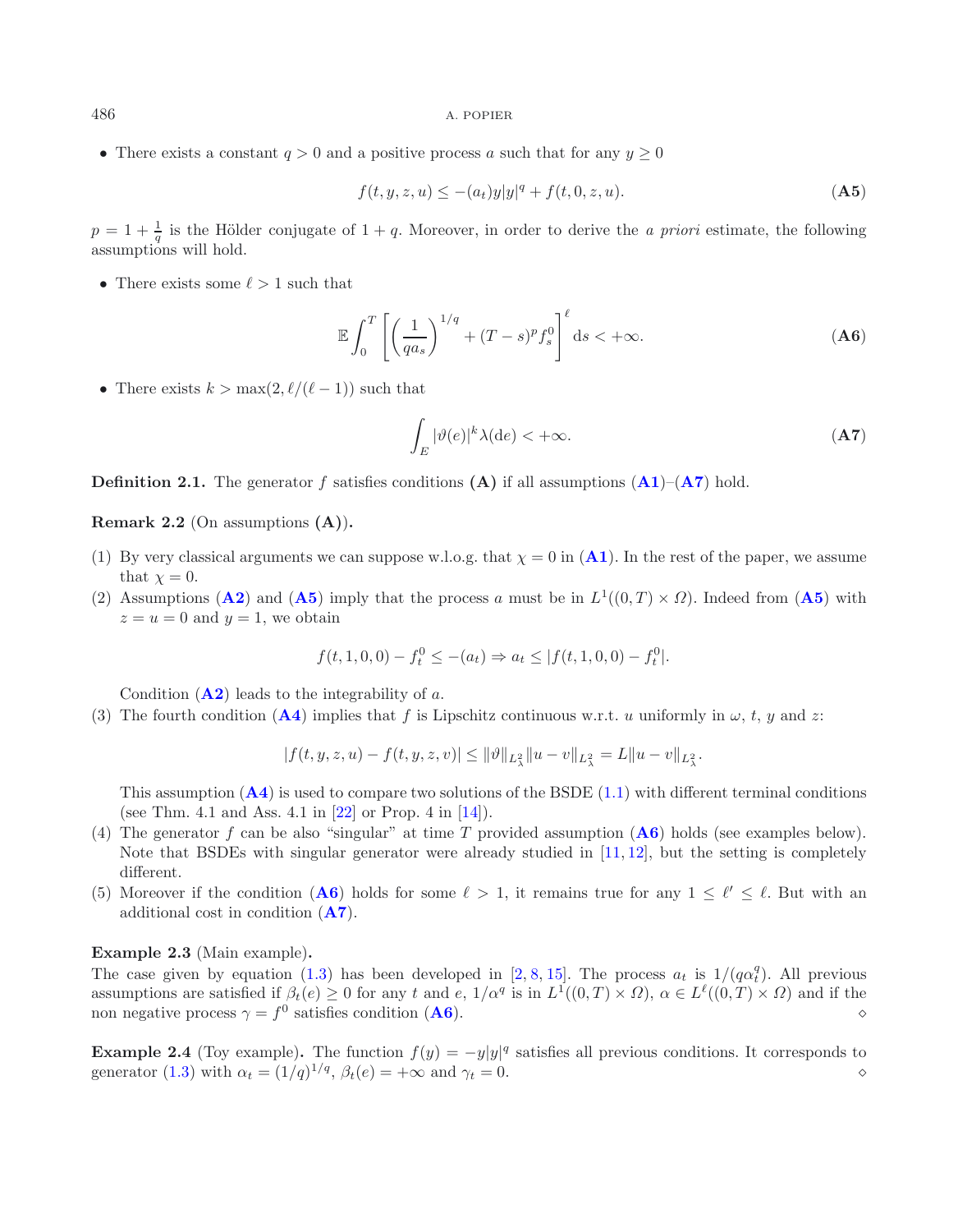<span id="page-7-0"></span>**Example 2.5** (With power singularity)**.** We will also discuss the case:

$$
f(t,y) = -(T-t)^{s}y|y|^{q} + \frac{1}{(T-t)^{\varpi}}
$$

where  $\varsigma$  and  $\varpi$  are two real numbers. Since  $a_t = (T-t)^{\varsigma}$  is in  $L^1(0,T)$ ,  $\varsigma$  must be greater than  $-1$ . Note that this lower bound is necessary to have an optimal control in [\(1.5\)](#page-1-3) (see Example 1.1 in [\[2\]](#page-29-7)). Condition (**[A6](#page-5-0)**) imposes that

$$
\int_0^T (T-t)^{-\ell s/q} + (T-t)^{\ell(p-\varpi)} dt < +\infty.
$$

This implies the following bounds:

<span id="page-7-1"></span>
$$
-1 < \varsigma < q, \qquad \varpi < 1 + 1/q + 1/\ell.
$$

with  $1 \leq \ell$  and  $\ell \leq q/\varsigma$  if  $\varsigma > 0$ . The singularity ot time T of the generator has to be not too important (upper bound on  $\varpi$ ) and the coefficient a before  $y|y|^q$  can degenerate at time T, but not too quickly (upper bound on  $\varsigma$ ).

### **2.1. Known results**

In [\[14\]](#page-29-5), we proved that if  $\xi \in L^p(\Omega)$ , for some  $p \geq 2$ , then under conditions **(A)** there exists a unique solution  $(Y, Z, U, M)$  in  $\mathbb{S}^p(0,T)$  to the BSDE [\(1.1\)](#page-0-0). In [\[15\]](#page-29-9), the following result is proved.

**Theorem 2.6** (Thm. 1 in [\[15](#page-29-9)])**.** *Under conditions* **(A)** *there exists a process* (Y, Z, U, M) *such that*

- $(Y, Z, U, M)$  *belongs to*  $\mathbb{S}^{\ell}(0, t)$  *for any*  $t < T$ *.*
- *A.s. for any*  $t \in [0, T]$ *,*  $Y_t \ge 0$ *.*
- For all  $0 \leq s \leq t < T$ :

$$
Y_s = Y_t + \int_s^t f(t, Y_r, Z_r, U_r) dr - \int_s^t Z_r dW_r - \int_s^t \int_E U_s(e) \tilde{\mu}(ds, de) + M_T - M_t.
$$

• If the filtration  $\mathbb F$  is quasi left continuous,  $(Y, Z, U, M)$  is a super-solution in the sense that a.s. [\(1.6\)](#page-1-1) holds:

$$
\liminf_{t \to T} Y_t \ge \xi.
$$

*Any process*  $(\tilde{Y}, \tilde{Z}, \tilde{U}, \tilde{M})$  satisfying the previous four items is called super-solution of the BSDE [\(1.1\)](#page-0-0) with *singular terminal condition* ξ*.*

A key point in the construction made in [\[15](#page-29-9)] is the following *a priori* estimate:

$$
Y_t \le \frac{K_{\ell,L,\vartheta}}{(T-t)^{1+1/q}} \left\{ \mathbb{E}\left(\int_t^T \left[\left(\frac{1}{qa_s}\right)^{1/q} + (T-s)^{1+1/q} f_s^0\right]^\ell ds \middle| \mathcal{F}_t\right) \right\}^{1/\ell} \tag{2.1}
$$

where  $K_{\ell,L,\vartheta}$  is a non negative constant depending only on  $\ell, L$  and  $\vartheta$  and this constant is a non decreasing function of L and  $\vartheta$  and a non increasing function of  $\ell$ . Condition ([A6](#page-5-0)) implies that a.s.  $Y_t < +\infty$  on  $[0, T)$ .

#### **Remark 2.7.**

- The constants  $K_{\ell,L,\vartheta}$  and  $\ell > 1$  come from the growth condition on f w.r.t. z and u.
- If we assume that  $f(t, 0, z, u)$  is uniformly bounded from above by  $K_f$ , in  $(2.1)$  we can take  $\ell = 1$  and  $K_{\ell,L,\vartheta} = 1$  and we add  $\frac{K_f}{2+1/q}(T-t)$ .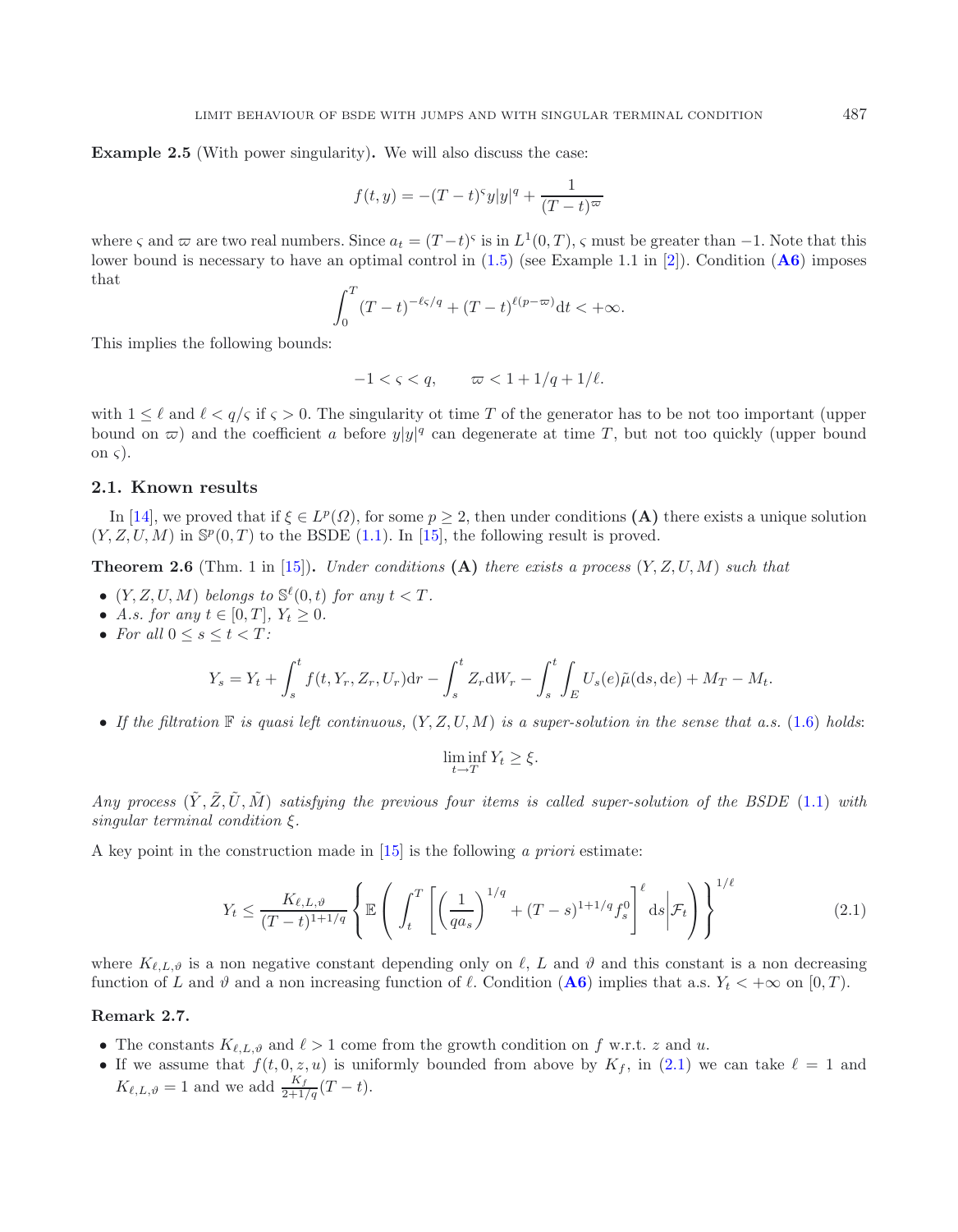**Back to the examples.**

• Example [2.4.](#page-6-1) If  $f(y) = -y|y|^q$ ,  $a_t = 1$ ,  $K_f = 0$ , and we obtain as in [\[20](#page-29-6)]:

$$
Y_t \le \left(\frac{1}{q(T-t)}\right)^{1/q}.
$$

• Example [2.5.](#page-7-0) Recall that  $-1 < \varsigma < q$  and  $\varpi < 2 + 1/q$ . Here again one can take  $K_f = 0$  and

$$
Y_t \le \left(\frac{1}{q}\right)^{1/q} \frac{q}{q-\varsigma} \frac{1}{(T-t)^{(1+\varsigma)/q}} + \frac{1}{2+1/q-\varpi} \frac{1}{(T-t)^{\varpi-1}}.
$$

Let us finish this section by the minimality of the solution.

**Proposition 2.8** (Minimal solution)**.** *The solution* (Y, Z, U, M) *obtained by approximation is minimal. If*  $(\widetilde{Y}, \widetilde{Z}, \widetilde{U}, \widetilde{M})$  is another non negative super-solution, then for all  $t \in [0, T]$ ,  $\mathbb{P}\text{-}a.s.$   $\widetilde{Y}_t \geq Y_t$ .

Now we give the main ideas of the proof of the existence result (Thm. [2.6\)](#page-7-1). It is important to study the behaviour of Y in the next sections. The approach in [\[15\]](#page-29-9) is to approximate our BSDE by considering a terminal condition of the form  $\xi^n := \xi \wedge n$  and observe asymptotic behaviour.

<span id="page-8-0"></span>In the rest of the paper,  $(Y^n, Z^n, U^n, M^n)$  will be the solution of the truncated BSDE:

$$
Y_t^n = \xi \wedge n + \int_t^T f_n(s, Y_s^n, Z_s^n, U_s^n) ds - \int_t^T Z_s^n dW_s
$$

$$
- \int_t^T \int_E U_s^n(e) \tilde{\mu}(ds, de) - (M_T^n - M_t^n). \tag{2.2}
$$

Here  $f_n(t, y, z, u)$  is the generator obtained by the truncation on  $f_t^0$ :

$$
f_n(t, y, z, u) = (f(t, y, z, u) - f_t^0) + (f_t^0 \wedge n). \tag{2.3}
$$

Existence and uniqueness of  $(Y^n, Z^n, U^n, M^n)$  comes from Theorem 2 in [\[14\]](#page-29-5). Moreover using comparison argument (see [\[14](#page-29-5)] or [\[22](#page-29-12)]) we can obtain for  $m \leq n: 0 \leq Y_t^m \leq Y_t^n$ . And for any  $n, Y^n$  satisfies estimate [\(2.1\)](#page-5-0) (Prop. 2 in [\[15\]](#page-29-9)). This allows us to define Y as the increasing limit of the sequence  $(Y_t^n)_{n\geq 1}$ :

$$
\forall t \in [0, T], \quad Y_t := \lim_{n \to \infty} Y_t^n.
$$

<span id="page-8-1"></span>Proposition 3 in [\[15](#page-29-9)] shows that there exists a constant C such that for any  $0 < t < T$ 

$$
\mathbb{E}\left[\sup_{0\leq s\leq t}|Y_{s}^{n}-Y_{s}^{m}|^{\ell}+\left(\int_{0}^{t}|Z_{s}^{n}-Z_{s}^{m}|^{2}\mathrm{d}s\right)^{\ell/2}\right] + \mathbb{E}\left[\left(\int_{0}^{t}\int_{E}|U_{s}^{n}(e)-U_{s}^{m}(e)|^{2}\mu(\mathrm{d}s,\mathrm{d}e)\right)^{\ell/2}+ [M_{t}^{n}-M_{t}^{m}]^{\ell/2}\right] \leq C\mathbb{E}\left[|Y_{t}^{n}-Y_{t}^{m}|^{\ell}\right] + C\mathbb{E}\int_{0}^{t}|f_{s}^{0}\wedge n-f_{s}^{0}\wedge m|^{\ell}\mathrm{d}s. \tag{2.4}
$$

Since  $Y_t^n$  converges to  $Y_t$  almost surely, with the *a priori* estimate [\(2.1\)](#page-5-0), condition (**[A6](#page-5-0)**) and inequality [\(2.4\)](#page-8-1), thanks to the dominated convergence theorem, we can deduce:

(1) For every  $\varepsilon > 0$ ,  $(Y^n)_{n \geq 1}$  converges to Y in  $\mathbb{D}^{\ell}(0, T - \varepsilon)$ .

 $\Diamond$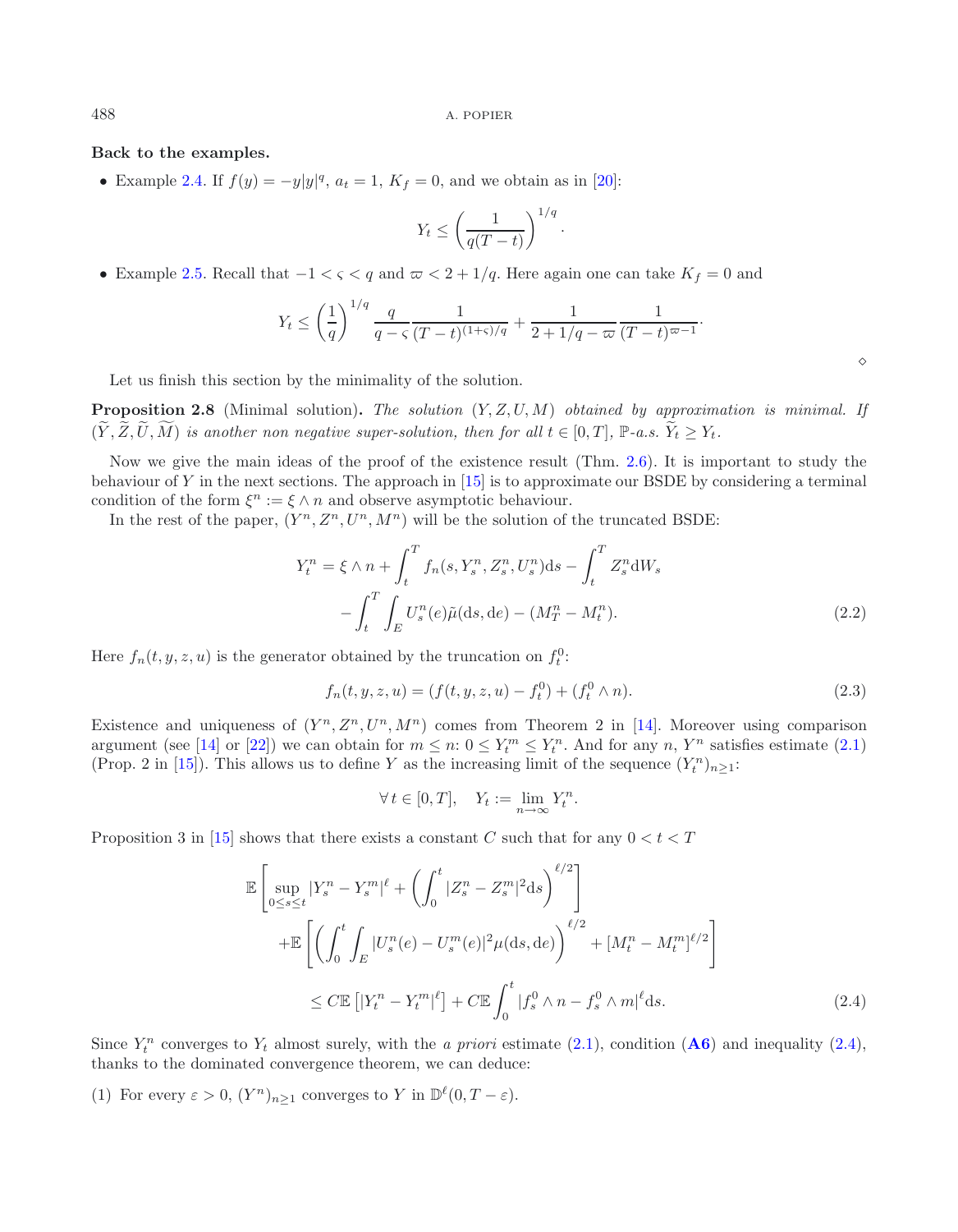- (2)  $(Z^n)_{n>1}$  is a Cauchy sequence in  $\mathbb{H}^{\ell}(0,T-\varepsilon)$ , and converges to  $Z \in \mathbb{H}^{\ell}(0,T-\varepsilon)$ .
- (3)  $(U^n)_{n\geq 1}$  is a Cauchy sequence in  $\mathbb{L}^{\ell}_{\mu}(0,T-\varepsilon)$ , and converges to  $U \in \mathbb{L}^{\ell}_{\mu}(0,T-\varepsilon)$ .
- (4)  $(M^n)_{n\geq 1}$  is a Cauchy sequence in  $\mathbb{M}^{\ell}(0,T-\varepsilon)$ , and converges to  $M \in \mathbb{M}_{\mu}^{\ell}(0,T-\varepsilon)$ .

The limit  $(Y, Z, U, M)$  satisfies for every  $0 \le t \le T$ , for all  $0 \le s \le t$ 

<span id="page-9-2"></span>
$$
Y_s = Y_t + \int_s^t f(r, Y_r, Z_r, U_r) dr - \int_s^t Z_r dB_r - \int_s^t \int_E U_r(e) \tilde{\mu}(dr, de) - M_t + M_s.
$$
 (2.5)

and Y satisfies inequality  $(2.1)$ . Note that all these results are obtained without the quasi left-continuity assumption on the filtration F. But since the solution  $(Y, Z, U, M)$  satisfies the dynamic [\(2.5\)](#page-9-2) only on  $[0, T - \varepsilon]$ for any  $\varepsilon > 0$ , we cannot derive directly the existence of a left limit at time T for Y.

#### <span id="page-9-0"></span>**2.2. Condition on the filtration** F

In the L<sup>p</sup>-theory, we assume that the terminal condition  $\xi$  belongs to  $L^p(\Omega)$  and that the generator f satisfies  $f^0 \in L^p((0,T) \times \Omega)$  for some  $p > 1$  (see [\[5\]](#page-29-10) or [\[14](#page-29-5)]). Then if  $(Y, Z, U, M)$  is the solution of the BSDE [\(1.1\)](#page-0-0) in  $\mathbb{S}^p$ (called  $L^p$ -solution), we have

$$
Y_{T^{-}} = \lim_{t \to T, t < T} Y_t = \xi - (M_T - M_{T^{-}}) = \xi - \Delta M_T = Y_T - \Delta M_T.
$$

In other words the orthogonal martingale M could have a jump at time T and thus [\(1.7\)](#page-2-0) may not hold. For example, consider the filtration F defined by

$$
\mathcal{F}_t = \{ \emptyset, \Omega \}, \ t < 1, \qquad \mathcal{F}_t = \sigma(X), \ t \ge 1, \text{ with } \mathbb{P}(X = 1) = \mathbb{P}(X = -1) = 1/2.
$$

T is called a thin time<sup>[4](#page-9-3)</sup> (see [\[1](#page-29-15)] for the definition). Then for  $T = 1$ ,  $f = 0$  and  $\xi = 1_{X=1}$ ,  $Y_t = 1/2$  for any  $t < T$ .

To ensure that  $(1.7)$  will be true, we need to impose an extra condition on the filtration  $\mathbb F$  to ensure that a martingale cannot have a jump at time T. A usual and enough condition is: the filtration  $\mathbb F$  is quasi leftcontinuous. For example if  $\mathbb F$  is generated by the Brownian motion and the Poisson random measure, this hypothesis is true. A sufficient and less strong condition is: the filtration  $\mathbb F$  is left-continuous at time T (see the proof of Prop. 25.19 in [\[13\]](#page-29-16)). The reader could find examples on non quasi left-continuous filtrations in Remark 1.9 from [\[1\]](#page-29-15) (see also the references therein, in particular [\[10\]](#page-29-17)).

If we assume that such kind of assumption holds for  $\mathbb F$  and thus if a martingale cannot have a jump at time  $T$ , then we have a.s.

$$
\xi \wedge n = \liminf_{t \to T} Y_t^n \le \liminf_{t \to T} Y_t,
$$

and thus immediately the singular minimal solution satisfies  $(1.6)$ : a.s.

$$
\liminf_{t \to T} Y_t \ge \xi.
$$

<span id="page-9-3"></span><span id="page-9-1"></span>To summarize, we add a condition on  $\mathbb F$  to be sure that the previous inequality holds. This inequality will be used in Section [4](#page-15-0) to prove continuity of Y .

# 3. Existence of a left-limit

In this section, conditions  $(A)$  hold and we will prove that the left limit of Y at time T exists provided we know the precise behaviour of the generator w.r.t. y. In other words we show that Y is càdlàg on  $[0, T]$ . In some sense our generator has to be more specific to control the behaviour of the supersolution at time T .

**Assumption (B).** The generator satisfies

$$
b_t g(y) \le f(t, y, z, u) - f(t, 0, z, u), \quad \forall y \ge 0, \ \forall (t, z, u),
$$
 (B)

<sup>4</sup>The author thanks Monique Jeanblanc for her precious information on this topic.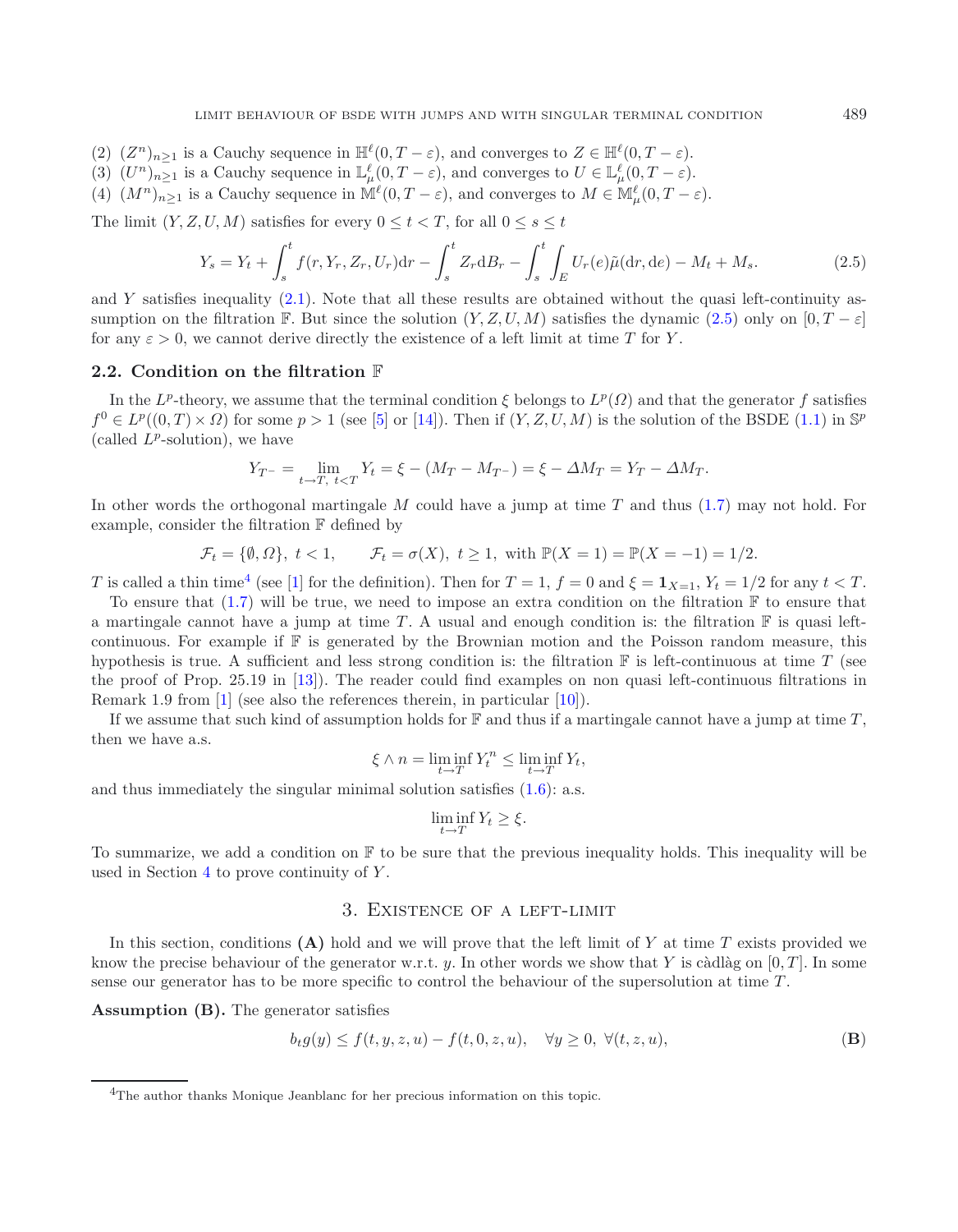where

- b is positive and  $b \in L^1((0,T) \times \Omega)$ ;
- g is a negative, decreasing and of class  $C^1$  function and concave on  $\mathbb{R}_+$  with  $g(0) < 0$  and  $g'(0) < 0$ .

<span id="page-10-0"></span>Since conditions **(A)** should hold, in particular **([A5](#page-5-0))**, from **(B)** we deduce that  $b_t g(y) \leq -a_t y |y|^q$  for any  $t \in [0,T]$  and y. Thus w.l.o.g.  $g(y) \le -y|y|^q$  and  $b_t \ge (-1/g(1))a_t = Ca_t$  for some positive constant C. We can always add to g a linear function like  $-y-1$  such that  $g(0) < 0$  and  $g'(0) < 0$ .

In the sequel of this section, we decompose  $f$  as follows:

$$
f(t, y, z, u) = \phi(t, y, z, u) + \pi(t, z, u) + f_t^0
$$

where  $f_t^0 = f(t, 0, 0, 0)$  and

$$
\phi(t, y, z, u) = f(t, y, z, u) - f(t, 0, z, u)
$$

$$
\pi(t, z, u) = f(t, 0, z, u) - f(t, 0, 0, 0).
$$

**Theorem 3.1.** *Assumptions* **(A)** *and* **(B)** *hold. Moreover one of the next three cases holds*:

- **Case 1.** f does not depend on u or  $\pi(t, 0, u) \geq 0$ ;
- **Case 2.**  $\vartheta \in \mathbb{L}^1_\lambda(E)$  and there exists a constant  $\kappa_* > -1$  such that  $\kappa_s^{0,0,u,0}(e) \geq \kappa_*$  *a.e.* for any  $(s, u, e)$ ;
- **Case 3.**  $\lambda$  *is a finite measure on*  $E$ *.*

*Then the minimal supersolution* Y *has a left limit at time* T *.*

## **Remark 3.2.**

- (1) Again this result shows that the process Y is càdlàg on  $[0, T]$  when the filtration F is complete and rightcontinuous. No additional assumption (left-continuity) on the filtration is needed here.
- (2) If inequality [\(1.6\)](#page-1-1) holds, then a.s.  $\lim_{t \to T} Y_t \ge \xi$ .
- (3) The second condition on  $\kappa$  in Case 2 is quite classical. Indeed a stronger version is used to prove the comparison principle for BSDE with jumps in [\[3](#page-29-4)] or in [\[23](#page-29-18)].

**Back to the examples.** Clearly conditions of Theorem [3.1](#page-10-0) hold for the three Examples [2.3](#page-6-0)−[2.5.](#page-7-0)

Indeed for Example [2.3,](#page-6-0)  $\lambda$  is supposed to be finite. Moreover since  $\psi$  defined by [\(1.4\)](#page-1-5) is Lipschitz w.r.t. y we obtain for  $y \geq 0$ :

$$
f(t, y, z, u) - f(t, 0, z, u) = -\frac{y|y|^q}{q\alpha_t^q} - \psi(t, y, u) + \psi(t, 0, u) \ge -\frac{y|y|^q}{q\alpha_t^q} - L|y|
$$
  

$$
\ge -\left(\frac{1}{q\alpha_t^q} \vee L\right) \left(y^{1+q} + y\right) \ge b_t g(y).
$$

if

$$
b_t = \frac{1}{q\alpha_t^q} \vee L
$$
,  $g(y) = -y^{1+q} - y - 1$ .

For the Examples [2.4](#page-6-1) and [2.5,](#page-7-0)  $g(y) = -y|y|^q - y - 1$  also works. Since f does not depend on u, there is no restriction on  $\lambda$  or on  $\kappa$ .

Let us just give the trick of the proof of the previous theorem. If  $b_t$  is deterministic, consider the ordinary differential equation  $y' = -f(t, y) = -b_t g(y)$ . To solve it, we can separate the variables and with  $\Theta' = 1/g$ , we write formally:

$$
\Theta(y(T)) - \Theta(y(t)) = -\int_t^T \frac{y'(s)}{g(y(s))} ds = -\int_t^T b_s ds
$$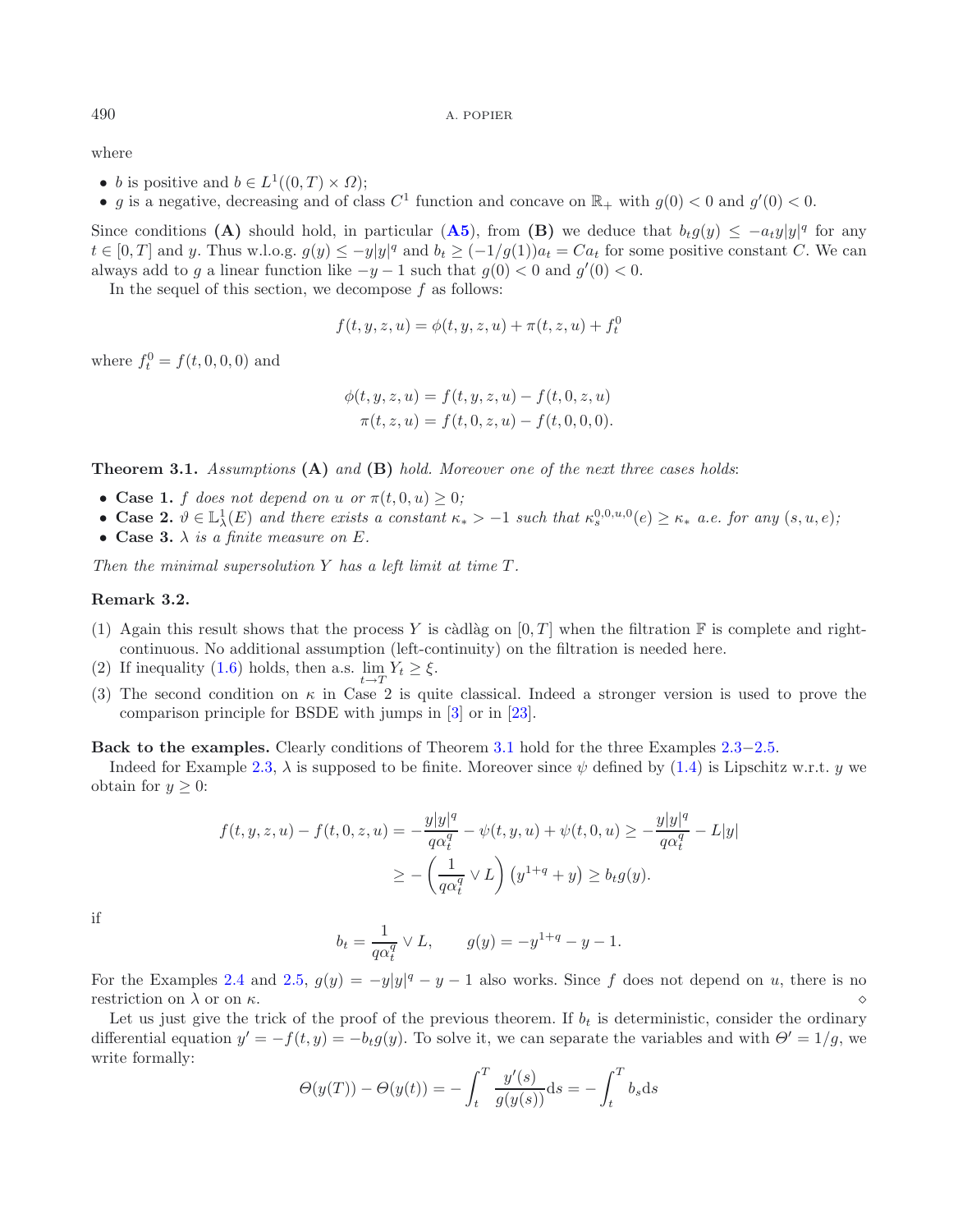which gives:

$$
y(t) = \Theta^{-1}\left(\Theta(y(T)) + \int_t^T b_s \, \mathrm{d}s\right).
$$

We will follow the same idea: we apply the Itô formula with the function  $\Theta$  to the process  $Y_t$ . Then we cancel the martingale part with the conditional expectation and we have to control the terms of finite variations. The positive parts will give a non negative supermartingale, which has always a limit at time  $T$ . The negative parts have to be more carefully studied to prove that they have a limit at time  $T$ . This is the reason why we impose these extra conditions on f,  $\kappa$  or  $\lambda$ .

Now let us go into details and define the function  $\Theta$  on  $(0, +\infty)$  by

$$
\Theta(x) = \int_{x}^{+\infty} \frac{-1}{g(y)} dy.
$$
\n(3.1)

Recall that g is continuous and negative on  $\mathbb{R}_+$ . Thus from the condition  $g(y) \le -y|y|^q$ , the function  $\Theta$ :  $[0, +\infty) \to (0, \Theta(0)]$  is well defined, non increasing, of class  $C^1$ , and bijective. Let  $\Xi : (0, \Theta(0)] \to [0, +\infty)$  be the inverse of  $\Theta$ . Let us give some explicit examples.

- If  $g(y) = -y^2 2y 1$ ,  $\Theta(x) = (x + 1)^{-1}$  and  $\Xi(x) = (1/x) 1$ .
- If  $g(y) = -\exp(y)$ , for  $y \ge 0$ ,  $\Theta(x) = \exp(-x)$  and  $\Xi(x) = -\ln(x)$ .

We proceed as in [\[20](#page-29-6)] (see here for more details) and we apply the function  $\Theta$  to the process  $Y^n$ , where  $(Y^n, Z^n, U^n, M^n)$  is the solution of the truncated BSDE [\(2.2\)](#page-8-0).

**Lemma 3.3.** *Assume that the conditions of Theorem* [3.1](#page-10-0) *are satisfied. Then the process* Y *can be written as follows:*

$$
Y_t = \Theta^{-1} \left( \mathbb{E}^{\mathcal{F}_t} \left[ \Theta(\xi) \right] + \psi_t^- - \psi_t^+ \right)
$$

*where*  $\psi^+$  *and*  $\psi^-$  *are two non negative càdlàg supermartingales with a.s.*  $\lim_{t \to T} \psi_t^- = 0$ .

*Proof.* Since  $Y_t^n$  is bounded from below by zero, we can apply Itô's formula:

$$
\Theta(Y_t^n) = \Theta(\xi \wedge n) + \int_t^T \Theta'(Y_{s-}^n) f_n(s, Y_s^n, Z_s^n, U_s^n) ds \n- \int_t^T \Theta'(Y_{s-}^n) Z_s^n dW_s - \int_t^T \Theta'(Y_{s-}^n) \int_E U_s^n(e) \tilde{\mu}(de, ds) - \int_t^T \Theta'(Y_{s-}^n) dM_s^n \n- \frac{1}{2} \int_t^T \Theta''(Y_{s-}^n) |Z_s^n|^2 ds - \frac{1}{2} \int_t^T \Theta''(Y_{s-}^n) d[M^n]_s^c \n- \int_t^T \int_E \left[ \Theta(Y_{s-}^n + U_s^n(e)) - \Theta(Y_{s-}^n) - \Theta'(Y_{s-}^n) U_s^n(e) \right] \mu(ds, de) \n- \sum_{t < s \le T} \left[ \Theta(Y_{s-}^n + \Delta M_s^n) - \Theta(Y_{s-}^n) - \Theta'(Y_{s-}^n) \Delta M_s^n \right] \n= \mathbb{E}^{\mathcal{F}_t} \Theta(\xi \wedge n) - \psi_t^n
$$
\n(3.2)

where

$$
\psi_t^n = -\mathbb{E}^{\mathcal{F}_t} \int_t^T \Theta'(Y_s^n) f_n(s, Y_s^n, Z_s^n, U_s^n) ds + \frac{1}{2} \mathbb{E}^{\mathcal{F}_t} \int_t^T \Theta''(Y_s^n) |Z_s^n|^2 ds + \frac{1}{2} \mathbb{E}^{\mathcal{F}_t} \int_t^T \Theta''(Y_s^n) d[M^n]_s^c + \mathbb{E}^{\mathcal{F}_t} \sum_{t < s \le T} \left[ \Theta(Y_{s-}^n + \Delta M_s^n) - \Theta(Y_{s-}^n) - \Theta'(Y_{s-}^n) \Delta M_s^n \right] + \mathbb{E}^{\mathcal{F}_t} \int_t^T \int_E \left[ \Theta(Y_{s-}^n + U_s^n(e)) - \Theta(Y_{s-}^n) - \Theta'(Y_{s-}^n) U_s^n(e) \right] \mu(ds, de).
$$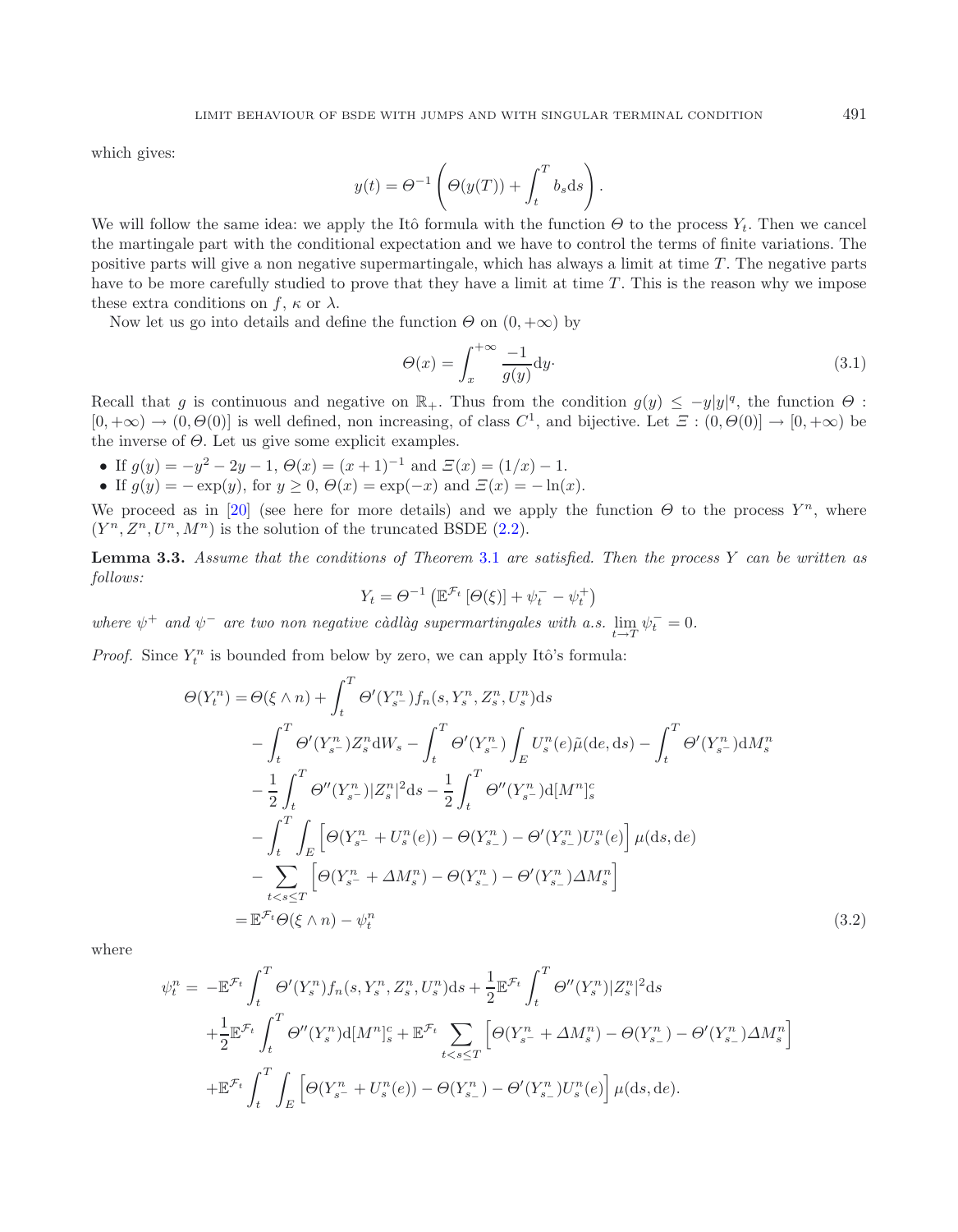Since  $\Theta$  is non increasing, we estimate now the following difference for  $m \geq n$ :

$$
0 \leq \Theta(Y_t^n) - \Theta(Y_t^m) = \mathbb{E}^{\mathcal{F}_t} \left[ \Theta(\xi \wedge n) - \Theta(\xi \wedge m) \right] - (\psi_t^n - \psi_t^m).
$$

And so we obtain:

$$
|\psi_t^n - \psi_t^m| \leq \mathbb{E}^{\mathcal{F}_t} \left[ \Theta(\xi \wedge n) - \Theta(\xi \wedge m) \right] \vee \left[ \Theta(Y_t^n) - \Theta(Y_t^m) \right].
$$

Since the sequences  $(\mathbb{E}^{\mathcal{F}_t}[\Theta(\xi \wedge n)])_{n\geq 1}$  and  $(\Theta(Y_t^n))_{n\geq 1}$  converge a.s. and in  $\mathbb{L}^1$  (by monotone convergence theorem), we deduce that  $(\psi_t^n)_{n\geq 1}$  converge a.s. and in  $\mathbb{L}^1$  to some  $\psi_t$ . So by passing to the limit, one can write:

$$
\Theta(Y_t) = \mathbb{E}^{\mathcal{F}_t}[\Theta(\xi)] - \psi_t.
$$
\n(3.3)

Our aim now is to prove that the negative part of  $\psi_t^n$  is bounded with an upper bound independent of n.

Let us recall the decomposition of the generator  $f_n$ :

$$
f_n(s, y, z, u) = [f(s, y, z, u) - f(s, 0, z, u)] + [f(s, 0, z, u) - f(s, 0, 0, 0)] + (f_s^0 \wedge n)
$$
  
=  $\phi(s, y, z, u) + \pi(s, z, u) + (f_s^0 \wedge n).$ 

<span id="page-12-0"></span>Recall that

$$
\psi_t^n = -\mathbb{E}^{\mathcal{F}_t} \int_t^T \Theta'(Y_s^n) \phi(s, Y_s^n, Z_s^n, U_s^n) ds \n+ \mathbb{E}^{\mathcal{F}_t} \int_t^T \int_E \left[ \Theta(Y_{s^-}^n + U_s^n(e)) - \Theta(Y_{s^-}^n) - \Theta'(Y_{s^-}^n) U_s^n(e) \right] \mu(ds, de) \n- \mathbb{E}^{\mathcal{F}_t} \int_t^T \Theta'(Y_{s^-}^n) \pi(s, Z_s^n, U_s^n) ds + \frac{1}{2} \mathbb{E}^{\mathcal{F}_t} \int_t^T \Theta''(Y_s^n) |Z_s^n|^2 ds \n- \mathbb{E}^{\mathcal{F}_t} \int_t^T \Theta'(Y_s^n) (f_s^0 \wedge n) ds + \frac{1}{2} \mathbb{E}^{\mathcal{F}_t} \int_t^T \Theta''(Y_s^n) d[M^n]_s^c \n+ \mathbb{E}^{\mathcal{F}_t} \sum_{t < s \le T} \left[ \Theta(Y_{s^-}^n + \Delta M_s^n) - \Theta(Y_{s^-}^n) - \Theta'(Y_{s^-}^n) \Delta M_s^n \right].
$$
\n(3.4)

Recall that  $\Theta' = 1/g < 0$  and  $\Theta'' = -g'/g^2 \ge 0$ . Hence  $\Theta$  is non decreasing and convex and

$$
\frac{1}{2} \mathbb{E}^{\mathcal{F}_t} \int_t^T \Theta''(Y_s^n) d[M^n]_s^c + \mathbb{E}^{\mathcal{F}_t} \sum_{t < s \le T} \left[ \Theta(Y_{s^-}^n + \Delta M_s^n) - \Theta(Y_{s^-}^n) - \Theta'(Y_{s^-}^n) \Delta M_s^n \right] \ge 0
$$

and

<span id="page-12-1"></span>
$$
-\mathbb{E}^{\mathcal{F}_t} \int_t^T \Theta'(Y_s^n)(f_s^0 \wedge n) \mathrm{d} s \ge 0.
$$

The last three terms in [\(3.4\)](#page-12-0) are non negative.

Then we control the first term using condition **(B)**:

$$
-\Theta'(Y_s^n)\phi(s,Y_s^n,Z_s^n,U_s^n) \ge -\Theta'(Y_s^n)b_sg(Y_s^n) = -b_s. \tag{3.5}
$$

For the remaining terms in  $(3.4)$  we have

$$
\Theta'(y)\pi(t, z, u) = \Theta'(y)(\pi(t, z, u) - \pi(t, 0, u)) + \Theta'(y)\pi(t, 0, u).
$$

<span id="page-12-2"></span>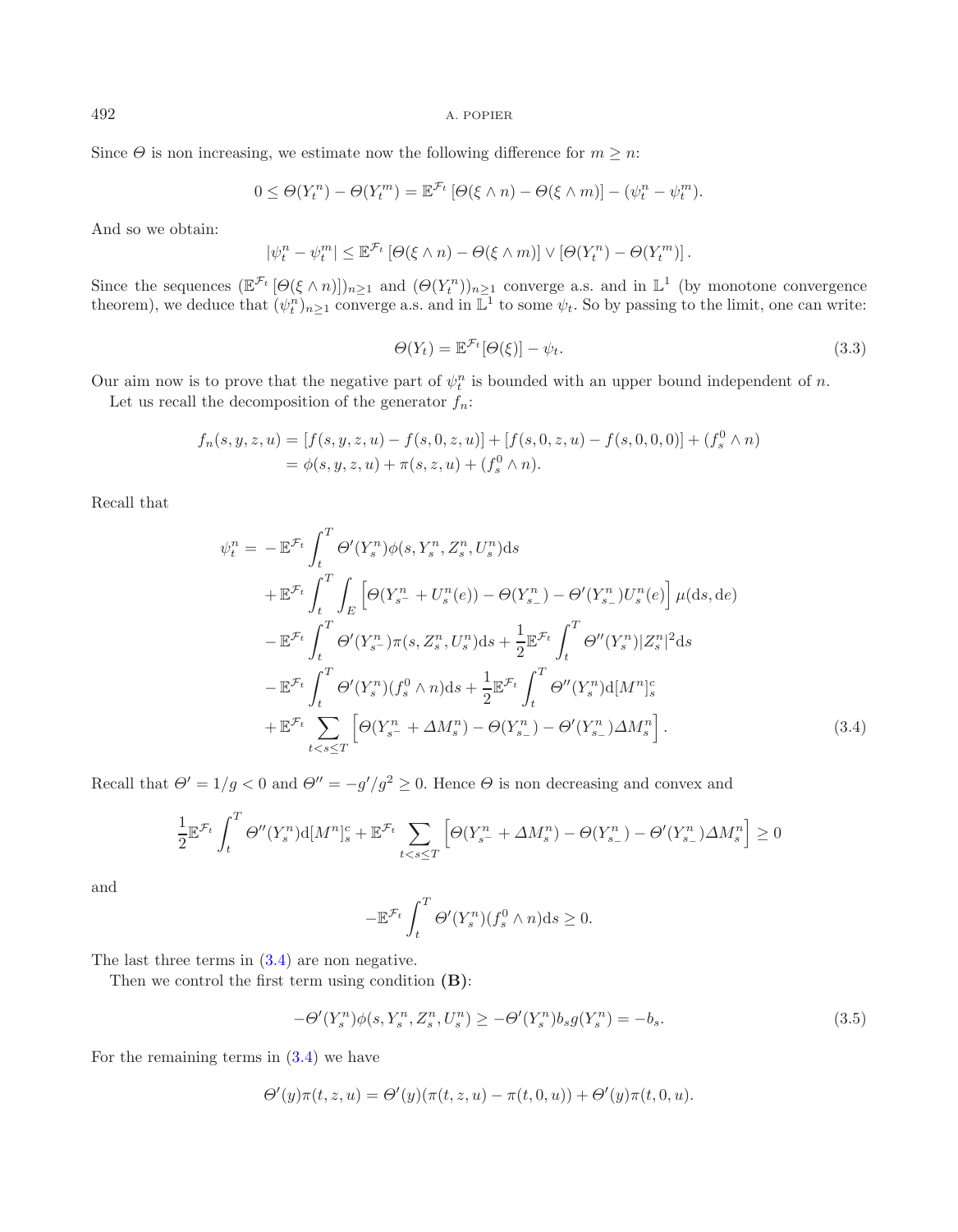Hence the terms containing  $Z^n$  are:

$$
-\Theta'(Y_{s}^{n})(\pi(s, Z_{s}^{n}, U_{s}^{n}) - \pi(s, 0, U_{s}^{n})) + \frac{1}{2}\Theta''(Y_{s}^{n})|Z_{s}^{n}|^{2}
$$
  
\n
$$
\geq -L(-\Theta'(Y_{s}^{n}))|Z_{s}^{n}| + \frac{1}{2}\Theta''(Y_{s}^{n})|Z_{s}^{n}|^{2} = \frac{-g'(Y_{s}^{n})}{2}\frac{|Z_{s}^{n}|^{2}}{|g(Y_{s}^{n})|^{2}} + L\frac{|Z_{s}^{n}|}{g(Y_{s}^{n})}
$$
  
\n
$$
= \frac{-g'(Y_{s}^{n})}{2}\left(\frac{|Z_{s}^{n}|}{g(Y_{s}^{n})} - \frac{L}{g'(Y_{s}^{n})}\right)^{2} + \frac{L^{2}}{2g'(Y_{s}^{n})} \geq \frac{L^{2}}{2g'(Y_{s}^{n})}.
$$

We have used condition (**[A3](#page-5-0)**) such that:

<span id="page-13-0"></span>
$$
\pi(s, Z_s^n, U_s^n) - \pi(s, 0, U_s^n) \ge -L|Z_s^n|.
$$

Since g is concave, g' is non increasing. Thus we have  $g'(Y_s^n) \le g'(0)$  and

$$
-\Theta'(Y_{s}^{n})(\pi(s, Z_{s}^{n}, U_{s}^{n}) - \pi(s, 0, U_{s}^{n})) + \frac{1}{2}\Theta''(Y_{s}^{n})|Z_{s}^{n}|^{2} \ge \frac{L^{2}}{2g'(0)}.
$$
\n(3.6)

Thereby in [\(3.4\)](#page-12-0) the last term to control is:

$$
\mathbb{E}^{\mathcal{F}_t} \int_t^T \int_E \left[ \Theta(Y_{s^-}^n + U_s^n(e)) - \Theta(Y_{s_-}^n) - \Theta'(Y_{s_-}^n) U_s^n(e) \right] \mu(\mathrm{d}s, \mathrm{d}e) - \mathbb{E}^{\mathcal{F}_t} \int_t^T \Theta'(Y_{s^-}^n) \pi(s, 0, U_s^n) \mathrm{d}s.
$$

<span id="page-13-1"></span>• **Case 1.** Assume that f does not depend on u or  $\pi(s, 0, u) \geq 0$  for any s and u. From the convexity of  $\Theta$ , the integral w.r.t.  $\mu$  is non negative. Hence using [\(3.5\)](#page-12-1) and [\(3.6\)](#page-13-0), the negative part of  $\psi^n$  is controlled for any  $n$  by:

$$
(\psi_t^n)^{-} \le -\frac{L^2}{2g'(0)}(T-t) + \mathbb{E}^{\mathcal{F}_t} \int_t^T b_s \, \mathrm{d}s. \tag{3.7}
$$

Let us deal now with the Cases 2 and 3. Up to some localization procedure we have

$$
\mathbb{E}^{\mathcal{F}_t} \int_t^T \int_E \left[ \Theta(Y_{s^-}^n + U_s^n(e)) - \Theta(Y_{s_-}^n) - \Theta'(Y_{s_-}^n) U_s^n(e) \right] \mu(\mathrm{d}s, \mathrm{d}e)
$$
  
= 
$$
\mathbb{E}^{\mathcal{F}_t} \int_t^T \int_E \left[ \Theta(Y_{s^-}^n + U_s^n(e)) - \Theta(Y_{s_-}^n) - \Theta'(Y_{s_-}^n) U_s^n(e) \right] \lambda(\mathrm{d}e) \mathrm{d}s.
$$

With assumption (**[A4](#page-5-0)**) we obtain:

$$
-\Theta'(Y_{s^-}^n)\pi(s,0,U_s^n) \ge -\Theta'(Y_{s^-}^n)\int_E \kappa_s^{0,0,U^n,0}U_s^n(e)\lambda(de).
$$

For simplicity,  $\kappa_s^{0,0,U^n,0}(e)$  will be denoted by  $\kappa_s^n(e)$ . The jump part is bounded from below by the following process

$$
\mathbb{E}^{\mathcal{F}_t} \int_t^T \int_E \left[ \Theta(Y_{s^-}^n + U_s^n(e)) - \Theta(Y_{s_-}^n) - \Theta'(Y_{s_-}^n)(1 + \kappa_s^n(e)) U_s^n(e) \right] \lambda(de)ds.
$$

From condition  $(A4)$  $(A4)$  $(A4)$ ,  $1 + \kappa_s^n(e) \ge 0$ . Thus for a fixed  $y > 0$ , if  $\kappa_s^n(e) > -1$ , the function

$$
u \mapsto \Theta(y+u) - \Theta(y) - \Theta'(y)(1 + \kappa_s^n(e))u
$$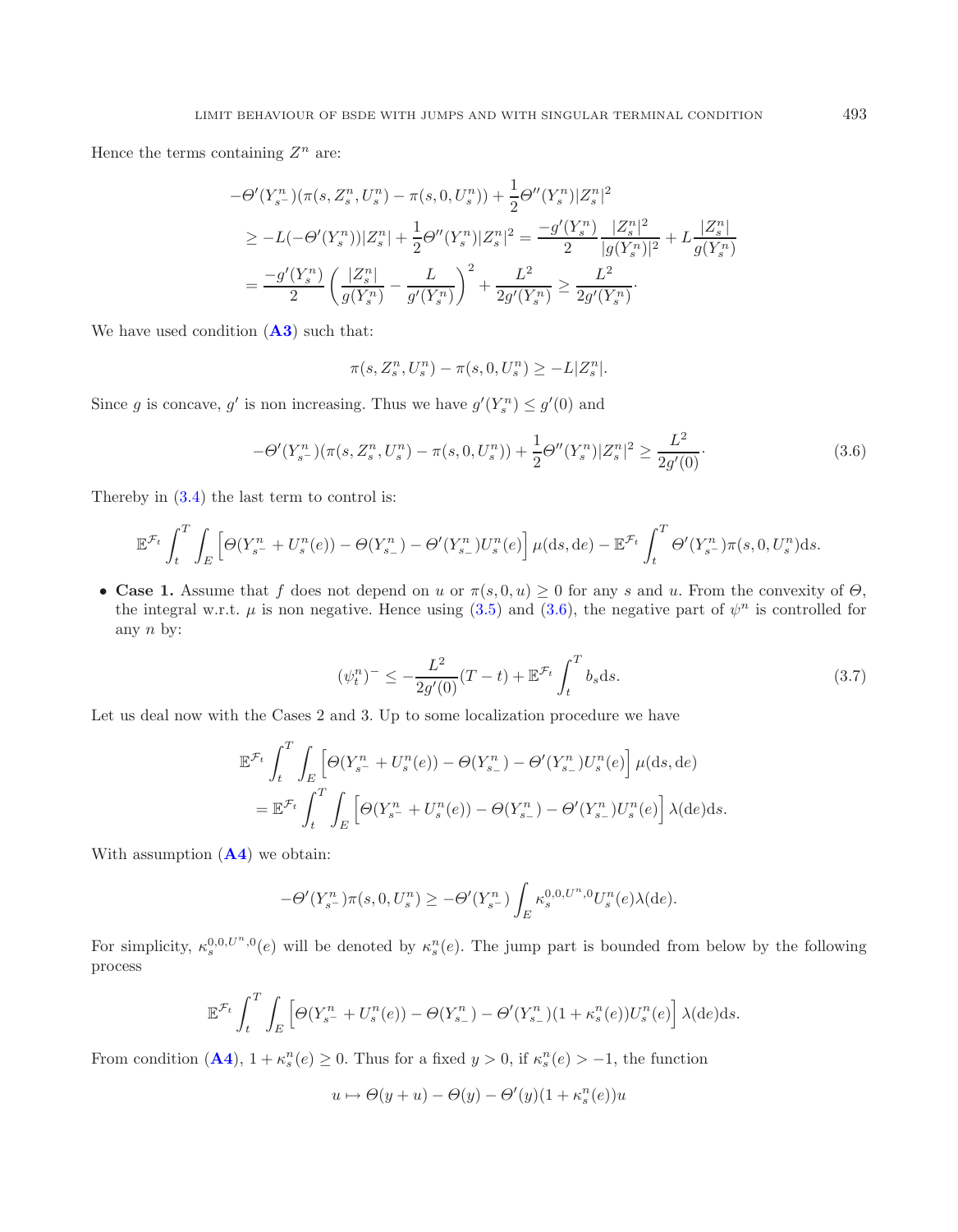has a minimum m on  $(-y, +\infty)$  at the point u<sup>\*</sup> satisfying

$$
\Theta'(y+u^*) = \Theta'(y)(1+\kappa_s^n(e)) \Longleftrightarrow g(y+u^*) = \frac{g(y)}{1+\kappa_s^n(e)}.
$$

In other words:

$$
u^* = -y + g^{-1}\left(\frac{g(y)}{1 + \kappa_s^n(e)}\right) = g^{-1}\left(\frac{g(y)}{1 + \kappa_s^n(e)}\right) - y.
$$

This minimum is equal to

$$
m = -(u^*)^2 \int_0^1 \rho \Theta''(y + \rho u^*) d\rho \le 0.
$$

If  $\kappa_s^n(e) = -1$ , then  $u^* = +\infty$  and  $m = -\Theta(y)$ . In any case  $\kappa_s^n(e)u^* \leq 0$ .

• **Case 2.**  $\vartheta \in \mathbb{L}^1_\lambda(E)$  and  $\kappa_t^{y,z,u,v}(e)$  is bounded from below by some constant  $\kappa_* > -1$  uniformly w.r.t. all parameters.

By convexity of  $\Theta$ , we obtain

$$
\Theta(y+u^*) - \Theta(y) - \Theta'(y)(1+\kappa_s^n(e))u^* \geq -\Theta'(y)\kappa_s^n(e)u^*.
$$

If  $\kappa_s^n(e) \geq 0$ ,

$$
-\Theta'(y)\kappa_s^n(e)u^* \ge y\Theta'(y)\kappa_s^n(e) \ge y\Theta'(y)\vartheta(e)
$$

and if  $\kappa_* \leq \kappa_s^n(e) \leq 0$ 

$$
-\Theta'(y)\kappa_s^n(e)u^* \ge -\Theta'(y)\kappa_s^n(e)g^{-1}\left(\frac{g(y)}{1+\kappa_s^n(e)}\right) = \Theta'(y)|\kappa_s^n(e)|g^{-1}\left(\frac{g(y)}{1+\kappa_s^n(e)}\right)
$$

$$
\ge \Theta'(y)|\kappa_s^n(e)|g^{-1}\left(\frac{g(y)}{1+\kappa_*}\right) \ge \frac{1}{g(y)}g^{-1}\left(\frac{g(y)}{1+\kappa_*}\right)\vartheta(e).
$$

<span id="page-14-0"></span>From our assumption on g, the functions  $y\Theta'(y) = y/g(y)$  and  $\frac{1}{g(y)}g^{-1}(\frac{g(y)}{1+\kappa_*})$  are non positive and bounded from above respectively by a constant  $-K_g < 0$  depending on g and by  $-K_{g,\kappa_*} < 0$  depending only on g and  $\kappa_*$ . This last estimate and the inequalities  $(3.5)$  and  $(3.6)$  imply that

$$
(\psi_t^n)^{-} \le \left[ -\frac{L^2}{2g'(0)} + \|\vartheta\|_{L^1_\lambda}(K_g \vee K_{g,\kappa_*}) \right] (T-t) + \mathbb{E}^{\mathcal{F}_t} \int_t^T b_s ds. \tag{3.8}
$$

• **Case 3.**  $\lambda$  is a finite measure. Since  $u^* \geq -y$ , then

$$
\Theta(y+u^*) - \Theta(y) - \Theta'(y)(1+\kappa_s^n(e))u^* \ge -\Theta(y) + \Theta'(y)(1+\kappa_s^n(e))y
$$
  

$$
\ge -\Theta(y) + \frac{y}{g(y)}(1+\vartheta(e)).
$$

<span id="page-14-1"></span>Since  $-\Theta$  is non decreasing and since Y<sup>n</sup> is bounded from below by 0, the inequalities [\(3.5\)](#page-12-1), [\(3.6\)](#page-13-0) and the assumption (**[A7](#page-5-0)**) imply that

$$
(\psi_t^n)^{-} \leq \mathbb{E}^{\mathcal{F}_t} \int_t^T b_s \, ds + (T - t) \left[ \frac{-L^2}{2g'(0)} + \lambda(E)(\Theta(0) + K_g) + \|\vartheta\|_{L^1_\lambda} K_g \right]. \tag{3.9}
$$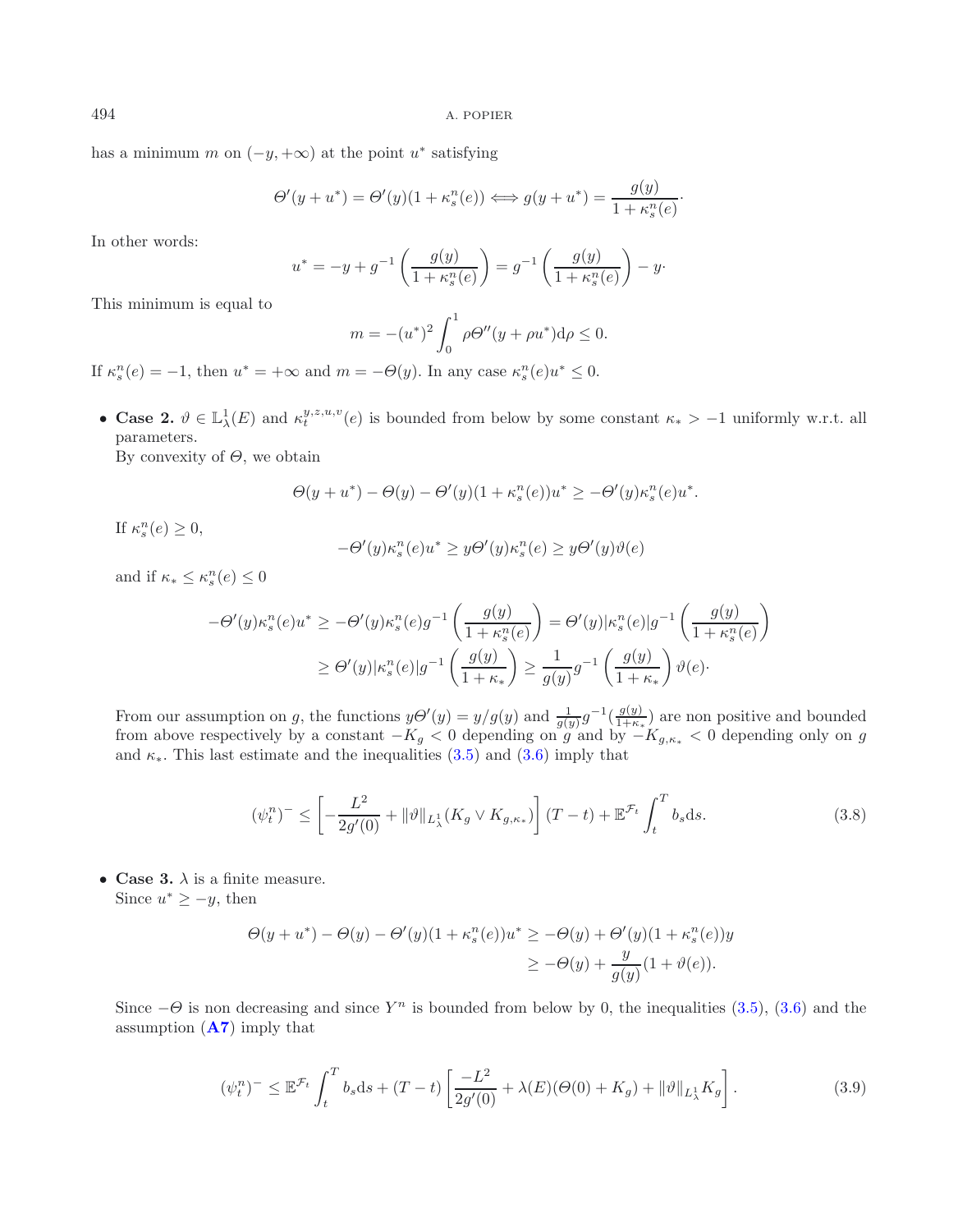In the three cases [\(3.7\)](#page-13-1), [\(3.8\)](#page-14-0) or [\(3.9\)](#page-14-1), the negative part of  $\psi^n$  is bounded uniformly w.r.t. *n* and since  $b \in$  $L^1((0,T) \times \Omega)$  the right-hand side of the three estimates goes to zero as t tends to T.

Let us now conclude. Recall that  $\psi^n$  converges to  $\psi$  and [\(3.3\)](#page-12-2) holds. The estimates [\(3.7\)](#page-13-1), [\(3.8\)](#page-14-0) or [\(3.9\)](#page-14-1) show that the negative part of  $\psi^n$  converges a.s. and in L<sup>1</sup> to the non negative càdlàg bounded supermartingale  $\psi^-$ . Moreover the limit of  $\psi_t^-$  at time T is equal to zero. The equation [\(3.3\)](#page-12-2) shows that the positive part of  $\psi$  is càdlàg and a supermartingale by convergence of  $(\psi^n)^+$ . This achieves the proof of the proposition.  $\Box$ 

Theorem [3.1](#page-10-0) can be now proved immediately.  $\psi^+$  being a non negative càdlàg supermartingale, we can deduce the existence of the following limit:

$$
\psi_{T_-}^+ := \lim_{t \nearrow T} \psi_t^+
$$

And so  $Y_T$  exists and is equal to:

$$
Y_{T_-} := \lim_{t \nearrow T} Y_t = \Theta^{-1} \left( \Theta(\xi) - \psi_{T_-}^+ \right).
$$

<span id="page-15-0"></span>Let us remark that in the extreme case where  $\kappa_s(e) = -1$ , then  $m = -\Theta(y)$  for  $u = +\infty$  and thus the condition  $\lambda(E) < +\infty$  is an almost necessary condition to ensure that the negative part of  $\psi^n$  is finite.

# 4. CONTINUITY AT TIME T

The second important result is the proof of Equality [\(1.7\)](#page-2-0). Here we deal with a general filtration  $\mathbb F$  and two singularities: one due to  $\xi$ , another due to the generator f. As mentioned in Section [2.2,](#page-9-0) the filtration satisfies a condition to ensure that [\(1.6\)](#page-1-1) holds a.s.

$$
\liminf_{t \to T} Y_t \ge \xi.
$$

#### **4.1. Singularity of the generator**

Recall that the generator f of the BSDE  $(1.1)$  can be *singular* in the sense that Condition  $(\mathbf{A6})$  $(\mathbf{A6})$  $(\mathbf{A6})$  implies

$$
\mathbb{E}\int_0^T (T-s)^{\ell p} (f_s^0)^{\ell} \mathrm{d} s < +\infty.
$$

Thus  $f^0 \in L^1((0,T-\varepsilon) \times \Omega)$  for any  $\varepsilon > 0$ , but we could have  $f_T^0 = +\infty$  and/or  $f^0 \notin L^1((0,T) \times \Omega)$ . In Example [2.5](#page-7-0)  $f_t^0 = (T - t)^{-\varpi}$  with  $1 \leq \ell$  and  $\varpi < 1 + 1/q + 1/\ell$ . Hence for  $\varpi \geq 1$ , then  $f^0 \notin L^1((0, T) \times \Omega)$ . The next result shows that equality [\(1.7\)](#page-2-0)

$$
\liminf_{t \to T} Y_t = \xi
$$

may be false.

**Lemma 4.1.** *Assume that the generator is given by:*  $f(t, y, z, u) = f(t, y) = -y|y|^q + f_t^0$  with  $f^0$  deterministic and not in  $L^1(0,1)$ *. Then a.s.* lim  $\lim_{t \to T} Y_t = +\infty.$ 

*Proof.* Recall that  $(Y^n, Z^n, U^n, M^n)$  is solution of BSDE [\(2.2\)](#page-8-0)

$$
Y_t^n = \xi \wedge n - \int_t^T Y_s^n |Y_s^n|^q \, \mathrm{d} s + \int_t^T \left( f_s^0 \wedge n \right) \, \mathrm{d} s
$$

$$
- \int_t^T Z_s^n \, \mathrm{d} W_s - \int_t^T \int_E U_s^n(e) \tilde{\mu}(\mathrm{d} s, \mathrm{d} e) - (M_T^n - M_t^n).
$$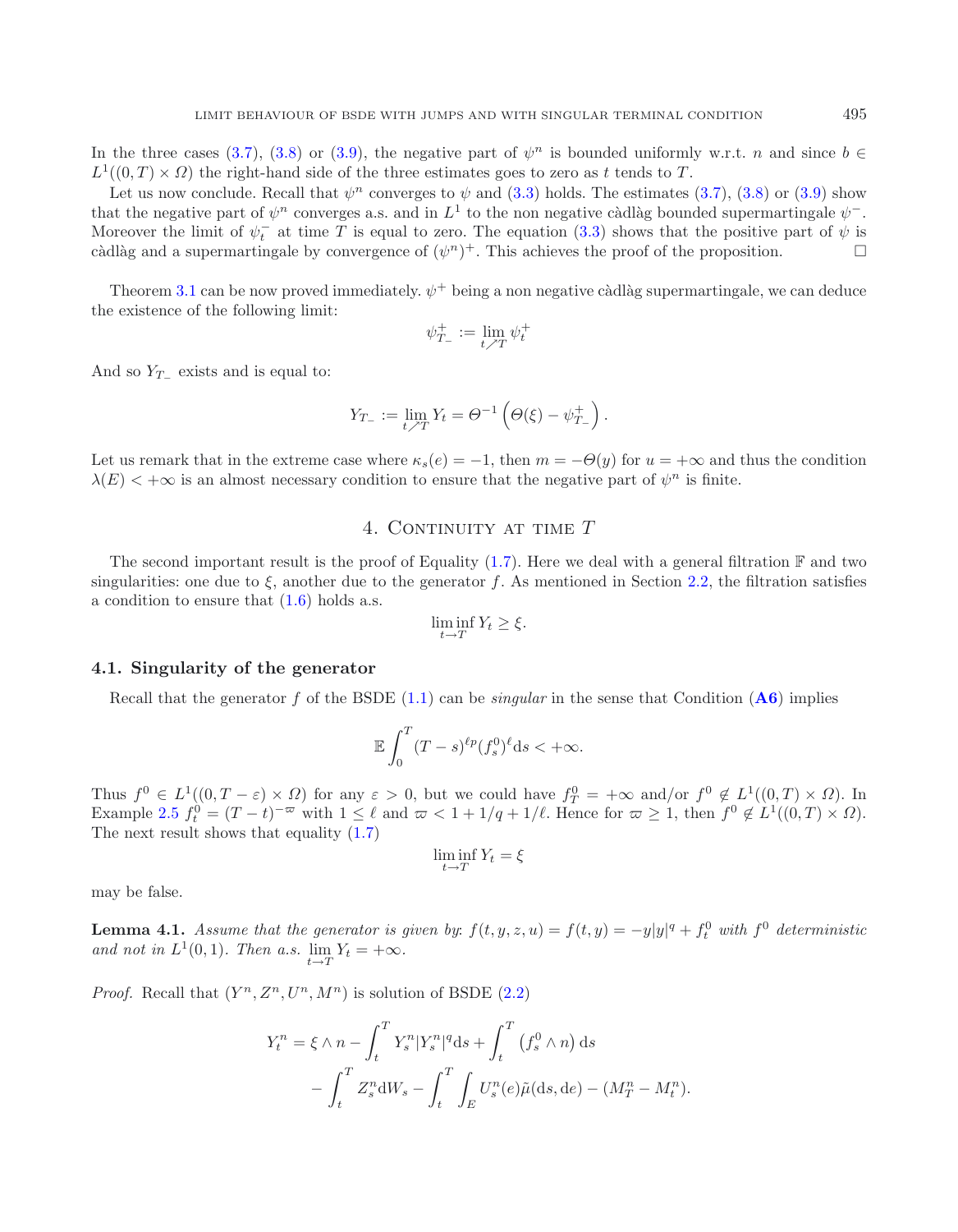We define  $R_t^n = \exp\left(-\int_0^t |Y_r^n|^q dr\right)$  and by Itô formula:

$$
R_t^n Y_t^n = \mathbb{E}\left[ R_T^n(\xi \wedge n) + \int_t^T R_s^n \left( f_s^0 \wedge n \right) \mathrm{d}s \bigg| \mathcal{F}_t \right].
$$

Hence we obtain

<span id="page-16-0"></span>
$$
Y_t^n \ge \mathbb{E}\left[\int_t^T \exp\left(-\int_t^s |Y_r^n|^q \mathrm{d}r\right) \left(f_s^0 \wedge n\right) \mathrm{d}s \bigg|\mathcal{F}_t\right].
$$

Since  $Y^n \leq Y$  for any n,

$$
Y_t \geq Y_t^n \geq \mathbb{E}\left[\int_t^T \exp\left(-\int_t^s |Y_r|^q \mathrm{d}r\right) \left(f_s^0 \wedge n\right) \mathrm{d}s \bigg|\mathcal{F}_t\right].
$$

Finally using Fatou lemma and since  $f^0$  is deterministic, we have

$$
Y_t \ge \int_t^T \mathbb{E}\left[\exp\left(-\int_t^s |Y_r|^q \mathrm{d}r\right) \bigg|\mathcal{F}_t\right] f_s^0 \mathrm{d}s \ge \mathbb{E}\left[\exp\left(-\int_t^T |Y_r|^q \mathrm{d}r\right) \bigg|\mathcal{F}_t\right] \int_t^T f_s^0 \mathrm{d}s.
$$

From Theorem [3.1,](#page-10-0) Y is càdlàg on [0, T]. Hence  $Y_t$  is finite a.s. if and only if  $\lim_{t\to T} Y_t = +\infty$  a.s.  $\Box$ 

Again for Example [2.5](#page-7-0) with  $\varsigma = 0$  and  $\varpi \ge 1$ , equality [\(1.7\)](#page-2-0) can not be true whatever the terminal condition  $\xi$ is. Hence in the rest of this section, we will assume that

$$
f^0 \in L^1((0,T) \times \Omega). \tag{A8}
$$

### **4.2. Behaviour of** *Y*

Again we now assume that under suitable assumptions on the filtration  $\mathbb{F}$ , [\(1.6\)](#page-1-1) holds a.s. and we want to prove that the inequality is an equality. As explained in the introduction, in [\[20](#page-29-6)] we were able to prove this in the Brownian setting:

- When  $q > 2$  without additional conditions since we have a suitable control of Z.
- When  $q \leq 2$  but with Malliavin calculus: roughly speaking Z is the Malliavin derivative of Y and we use the integration by parts to remove  $Z$  (Lem. 1.2.2 in [\[16](#page-29-19)]).

In our general setting, we deal here only with the first case. Hence we need some estimate on  $Z$  and  $U$ , which will be obtained if we strengthen assumption  $(A6)$  $(A6)$  $(A6)$ : for some  $\eta < 1$ 

$$
\mathbb{E}\int_0^T (T-s)^{-1+\eta} \left[ \left(\frac{1}{qa_s}\right)^{1/q} + (T-s)^{1+1/q} f_s^0 \right]^{\ell} ds < +\infty.
$$
 (A6\*)

If f satisfies all conditions  $(A1)$  $(A1)$  $(A1)$  to  $(A7)$  $(A7)$  $(A7)$ , with  $(A6^*)$  $(A6^*)$  $(A6^*)$  instead of  $(A6)$ , we say that f satisfies conditions  $(A^*)$ .

# **Remark 4.2** (On assumption (**[A6\\*](#page-16-0)**))**.**

- Since  $a \in L^1((0,T) \times \Omega)$ ,  $( \mathbf{A6^*})$  implies that  $\eta + \ell/q > 0$ .
- If  $f^0$  and  $(1/a)^{1/q}$  are in  $L^{\ell}((0,T) \times \Omega)$ , then  $( \mathbf{A6}^*)$  holds for any  $0 < \eta < 1$ . The case a bounded from below by a positive constant and  $f^0$  bounded from above is a particular case (see Example [2.4\)](#page-6-1).
- For Example [2.5,](#page-7-0)  $a_t = (T t)^s$  and  $f_t^0 = (T t)^{-\varpi}$  with  $-1 < \varsigma < q$ ,  $1 < \ell < q/\varsigma$  and  $\varpi < 1 + 1/q + 1/\ell$ . Condition  $(A6^*)$  holds if we take  $\eta$  such that

$$
\ell \max\left(\frac{\varsigma}{q},-(1+1/q-\varpi)\right)<\eta<1.
$$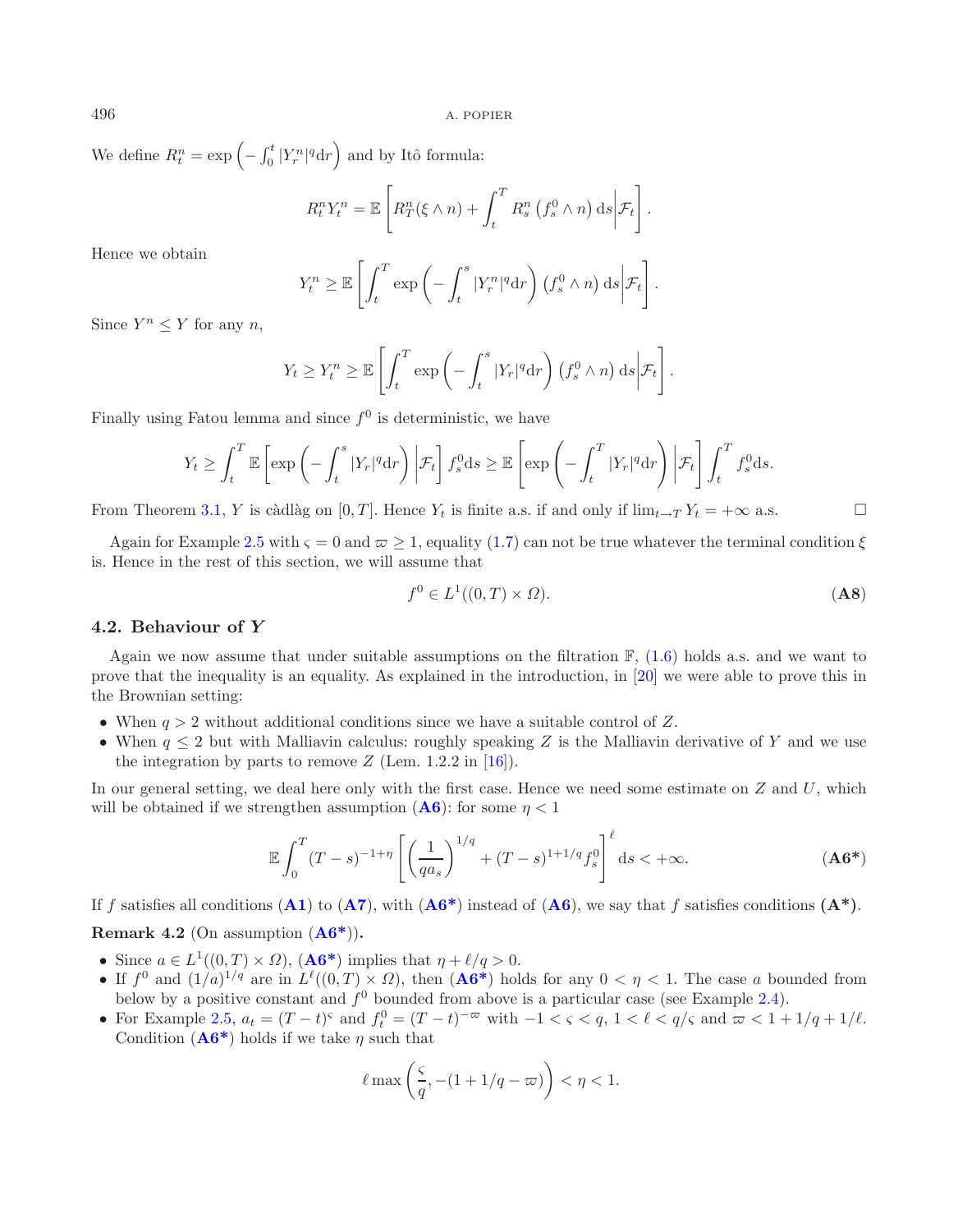The stronger condition (**[A6\\*](#page-16-0)**) implies the next result.

**Proposition 4.3.** *Under conditions* **(A\*)***, there exists a constant* C *independent of* n *such that the process*  $(Z^n, U^n)$  *satisfies:* 

<span id="page-17-1"></span><span id="page-17-0"></span>
$$
\mathbb{E}\left[\int_0^T (T-s)^\rho \left(|Z_s^n|^2 + \|U_s^n\|_{\mathbb{L}^2_\lambda}^2\right) \mathrm{d}s\right]^{\ell/2} \leq C.
$$

*The constant* ρ *is given by*:

$$
\rho = \frac{2}{q} + 2\left(1 - \frac{1}{\ell}\right) + \frac{2\eta}{\ell}.\tag{4.1}
$$

The proof of this proposition is postponed to the next section. In the sequel we will need this sharper estimate on Z and U but with the technical condition

$$
\rho = \frac{2}{q} + 2\left(1 - \frac{1}{\ell}\right) + \frac{2\eta}{\ell} < 1\tag{A9}
$$

This condition  $\rho < 1$  is a balance between the non linearity q and the singularity of the generator f.

**Remark 4.4** (On condition (**[A9](#page-17-0)**))**.**

- (1) If  $f^0$  and  $(1/a)^{1/q}$  are in  $L^{\ell}((0,T) \times \Omega)$ , then  $(A6^*)$  holds for any  $0 < \eta < 1$ . Then  $\rho < 1$  for  $\ell < 2$  and  $q > \frac{2\ell}{2-\ell}.$
- (2) In particular if the generator is  $f(y) = -y|y|^q$  (Example [2.4\)](#page-6-1), then  $\rho < 1$  if  $q > 2$ , which was supposed in [\[20\]](#page-29-6).
- (3) In Example [2.5,](#page-7-0) the constant  $\rho$  satisfies:

$$
2\max\left(\frac{(1+\varsigma)}{q}, -(1-\varpi)\right) + 2\left(1-\frac{1}{\ell}\right) < \rho.
$$

The constant  $\ell > 1$  can be chosen close to 1. Thus  $\rho < 1$  if

$$
2\max\left(\frac{(1+\varsigma)}{q}, -(1-\varpi)\right) < 1.
$$

Hence  $\omega < 3/2$  and  $q > 2(1+\varsigma)$ . In other words  $f^0$  cannot be too singular at time T. Moreover the less degenerate is the process  $a_t$ , in other words the smaller is  $\varsigma$ , the smaller can be the non linearity coefficient q.

Now we work in the half-Markovian setting and we define the function  $\Phi$  on  $\mathbb{R}^d$  with values in  $\mathbb{R}_+ \cup \{+\infty\}$  and with

$$
\mathcal{S} = \{ x \in \mathbb{R}^d \mid s.t. \quad \Phi(x) = \infty \}
$$

the set of singularity points for the terminal condition induced by  $\Phi$ . This set S is supposed to be closed. We also denoted by  $\partial S$  the boundary of S.

Our terminal condition  $\xi$  satisfies conditions **(C)** if

$$
\xi = \Phi(X_T). \tag{C1}
$$

and if for all closed set  $\mathcal{K} \subset \mathbb{R}^d \setminus \mathcal{S}$ 

$$
\Phi(X_T)\mathbf{1}_{\mathcal{K}}(X_T) \in L^1(\Omega, \mathcal{F}_T, \mathbb{P}).
$$
\n(C2)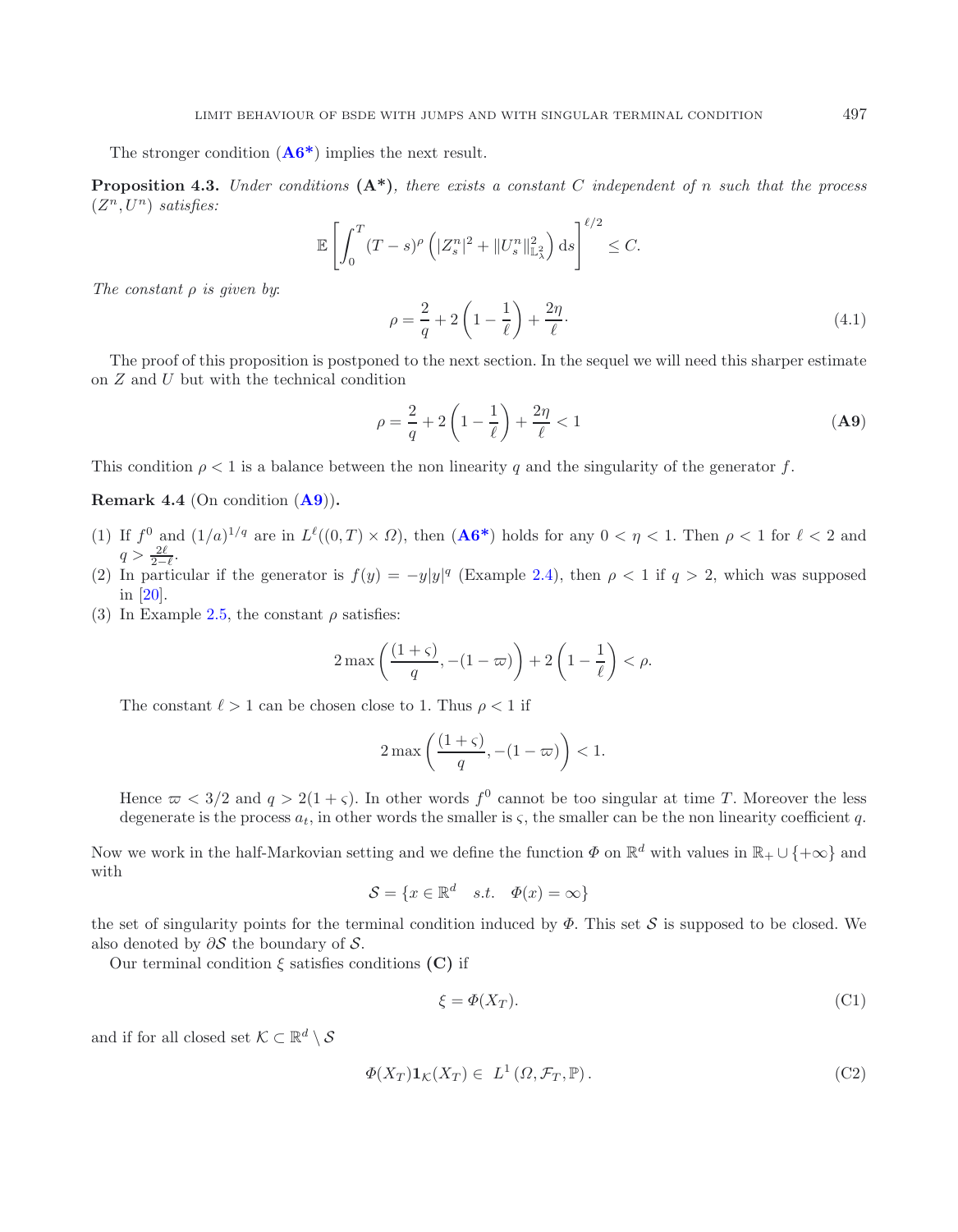The process  $X$  is the solution of a SDE with jumps:

$$
X_t = X_0 + \int_0^t b(s, X_s)ds + \int_0^t \sigma(s, X_s)dW_s + \int_0^t \int_E h(s, X_{s-}, e)\tilde{\mu}(de, ds). \tag{4.2}
$$

The coefficients  $b: \Omega \times [0,T] \times \mathbb{R}^d \to \mathbb{R}^d$ ,  $\sigma: \Omega \times [0,T] \times \mathbb{R}^d \to \mathbb{R}^{d \times d}$  and  $h: \Omega \times [0,T] \times \mathbb{R}^d \times E \to \mathbb{R}^d$ satisfy assumptions **(D)**:

(1) b,  $\sigma$  and h are jointly continuous w.r.t.  $(t, x)$  and Lipschitz continuous w.r.t. x uniformly in t, e or  $\omega$ , *i.e.* there exists a constant  $K_{b,\sigma}$  or  $K_h$  such that for any  $(\omega, t, e) \in \Omega \times [0,T] \times E$ , for any x and y in  $\mathbb{R}^d$ : a.s.

<span id="page-18-1"></span>
$$
|b(t, x) - b(t, y)| + |\sigma(t, x) - \sigma(t, y)| \le K_{b, \sigma} |x - y|
$$
 (D1)

and

$$
|h(t, x, e) - h(t, y, e)| \le K_h |x - y| (1 \wedge |e|). \tag{D2}
$$

(2) b and  $\sigma$  growth at most linearly:

$$
|b(t,x)| + |\sigma(t,x)| \le C_{b,\sigma}(1+|x|). \tag{D3}
$$

(3) h is bounded w.r.t. t and x and there exists a constant  $C_h$  such that a.s.

$$
|h(t, x, e)| \le C_h(1 \wedge |e|). \tag{D4}
$$

Under assumptions  $(D)$ , the forward SDE  $(4.2)$  has a unique strong solution X (see [\[17](#page-29-20)] or [\[21\]](#page-29-21)). To lighten the notation, the dimensions of X and of the Brownian motion are the same. But this condition does not matter and we can also work with different dimensions.

In order to prove that  $\liminf_{t\to T} Y_t = \xi$ , we proceed as in [\[20](#page-29-6)]. But there is an extra term due to the covariance between the jumps of the SDE [\(4.2\)](#page-17-0) and the jumps of the BSDE [\(1.1\)](#page-0-0). To control this additional part, we make a link between the singularity set  $S$  and the jumps of the forward process  $X$ .

<span id="page-18-0"></span>More precisely we assume **conditions (E)**.

- **(E1).** The boundary  $\partial S$  is compact and of class  $C^2$ .
- **(E2).** For any  $x \in \mathcal{S}$ , any  $s \in [0, T]$  and  $\lambda$ -a.s.

$$
x + \beta(s, x, e) \in \mathcal{S}.
$$

Furthermore there exists a constant  $\nu > 0$  such that if  $x \in \partial S$ , then for any  $s \in [0, T]$ ,  $d(x +$  $\beta(s, x, e), \partial S \geq \nu$ ,  $\lambda$ -a.s.

These assumptions mean in particular that if  $X_{s^-} \in \mathcal{S}$ , then  $X_s \in \mathcal{S}$  a.s. Moreover if  $X_{s^-}$  belongs to the boundary of S, and if there is a jump at time s, then  $X_s$  is in the interior of S. Let us now state our first main result.

**Theorem 4.5.** *Under conditions*  $(A^*)$ - $(C)$ - $(D)$ - $(E)$ *, with*  $(A8)$  $(A8)$  $(A8)$  *and*  $(A9)$  $(A9)$  $(A9)$ *, the minimal supersolution* Y *satisfies a.s.*

$$
\liminf_{t \to T} Y_t = \xi.
$$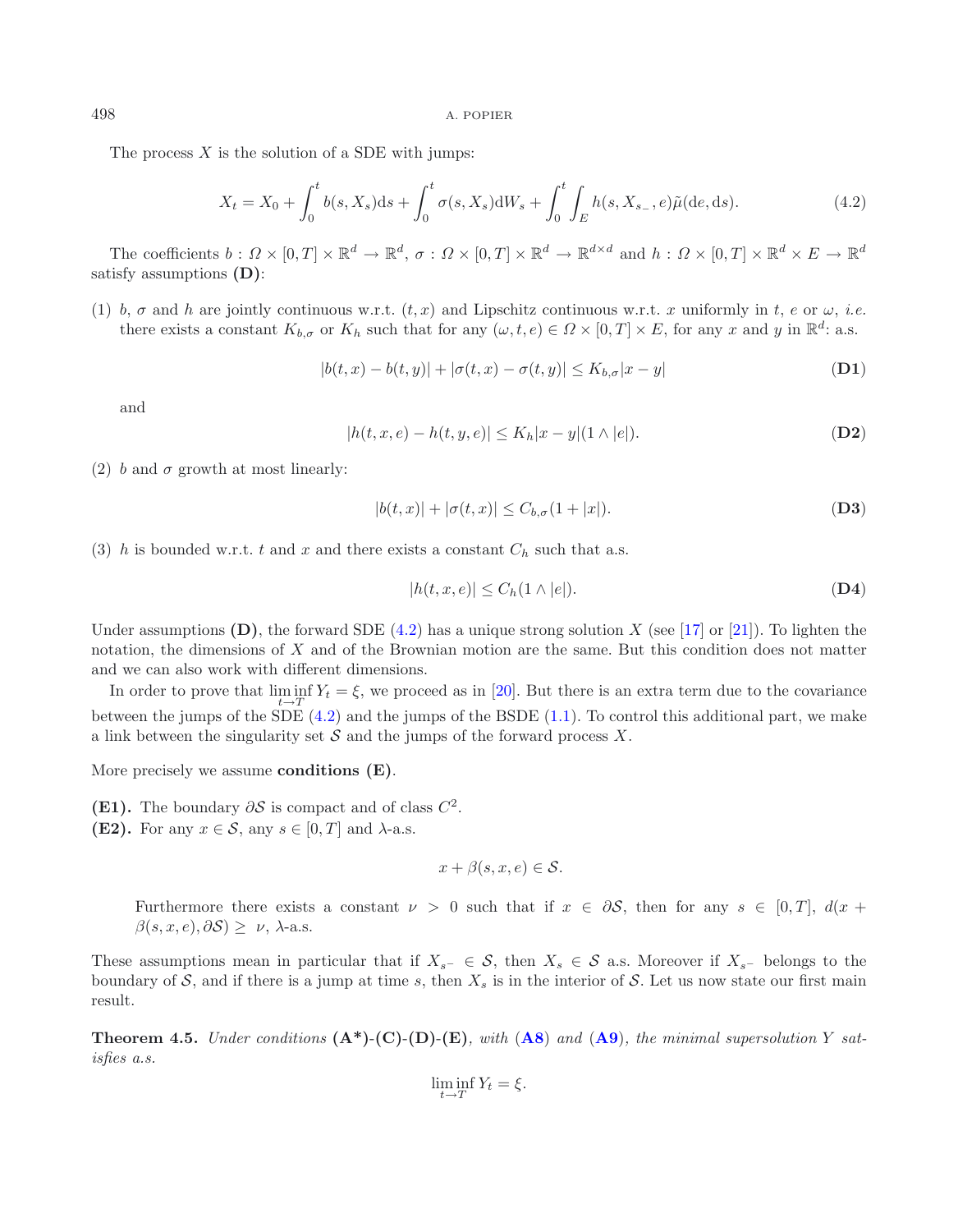# **4.3. An estimate on** *Z* **and** *U***: Proof of Proposition [4.3](#page-17-1)**

We have shown that the sequences  $Z^n$  and  $U^n$  converge in a suitable integrability space on  $[0, T - \varepsilon]$  for any  $\varepsilon > 0$ . Here we want to obtain an estimate on the limits Z and U on the whole time interval [0, T].

In the sequel let us denote by  $\Gamma$  the process

$$
\varGamma_t = \frac{K_{\ell,L,\vartheta}^{\ell}}{T-t} \mathbb{E}\left(\left.\int_t^T \left[\left(\frac{1}{qa_s}\right)^{1/q} + (T-s)^{1+1/q} f_s^0\right]^{\ell} \mathrm{d}s\right| \mathcal{F}_t\right)
$$

thus estimate  $(2.1)$  becomes:

$$
0 \le Y_t \le \frac{1}{(T-t)^{1+1/q-1/\ell}} \Gamma_t^{1/\ell}.
$$
\n(4.3)

Lemma 4.6. *Under*  $($ **A6**<sup>\*</sup> $)$ ,  $\mathbb{E}$   $\int$ <sup>*T*</sup>  $\theta$  $(T - s)^{-1 + \eta} \Gamma_s ds < +\infty.$ 

*Proof.* Note that

$$
(T - s)^{-1 + \eta} \mathbb{E}(T_s) = K_{\ell, L, \vartheta}^{\ell} (T - s)^{-2 + \eta} \int_s^T \mathbb{E}\left[\left(\frac{1}{q a_u}\right)^{1/q} + (T - u)^{1 + 1/q} f_u^0\right]^{\ell} du
$$
  
=  $K_{\ell, L, \vartheta}^{\ell} (T - s)^{-2 + \eta} \int_0^T \theta_u \mathbf{1}_{u \ge s} du$ 

with

$$
\theta_u = \mathbb{E}\left[\left(\frac{1}{qa_u}\right)^{1/q} + (T-u)^{1+1/q} f_u^0\right]^{\ell}.
$$

Hence by Fubini's theorem

$$
\mathbb{E} \int_0^T (T-s)^{-1+\eta} \Gamma_s \mathrm{d}s = K_{\ell,L,\vartheta}^{\ell} \int_0^T (T-s)^{-2+\eta} \left( \int_0^T \theta_u \mathbf{1}_{u \ge s} \mathrm{d}u \right) \mathrm{d}s
$$
  

$$
= K_{\ell,L,\vartheta}^{\ell} \int_0^T \theta_u \left( \int_0^u (T-s)^{-2+\eta} \mathrm{d}s \right) \mathrm{d}u
$$
  

$$
= \frac{K_{\ell,L,\vartheta}^{\ell}}{1-\eta} \int_0^T (T-u)^{-1+\eta} \theta_u \left( 1 - (1-u/T)^{1-\eta} \right) \mathrm{d}u
$$
  

$$
\le \frac{K_{\ell,L,\vartheta}^{\ell}}{1-\eta} \int_0^T (T-u)^{-1+\eta} \theta_u \mathrm{d}u < +\infty.
$$

This achieves the proof of the lemma.

Now let us prove the sharper estimates on  $Z$  and  $U$  given by Proposition [4.3:](#page-17-1) there exists a constant  $C$ independent of n such that the process  $(Z^n, U^n)$  satisfies:

$$
\mathbb{E}\left[\int_0^T (T-s)^{\rho}\left(|Z_s^n|^2 + \|U_s^n\|_{\mathbb{L}^2_\lambda}^2\right) \mathrm{d}s\right]^{\ell/2} \leq C.
$$

where the constant  $\rho$  is given by [\(4.1\)](#page-16-0).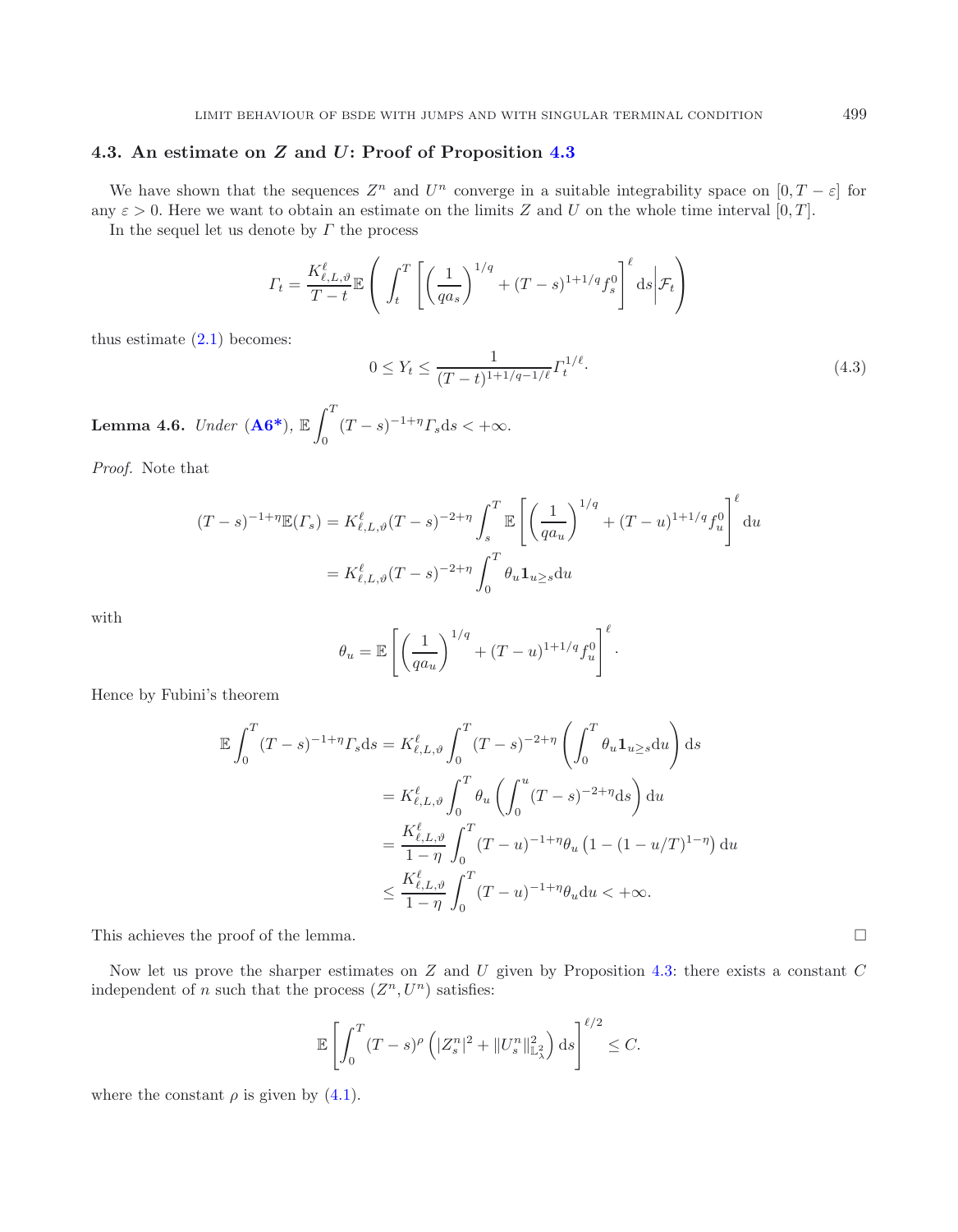*Proof.* For the constant  $\eta > 0$  of  $( \mathbf{A6}^* )$ , let us define

<span id="page-20-0"></span>
$$
\delta = \ell - 1 + \frac{\ell}{q} + \eta = \frac{\ell}{2}\rho > 0.
$$

We define  $c(\ell) = \frac{\ell((\ell-1)\wedge 1)}{2}$ ,  $\check{x} = |x|^{-1}x \mathbf{1}_{x\neq 0}$  and we want to apply Itô's formula to  $(T-t)^{\delta} |Y_t^n|^{\ell}$  (see [\[14\]](#page-29-5), Cor. 1 and Rem. 1). We fix  $\varepsilon > 0$  and  $\tau = T - \varepsilon$  in the sequel. Hence we have for  $0 \le t \le \tau$ :

$$
(T-t)^{\delta}|Y_{t}^{n}|^{\ell} \leq \varepsilon^{\delta}|Y_{T-\varepsilon}^{n}|^{\ell} + \int_{t}^{\tau} \delta(T-s)^{\delta-1}|Y_{s}^{n}|^{\ell}ds
$$
  
+  $\ell \int_{t}^{\tau} (T-s)^{\delta}|Y_{s}^{n}|^{\ell-1}\tilde{Y}_{s}^{n}f(s,Y_{s}^{n},Z_{s}^{n},U_{s}^{n})ds$   
-  $\ell \int_{t}^{\tau} (T-s)^{\delta}|Y_{s}^{n}|^{\ell-1}\tilde{Y}_{s}^{n}Z_{s}^{n}dW_{s} - \ell \int_{t}^{\tau} (T-s)^{\delta}|Y_{s}^{n}|^{\ell-1}\tilde{Y}_{s}^{n}dM_{s}^{n}$   
-  $\ell \int_{t}^{\tau} (T-s)^{\delta}|Y_{s}^{n}|^{\ell-1}\tilde{Y}_{s}^{n} \int_{E} U_{s}^{n}(e)\tilde{\mu}(de,ds)$   
-  $\int_{t}^{\tau} (T-s)^{\delta} \int_{E} [|Y_{s}^{n} + U_{s}^{n}(e)|^{\ell} - |Y_{s}^{n}|^{\ell} - \ell|Y_{s}^{n}|^{\ell-1}\tilde{Y}_{s}^{n}U_{s}^{n}(e)] \mu(de,ds)$   
-  $\sum_{t < s \leq \tau} (T-s)^{\delta} [|Y_{s}^{n} + \Delta M_{s}^{n}|^{\ell} - |Y_{s}^{n}|^{\ell} - \ell|Y_{s}^{n}|^{\ell-1}\tilde{Y}_{s}^{n} \Delta M_{s}^{n}]$   
-  $c(\ell) \int_{t}^{\tau} (T-s)^{\delta}|Y_{s}^{n}|^{\ell-2}|Z_{s}^{n}|^{2}Y_{s}^{n} \neq 0 ds - c(\ell) \int_{t}^{\tau} (T-s)^{\delta}|Y_{s}^{n}|^{\ell-2}Y_{s}^{n} \neq 0$ [M<sup>n</sup>]<sub>s</sub>. (4.4)

The monotonicity condition (**[A1](#page-5-0)**) implies that

$$
\int_{t}^{\tau} (T-s)^{\delta} |Y_{s}^{n}|^{\ell-1} \check{Y}_{s}^{n} f(s, Y_{s}^{n}, Z_{s}^{n}, U_{s}^{n}) ds \leq \int_{t}^{\tau} (T-s)^{\delta} |Y_{s}^{n}|^{\ell-1} \check{Y}_{s}^{n} f(s, 0, Z_{s}^{n}, U_{s}^{n}) ds
$$

and we use the regularity conditions (**[A3](#page-5-0)**) and (**[A4](#page-5-0)**) to obtain:

$$
\int_{t}^{\tau} (T-s)^{\delta} |Y_{s}^{n}|^{\ell-1} \check{Y}_{s}^{n} f(s, 0, Z_{s}^{n}, U_{s}^{n}) ds \leq L \int_{t}^{\tau} (T-s)^{\delta} |Y_{s}^{n}|^{\ell-1} |Z_{s}^{n}| ds \n+ L \int_{t}^{\tau} (T-s)^{\delta} |Y_{s}^{n}|^{\ell-1} ||U_{s}^{n}||_{L_{\lambda}^{2}} ds + \int_{t}^{\tau} (T-s)^{\delta} |Y_{s}^{n}|^{\ell-1} f_{s}^{0} ds.
$$

Young's inequality leads to:

$$
L \int_{t}^{\tau} (T - s)^{\delta} |Y_{s}^{n}|^{\ell - 1} |Z_{s}^{n}| ds \leq \frac{L^{2} \ell^{2}}{2c(\ell)} \int_{t}^{\tau} (T - s)^{\delta} |Y_{s}^{n}|^{\ell} ds + \frac{c(\ell)}{2} \int_{t}^{\tau} (T - s)^{\delta} |Y_{s}^{n}|^{\ell - 2} |Z_{s}^{n}|^{2} \mathbf{1}_{Y_{s}^{n} \neq 0} ds,
$$

$$
L \int_{t}^{\tau} (T-s)^{\delta} |Y_{s}^{n}|^{\ell-1} ||U_{s}^{n}||_{L_{\lambda}^{2}} ds \leq \frac{L^{2} \ell^{2}}{2c(\ell)} \int_{t}^{\tau} (T-s)^{\delta} |Y_{s}^{n}|^{\ell} ds +\frac{c(\ell)}{2} \int_{t}^{\tau} (T-s)^{\delta} |Y_{s}^{n}|^{\ell-2} ||U_{s}^{n}||_{L_{\lambda}^{2}}^{2} \mathbf{1}_{Y_{s}^{n} \neq 0} ds
$$

and

$$
\int_t^{\tau} (T-s)^{\delta} |Y_s^n|^{\ell-1} f_s^0 ds \le (\ell-1) \int_t^{\tau} (T-s)^{\delta} |Y_s^n|^{\ell} ds + \int_t^{\tau} (T-s)^{\ell(1+1/q)} |f_s^0|^{\ell} ds.
$$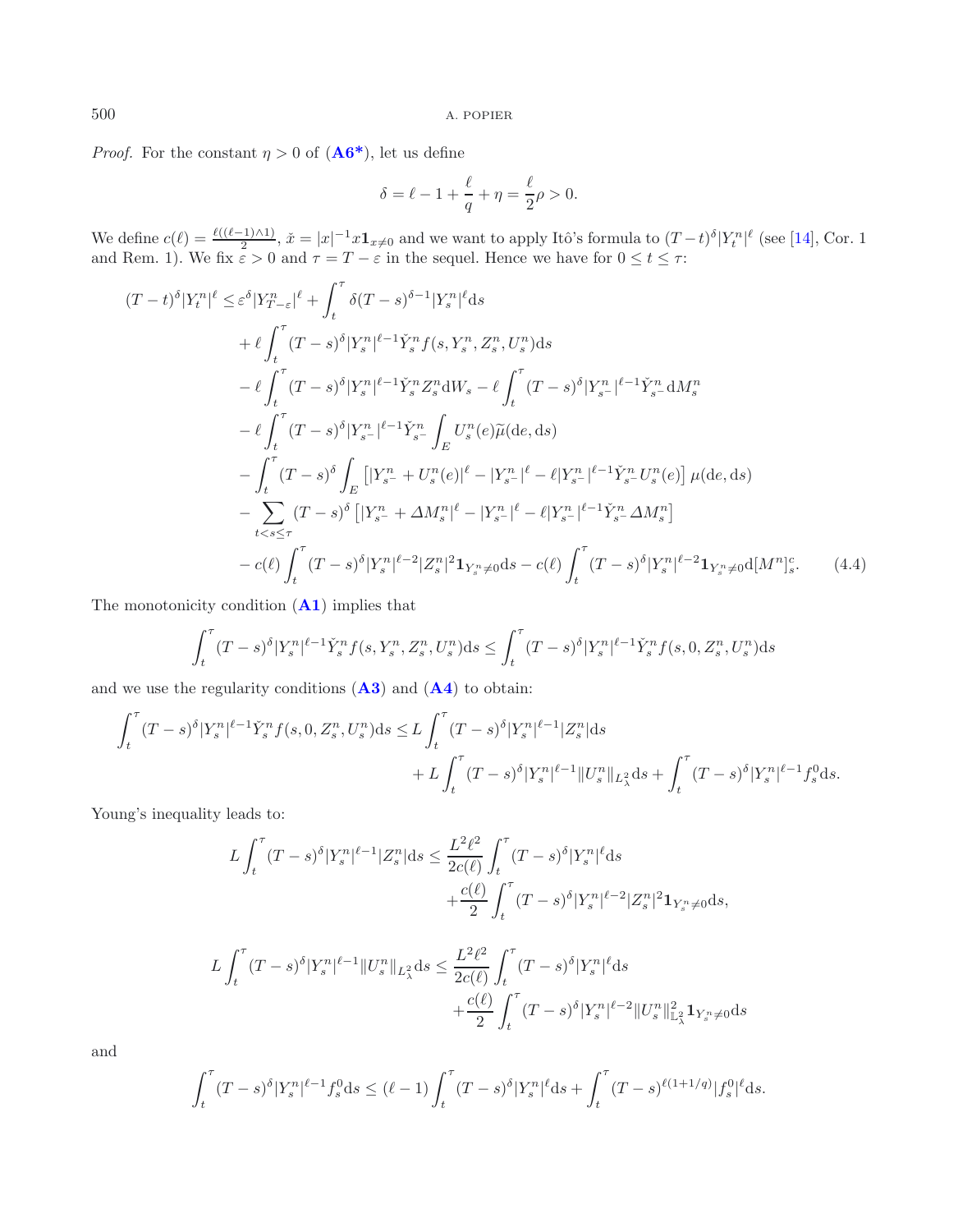Finally all local martingales involved above in [\(4.4\)](#page-20-0) are true martingales. Hence taking the expectation and using the convexity of  $x \mapsto |x|^\ell$  we have:

$$
\sup_{t\in[0,\tau]} \mathbb{E}\left[ (T-t)^{\delta} |Y_{t}^{n}|^{\ell} \right] + \frac{c(\ell)}{2} \mathbb{E} \int_{t}^{\tau} (T-s)^{\delta} |Y_{s}^{n}|^{\ell-2} |Z_{s}^{n}|^{2} \mathbf{1}_{Y_{s}^{n}\neq0} ds
$$
\n
$$
\leq \varepsilon^{\delta} |Y_{T-\varepsilon}^{n}|^{\ell} + \mathbb{E} \int_{t}^{\tau} \delta(T-s)^{\delta-1} |Y_{s}^{n}|^{\ell} ds
$$
\n
$$
+ \ell \left( 2 \frac{L^{2}\ell^{2}}{2c(\ell)} + (\ell-1) \right) \mathbb{E} \int_{t}^{\tau} (T-s)^{\delta} |Y_{s}^{n}|^{\ell} ds
$$
\n
$$
+ \ell \mathbb{E} \int_{t}^{\tau} (T-s)^{\ell(1+1/q)} |f_{s}^{0}|^{\ell} ds
$$
\n
$$
- \mathbb{E} \int_{t}^{\tau} (T-s)^{\delta} \int_{E} \left[ |Y_{s}^{n} + U_{s}^{n}(e)|^{\ell} - |Y_{s}^{n}|^{\ell} - \ell |Y_{s}^{n}|^{\ell-1} \check{Y}_{s}^{n} U_{s}^{n}(e) \right] \mu(de, ds)
$$
\n
$$
+ \frac{c(\ell)}{2} \mathbb{E} \int_{t}^{\tau} (T-s)^{\delta} |Y_{s}^{n}|^{\ell-2} ||U_{s}^{n}||_{L_{\lambda}^{2}}^{2} \mathbf{1}_{Y_{s}^{n}\neq0} ds.
$$
\n(4.5)

From Lemma 9 in [\[14](#page-29-5)],

$$
\int_{t}^{\tau} (T-s)^{\delta} \int_{E} \left[ |Y_{s^{-}}^{n} + U_{s}^{n}(e)|^{\ell} - |Y_{s^{-}}^n|^{\ell} - \ell |Y_{s^{-}}^n|^{\ell-1} \check{Y}_{s^{-}}^{n} U_{s}^{n}(e) \right] \mu(\mathrm{d}e, \mathrm{d}s)
$$
\n
$$
\geq c(\ell) \int_{t}^{\tau} (T-s)^{\delta} \int_{E} |U_{s}^{n}(e)|^2 \left( |Y_{s^{-}}^{n}|^{2} \vee |Y_{s^{-}}^{n} + U_{s}^{n}(e)|^{2} \right)^{\ell/2-1} \mathbf{1}_{|Y_{s^{-}}^{n}| \vee |Y_{s^{-}}^{n} + U_{s}^{n}(e)| \neq 0} \mu(\mathrm{d}e, \mathrm{d}s).
$$

By a localization argument the two following exceptations are the same (see proof of Prop. 3 in [\[14\]](#page-29-5)):

$$
\mathbb{E} \int_{t}^{\tau} (T-s)^{\delta} \int_{E} |U_{s}^{n}(e)|^{2} \left( |Y_{s}^{n}|^{2} \vee |Y_{s}^{n} + U_{s}^{n}(e)|^{2} \right)^{\ell/2 - 1} \mathbf{1}_{|Y_{s}^{n}| \vee |Y_{s}^{n} + U_{s}^{n}(e)| \neq 0} \mu(\text{d}e, \text{d}s)
$$
  

$$
\mathbb{E} \int_{t}^{\tau} (T-s)^{\delta} |Y_{s}^{n}|^{2 - 2} ||U_{s}^{n}||_{\mathbb{L}^{2}_{\lambda}}^{2} \mathbf{1}_{Y_{s}^{n} \neq 0} \text{d}s.
$$

<span id="page-21-0"></span>Finally we have:

$$
\sup_{t\in[0,\tau]} \mathbb{E}\left[ (T-t)^{\delta} |Y_t^n|^{\ell} \right] + \frac{c(\ell)}{2} \mathbb{E} \int_0^{\tau} (T-s)^{\delta} |Y_s^n|^{\ell-2} |Z_s^n|^2 \mathbf{1}_{Y_s^n \neq 0} ds \n+ \frac{c(\ell)}{2} \mathbb{E} \int_0^{\tau} (T-s)^{\delta} |Y_s^n|^{\ell-2} ||U_s^n||_{\mathbb{L}_\lambda^2}^2 \mathbf{1}_{Y_s^n \neq 0} ds \n\leq \varepsilon^{\delta} |Y_{T-\varepsilon}^n|^{\ell} + \mathbb{E} \int_0^{\tau} \delta(T-s)^{\delta-1} |Y_s^n|^{\ell} ds \n+ \ell \left( 2\frac{L^2 \ell^2}{2c(\ell)} + (\ell-1) \right) \mathbb{E} \int_0^{\tau} (T-s)^{\delta} |Y_s^n|^{\ell} ds + \ell \mathbb{E} \int_0^{\tau} (T-s)^{\ell(1+1/q)} |f_s^0|^{\ell} ds.
$$
\n(4.6)

Using [\(4.3\)](#page-18-1), the first term on the right-hand side can be controlled as follows:

$$
\mathbb{E} \int_0^{\tau} (T-s)^{\delta-1} |Y_s^n|^{\ell} ds \leq \mathbb{E} \int_0^T (T-s)^{\delta-1} \frac{1}{(T-s)^{\ell+\ell/q-1}} \Gamma_s ds
$$

$$
= \mathbb{E} \int_0^T (T-s)^{-1+\eta} \Gamma_s ds < +\infty.
$$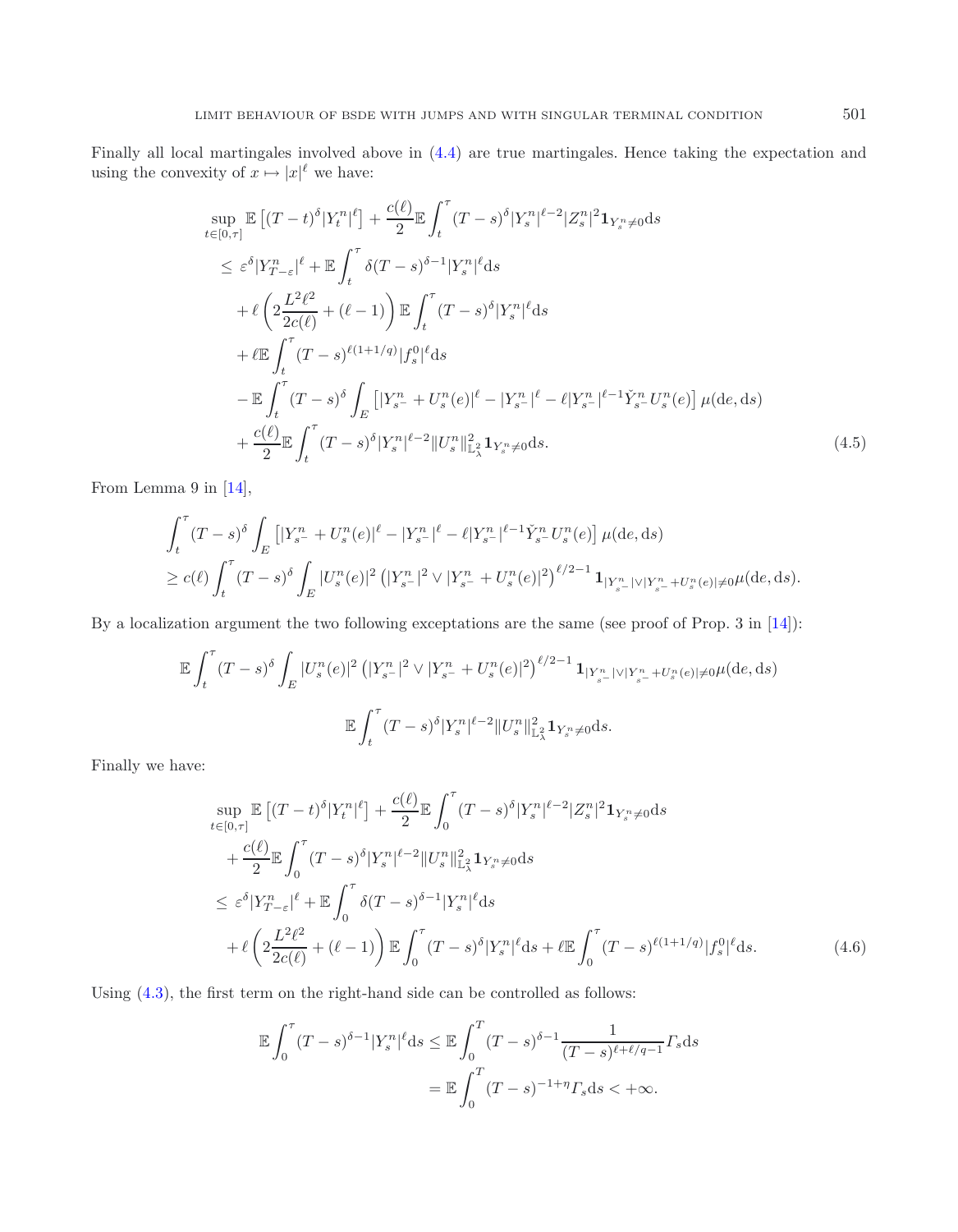The second one satisfies the same estimate:

$$
\mathbb{E}\int_0^{\tau} (T-s)^{\delta} |Y_s^n|^{\ell} \mathrm{d} s \leq \mathbb{E}\int_0^T (T-s)^{\eta} \Gamma_s \mathrm{d} s < +\infty.
$$

And the last term is bounded by condition  $(A6)$  $(A6)$  $(A6)$ . Therefore we can let  $\varepsilon$  go to zero in  $(4.6)$  and we can replace every  $\tau$  by T. To finish the proof, we use the same tricks as in the proof of Proposition 3 in [\[14\]](#page-29-5). First we can control the quantity

$$
\mathbb{E}\left[\sup_{t\in[0,T]}(T-t)^{\delta}|Y_{t}^{n}|\ell\right]
$$

by the same right-hand side (up to some multiplicative constant). Then if  $\ell \geq 2$ , we use [\(4.4\)](#page-20-0) with  $\ell = 2$  and the result follows immediately. If  $1 < \ell < 2$ , the conclusion is more tricky. Let us define  $\zeta = \sup_{n \to \infty} (T - t)^{\delta/\ell} Y_t^n$  $t\in$ [0,T] and:

<span id="page-22-0"></span>
$$
\mathbb{E}\left(\int_{0}^{T} (T-s)^{2\delta/\ell} |Z_{s}^{n}|^{2} ds\right)^{\ell/2} = \mathbb{E}\left(\int_{0}^{T} (T-s)^{2\delta/\ell} \mathbf{1}_{Y_{s}^{n}\neq0} |Z_{s}^{n}|^{2} ds\right)^{\ell/2} \n= \mathbb{E}\left(\int_{0}^{T} (T-s)^{2\delta/\ell} (Y_{s}^{n})^{2-\ell} (Y_{s}^{n})^{\ell-2} \mathbf{1}_{Y_{s}^{n}\neq0} |Z_{s}^{n}|^{2} ds\right)^{\ell/2} \n\leq \mathbb{E}\left[\zeta^{(2-\ell)\ell/2} \left(\int_{0}^{T} (T-s)^{\delta} (Y_{s}^{n})^{\ell-2} \mathbf{1}_{Y_{s}^{n}\neq0} |Z_{s}^{n}|^{2} ds\right)^{\ell/2}\right] \n\leq \left\{\mathbb{E}\left[\zeta^{\ell}\right]\right\}^{(2-\ell)/2} \left\{\mathbb{E}\int_{0}^{T} (T-s)^{\delta} (Y_{s}^{n})^{\ell-2} \mathbf{1}_{Y_{s}^{n}\neq0} |Z_{s}^{n}|^{2} ds\right\}^{\ell/2} \n\leq \frac{2-\ell}{2} \mathbb{E}\left[\zeta^{\ell}\right] + \frac{\ell}{2} \mathbb{E}\int_{0}^{T} (T-s)^{\delta} (Y_{s}^{n})^{\ell-2} \mathbf{1}_{Y_{s}^{n}\neq0} |Z_{s}^{n}|^{2} ds < +\infty.
$$

where we have used Hölder's and Young's inequality with  $\frac{2-\ell}{2} + \frac{\ell}{2} = 1$ . The same holds for  $U^n$ . Therefore since

$$
2\delta/\ell=2(1-\frac{1}{\ell})+\frac{2}{q}+\frac{2\eta}{\ell},
$$

we obtain the same desired result.  $\Box$ 

Note that from the proof we also could derive an estimate on M. But we will not need it in the rest of the paper.

**Remark 4.7.** If  $f(y) = -y|y|^q$ , we can take  $\ell = 1$  and  $\eta = 0$ , in other words  $\alpha = 2/q$ . The constant C is explicitely given by:  $C = 16(\frac{1}{q})^{2/q}$ . The proof is a direct modification of the proof of Proposition 10 in [\[20](#page-29-6)].

# **4.4. Proof of Theorem [4.5](#page-18-0)**

In order to prove this theorem we follow the same procedure as in [\[20](#page-29-6)]. We consider  $(Y^n, Z^n, U^n, M^n)$  the solution of the BSDE [\(2.2\)](#page-8-0) with terminal condition  $\xi \wedge n$  and generator  $f_n$ . Let  $\phi$  be a non negative function in  $C_b^2(\mathbb{R})$ , the set of bounded smooth functions of class  $C^2$ , with bounded derivatives. We compute Itô's formula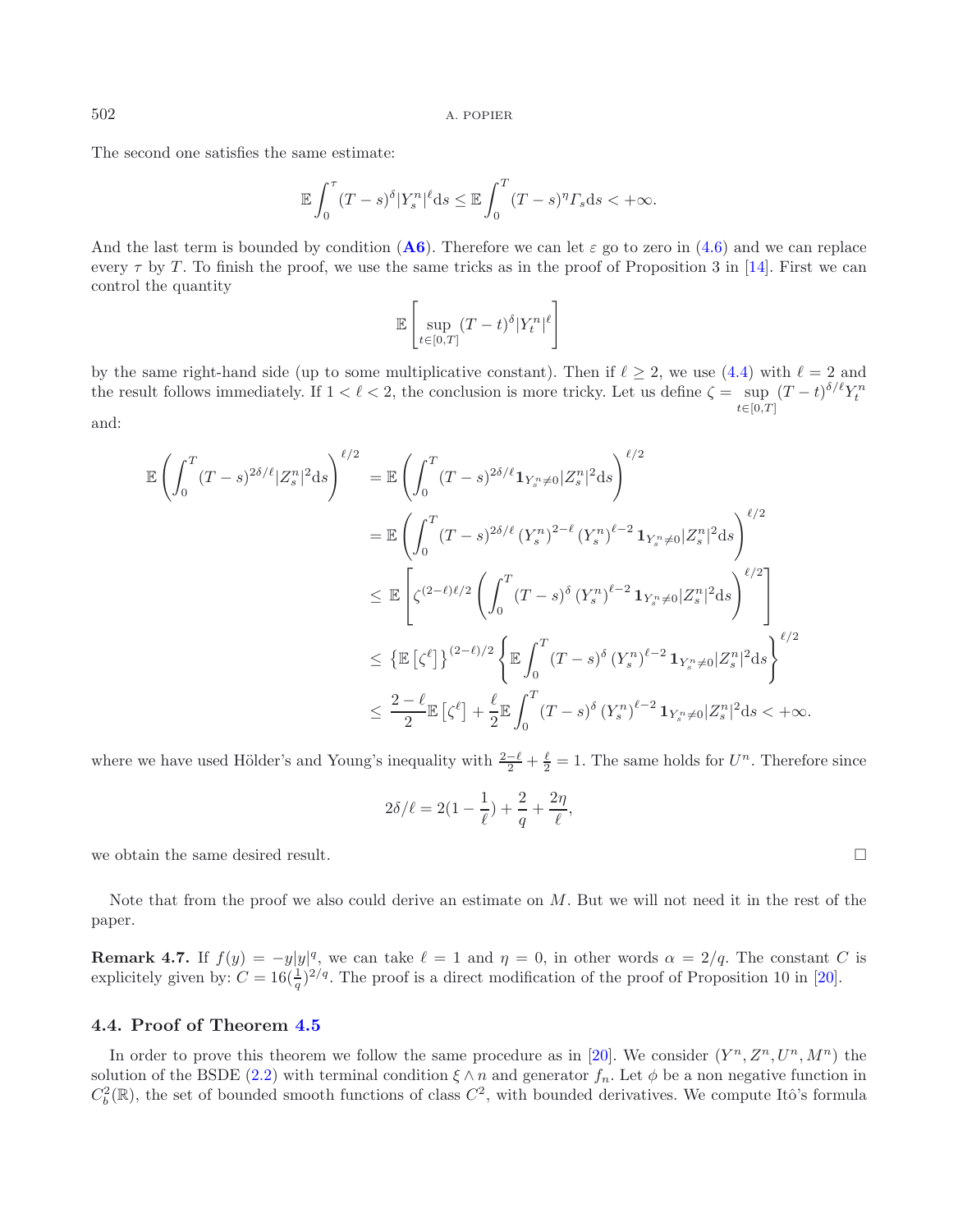to the process  $Y^n\phi(X)$  between 0 and t.

$$
Y_{t}^{n}\phi(X_{t}) = Y_{0}^{n}\phi(X_{0}) + \int_{0}^{t} Y_{s-}^{n} d\phi(X_{s}) + \int_{0}^{t} \phi(X_{s-}) dY_{s}^{n} + \langle Y^{n}, \phi(X) \rangle_{t}
$$
  
\n
$$
= Y_{0}^{n}\phi(X_{0}) - \int_{0}^{t} \phi(X_{s-}) f_{n}(s, Y_{s}^{n}, Z_{s}^{n}, U_{s}^{n}) ds + \int_{0}^{t} Y_{s-}^{n} \mathcal{L}\phi(s, X_{s}) ds
$$
  
\n
$$
+ \int_{0}^{t} \int_{E} Y_{s-}^{n} (\phi(X_{s}) - \phi(X_{s-}) - \nabla\phi(X_{s-})\beta(s, X_{s-}, e)) \mu(ds, de)
$$
  
\n
$$
+ \int_{0}^{t} Y_{s-}^{n} \nabla\phi(X_{s}) \sigma(s, X_{s}) dW_{s} + \int_{0}^{t} \phi(X_{s-}) Z_{s}^{n} dW_{s} + \int_{0}^{t} \phi(X_{s-}) dM_{s}^{n}
$$
  
\n
$$
+ \int_{0}^{t} \int_{E} \phi(X_{s-}) U_{s}^{n}(e) \tilde{\mu}(de, ds) + \int_{0}^{t} \int_{E} Y_{s-}^{n} \nabla\phi(X_{s})\beta(s, X_{s-}, e) \tilde{\mu}(de, ds)
$$
  
\n
$$
+ \int_{0}^{t} \nabla\phi(X_{s}) \sigma(s, X_{s}) Z_{s}^{n} ds + \int_{0}^{t} \int_{E} (\phi(X_{s}) - \phi(X_{s-})) U_{s}^{n}(e) \mu(ds, de).
$$

The operators  $\mathcal L$  and  $\mathcal I$  are defined on  $C^2(\mathbb R)$  by:

<span id="page-23-0"></span>
$$
\mathcal{L}\phi(t,x) = \nabla\phi(x)b(t,x) + \frac{1}{2}\text{Trace}(D^2\phi(x)(\sigma\sigma^*)(t,x))
$$

and

$$
\mathcal{I}(t, x, \phi) = \int_{E} [\phi(x + \beta(t, x, e)) - \phi(x) - (\nabla \phi)(x)\beta(t, x, e)]\lambda(de).
$$
\n(4.7)

Since  $(Y^n, Z^n, U^n, M^n)$  belongs to  $\mathbb{S}^2(0,T)$ , since X is in  $\mathbb{H}^2(0,T)$ , and since  $\phi$  and the derivatives of  $\phi$  are supposed to be bounded, we can take the expectation of these terms:

$$
\mathbb{E}[Y_t^n \phi(X_t)] = \mathbb{E}[Y_0^n \phi(X_0)] - \mathbb{E}\left[\int_0^t \phi(X_{s-})f_n(s, Y_s^n, Z_s^n, U_s^n)ds\right]
$$
  
+ 
$$
\mathbb{E}\left[\int_0^t Y_{s-}^n \mathcal{L}\phi(s, X_s)ds\right] + \mathbb{E}\left[\int_0^t Y_{s-}^n \mathcal{I}(s, X_{s-}, \phi)ds\right]
$$
  
+ 
$$
\mathbb{E}\left[\int_0^t \nabla \phi(X_s)\sigma(s, X_s)Z_s^n ds\right] + \mathbb{E}\left[\int_0^t \int_E (\phi(X_s) - \phi(X_{s-}))U_s^n(e)\lambda(de)ds\right].
$$
 (4.8)

Recall the main idea of [\[20](#page-29-6)]. First we prove that we can pass to the limit on n in  $(4.8)$  and that the limits have suitable integrability conditions on  $[0, T] \times \Omega$ . Secondly we write [\(4.8\)](#page-23-0) between t and T and we pass to the limit when  $t$  goes to  $T$ .

Now we choose  $\phi$  such that the support of  $\phi$  is included in  $\mathcal{R} = \mathcal{S}^c$ . From the assumptions (C1) and (C2) on  $\xi = \Phi(X_T)$ , we have for any n:

$$
\mathbb{E}(Y_T^n\phi(X_T))\leq \mathbb{E}(\Phi(X_T)\phi(X_T))<+\infty.
$$

Moreover from the *a priori* estimate [\(4.3\)](#page-18-1), assumption (**[A6](#page-5-0)**) and from the boundedness of  $\phi$ , for any  $t < T$ 

$$
\mathbb{E}(Y_t^n\phi(X_t)) \leq \frac{1}{(T-t)^{1/q+1-1\ell}} \mathbb{E}(T_t^{\ell}\phi(X_t)) < +\infty.
$$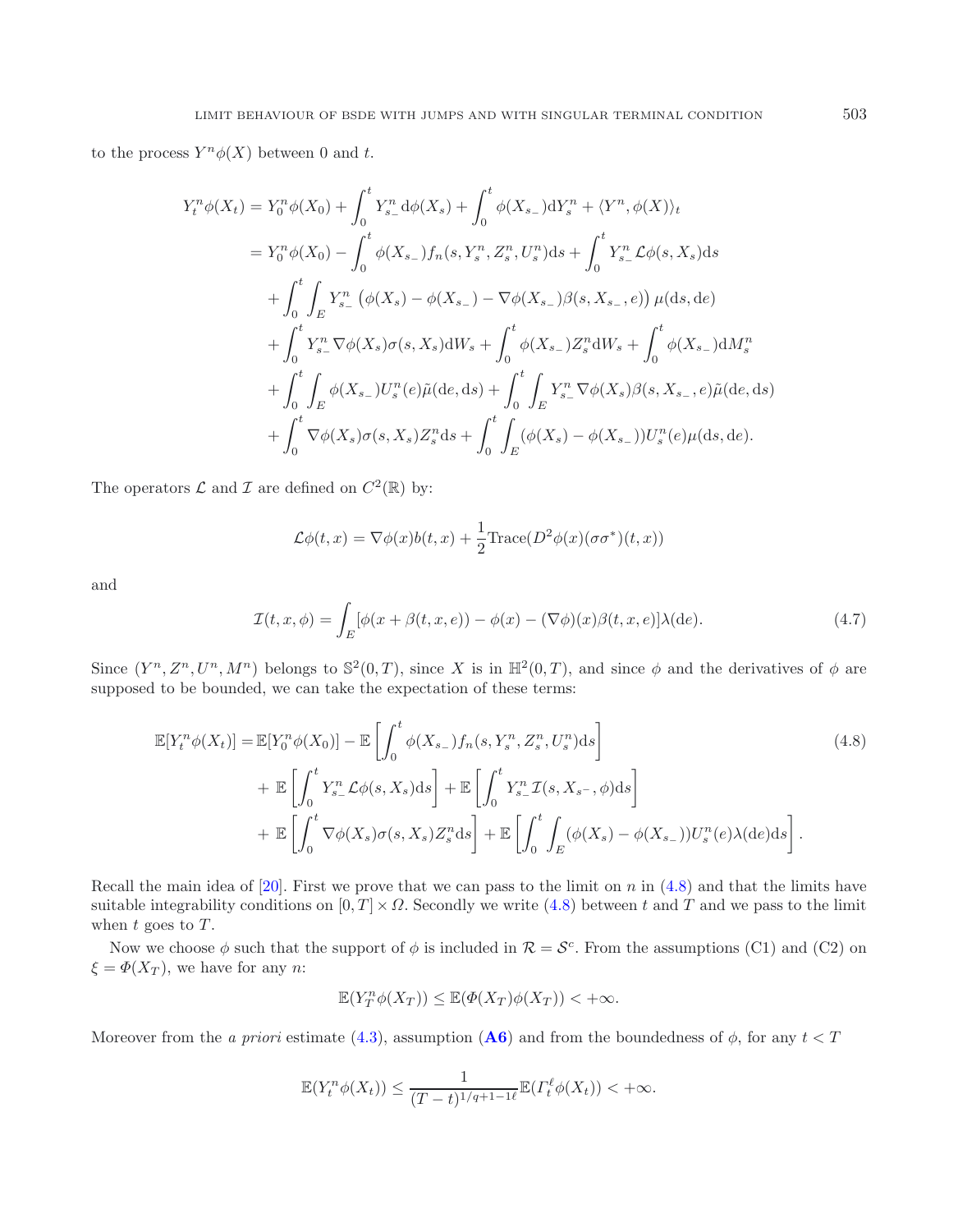Now we decompose the quantity with the generator  $f_n$  as follows:

$$
\mathbb{E}\left[\int_{0}^{t}\phi(X_{s-})f_{n}(s,Y_{s}^{n},Z_{s}^{n},U_{s}^{n})\mathrm{d}s\right]
$$
\n
$$
= \mathbb{E}\left[\int_{0}^{t}\phi(X_{s-})(f(s,Y_{s}^{n},0,0)-f_{s}^{0})\mathrm{d}s\right]+\mathbb{E}\left[\int_{0}^{t}\phi(X_{s-})(f_{s}^{0}\wedge n)\mathrm{d}s\right]
$$
\n
$$
+ \mathbb{E}\left[\int_{0}^{t}\phi(X_{s-})(f(s,Y_{s}^{n},Z_{s}^{n},0)-f(s,Y_{s}^{n},0,0))\mathrm{d}s\right]
$$
\n
$$
+ \mathbb{E}\left[\int_{0}^{t}\phi(X_{s-})(f(s,Y_{s}^{n},Z_{s}^{n},U_{s}^{n})-f(s,Y_{s}^{n},Z_{s}^{n},0))\mathrm{d}s\right]
$$
\n
$$
= \mathbb{E}\left[\int_{0}^{t}\phi(X_{s-})(f(s,Y_{s}^{n},0,0)-f_{s}^{0})\mathrm{d}s\right]+\mathbb{E}\left[\int_{0}^{t}\phi(X_{s-})(f_{s}^{0}\wedge n)\mathrm{d}s\right]
$$
\n
$$
+ \mathbb{E}\left[\int_{0}^{t}\phi(X_{s-})\zeta_{s}^{n}Z_{s}^{n}\mathrm{d}s\right]+\mathbb{E}\left[\int_{0}^{t}\phi(X_{s-})U_{s}^{n}\mathrm{d}s\right]
$$
\n(4.9)

where  $\zeta_s^n$  is a k-dimensional random vector defined by:

$$
\zeta_s^{i,n} = \frac{\left(f(s,Y_s^n,Z_s^n,0) - f(s,Y_s^n,0,0)\right)}{Z_s^{i,n}}\mathbf{1}_{Z_s^{i,n}\neq 0}
$$

and

<span id="page-24-1"></span>
$$
\mathcal{U}_s^n = f(s, Y_s^n, Z_s^n, U_s^n) - f(s, Y_s^n, Z_s^n, 0).
$$

<span id="page-24-0"></span>From condition  $(A3)$  $(A3)$  $(A3)$ ,  $|\zeta_s^n| \leq K$ . Now we can write  $(4.8)$  as follows:

$$
\mathbb{E}[Y_t^n \phi(X_t)] = \mathbb{E}[Y_0^n \phi(X_0)] + \mathbb{E}\left[\int_0^t \phi(X_{s-})(f_s^0 \wedge n)ds\right]
$$
  
\n
$$
-\mathbb{E}\left[\int_0^t \phi(X_{s-})(f(s, Y_s^n, 0, 0) - f_s^0)ds\right]
$$
  
\n
$$
+\mathbb{E}\left[\int_0^t Y_{s-}^n \mathcal{L}\phi(s, X_s)ds\right] + \mathbb{E}\left[\int_0^t Y_{s-}^n \mathcal{I}(s, X_{s-}, \phi)ds\right]
$$
  
\n
$$
+\mathbb{E}\left[\int_0^t \left(\nabla\phi(X_s)\sigma(s, X_s) - \phi(X_s)\zeta_s^n\right)Z_s^n ds\right]
$$
  
\n
$$
+\mathbb{E}\left[\int_0^t \left[\int_E \left[\left(\phi(X_s) - \phi(X_{s-})\right)\right]U_s^n(e)\lambda(de) - \phi(X_{s-})U_s^n\right]ds\right].
$$
\n(4.10)

Since  $\phi$  is bounded and  $f^0 \in L^1((0,T) \times \Omega)$  (condition  $(\mathbf{A8})$  $(\mathbf{A8})$  $(\mathbf{A8})$ ):

$$
\mathbb{E}\int_{0}^{T}|\phi(X_{s-})|(f_{s}^{0}\wedge n)ds\leq C.\tag{4.11}
$$

We use Hölder's and Young's inequalities to obtain:

$$
\int_0^T |\left(\nabla\phi(X_s)\sigma(s,X_s) + \phi(X_s)\zeta_s^n\right) Z_s^n|ds
$$
\n
$$
\leq \left[\int_0^T (T-s)^{\rho} |Z_s^n|^2 ds\right]^{1/2} \left[\int_0^T \frac{|\nabla\phi(X_s)\sigma(s,X_s) + \phi(X_s)\zeta_s^n|^2}{(T-s)^{\rho}} ds\right]^{1/2}
$$
\n
$$
\leq \frac{1}{\ell} \left[\int_0^T (T-s)^{\rho} |Z_s^n|^2 ds\right]^{\frac{\ell}{2}} + \frac{\ell-1}{\ell} \left[\int_0^T \frac{|\nabla\phi(X_s)\sigma(s,X_s) + \phi(X_s)\zeta_s^n|^2}{(T-s)^{\rho}} ds\right]^{\frac{\ell-1}{2\ell}}.
$$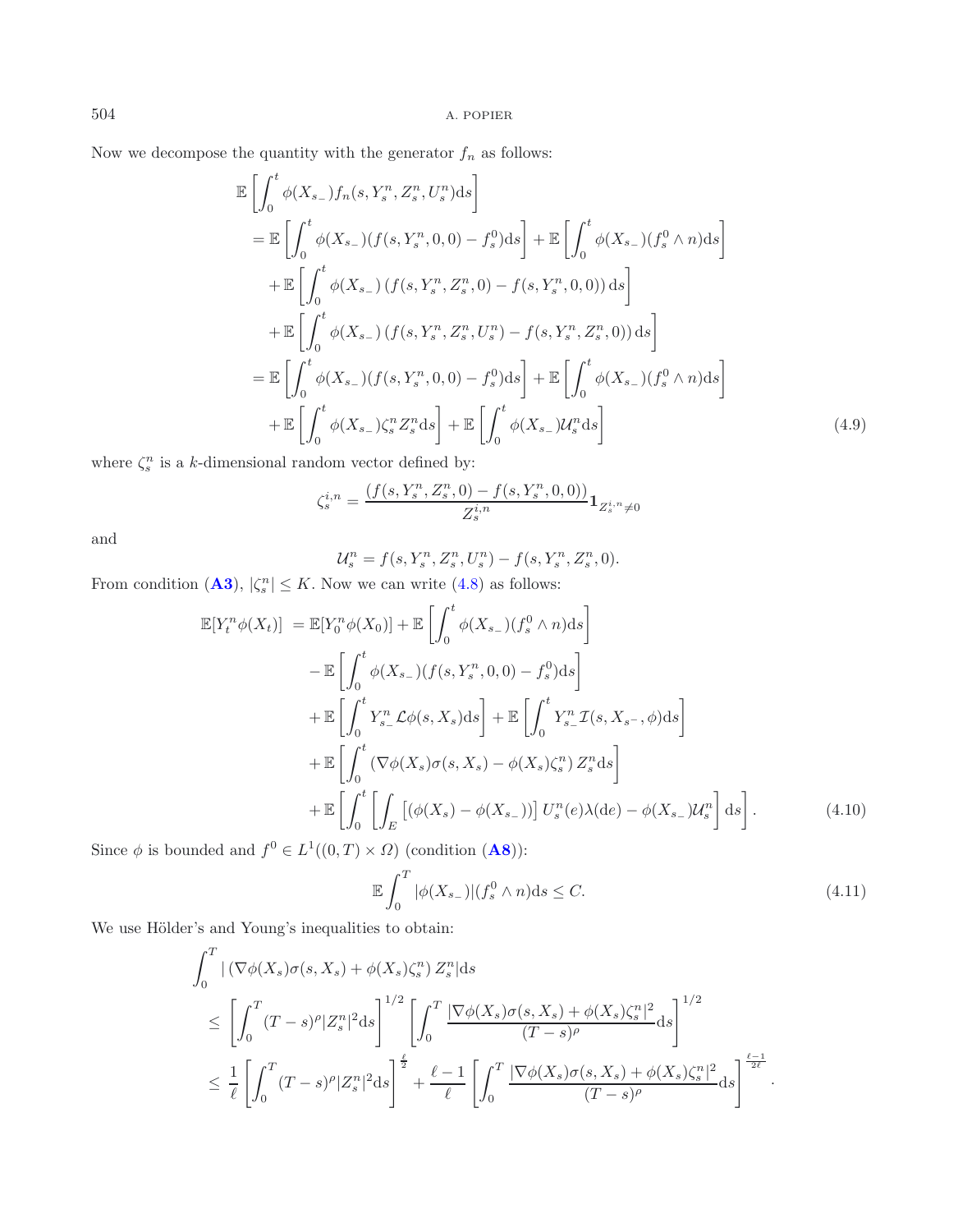Taking the expectation and thanks to Proposition [4.3,](#page-17-1) the first term on the right-hand side is bounded. For the second term, by assumption,  $\phi$  and  $\nabla \phi$  are supposed to be bounded,  $\zeta_s^n$  is also bounded,  $\sigma$  grows linearly and  $X \in \mathbb{H}^2(0,T)$ . Hence if  $\rho < 1$  (condition  $(\mathbf{A9})$  $(\mathbf{A9})$  $(\mathbf{A9})$ ), there exists a constant C such that for any n

$$
\mathbb{E}\int_{0}^{T} |\left(\nabla\phi(X_{s})\sigma(s,X_{s}) + \phi(X_{s})\zeta_{s}^{n}\right)Z_{s}^{n}|ds \leq C.
$$
\n(4.12)

The same estimate holds for  $U^n$ . Indeed from  $(A4)$  $(A4)$  $(A4)$ :

<span id="page-25-0"></span>
$$
-\int_{E} \vartheta(e)|U_{s}^{n}(e)|\lambda(de) \leq \int_{E} \hat{\kappa}_{s}^{n}(e)U_{s}^{n}(e)\lambda(de) \leq U_{s}^{n} \leq \int_{E} \kappa_{s}^{n}(e)U_{s}^{n}(e)\lambda(de) \leq \int_{E} \vartheta(e)|U_{s}^{n}(e)|\lambda(de)
$$
  
\nif  $\kappa_{s}^{n}(e) = \kappa_{s}^{Y^{n},Z^{n},U^{n},0}(e)$  and  $\hat{\kappa}_{s}^{n}(e) = \kappa_{s}^{Y^{n},Z^{n},0,U^{n}}(e)$ . Hence  
\n
$$
\mathbb{E} \int_{0}^{t} \left[ \int_{E} |[(\phi(X_{s}) - \phi(X_{s_{-}}))] U_{s}^{n}(e)|\lambda(de) \right] + |\phi(X_{s_{-}})U_{s}^{n}|ds
$$
\n
$$
\leq \mathbb{E} \int_{0}^{T} \int_{E} [|\phi(X_{s}) - \phi(X_{s_{-}})| + \vartheta(e)|\phi(X_{s_{-}})||] U_{s}^{n}(e)|\lambda(de)ds
$$
\n
$$
\leq \frac{1}{\ell} \mathbb{E} \left[ \int_{0}^{T} (T - s)^{\rho} ||U_{s}^{n}||_{L_{\lambda}^{2}}^{2} ds \right]^{\frac{\ell}{2}}
$$
\n
$$
+ \frac{l - 1}{l} \mathbb{E} \left[ \int_{0}^{T} \int_{E} \frac{(|\phi(X_{s_{-}} + \beta(s,X_{s_{-}},e)) - \phi(X_{s_{-}})| + \vartheta(e)|\phi(X_{s_{-}})|)^{2}}{(T - s)^{\rho}} \lambda(de)ds \right]^{\frac{\ell - 1}{2\ell}},
$$

thus

$$
\mathbb{E}\int_0^T \left(\int_E |\phi(X_s) - \phi(X_{s_-})| |U_s^n(e)| \lambda(de) + |\phi(X_{s_-})| |U_s^n|\right) ds \le C. \tag{4.13}
$$

Now we treat the three terms in  $(4.10)$  containing  $Y^n$  and X:

E

 $\theta$ 

 $\leq C$ .

$$
-\mathbb{E}\left[\int_0^t \phi(X_{s_-})f(s,Y_s^n,0,0)\mathrm{d}s\right]+\mathbb{E}\left[\int_0^t Y_{s_-}^n \mathcal{L}\phi(s,X_s)\mathrm{d}s\right]+\mathbb{E}\left[\int_0^t Y_{s_-}^n \mathcal{I}(s,X_{s^-},\phi)\mathrm{d}s\right].
$$

By condition (**[A5](#page-5-0)**), the first integral is bounded from below by:

$$
-\mathbb{E}\left[\int_0^t \phi(X_{s-})f(s,Y_s^n,0,0)\mathrm{d}s\right] \ge \mathbb{E}\left[\int_0^t \phi(X_{s-})(a_s)|Y_s^n|^{1+q}\mathrm{d}s\right].\tag{4.14}
$$

Now we deal with the terms containing the operators  $\mathcal L$  and  $\mathcal I$ . With Hölder's inequality we obtain:

$$
\mathbb{E}\left[\int_0^T |Y_{s-}^n \mathcal{L}(\phi)(s,X_s)|ds\right] \le \left[\mathbb{E}\int_0^T a_s \phi(X_s)(Y_s^n)^{q+1}ds\right]^{1/(q+1)}\times \left[\mathbb{E}\int_0^T a_s^{-1/q} \phi^{-1/q}(X_s)|\mathcal{L}(\phi)(s,X_s)|^{(q+1)/q}ds\right]^{q/(q+1)}
$$

To control the second quantity, we will be more specific about the test-function  $\phi$ . We will assume that  $\phi = \psi^{\gamma}$ where  $\psi$  belongs to  $C_b^{\infty}(\mathbb{R}^d)$  with support in  $\mathcal R$  and  $\gamma > 2(q+1)/q$ . Under this setting, there exists a constant C depending only on  $\psi$ ,  $\gamma$ ,  $\sigma$  and b such that

$$
|\mathcal{L}(\phi)| = |\mathcal{L}(\psi^{\gamma})| \le C\psi^{\gamma - 2}.
$$

.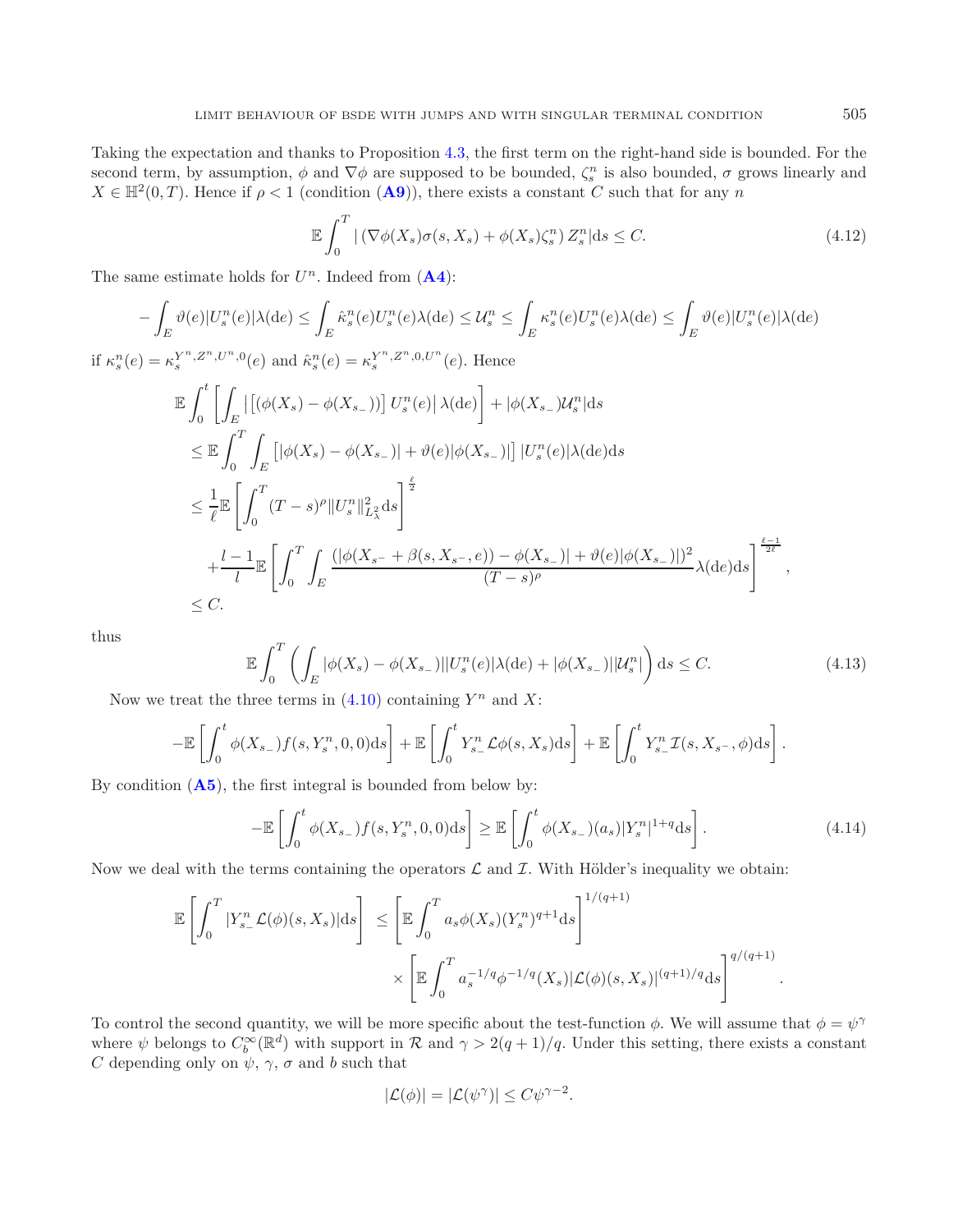Thus for  $\gamma > 2(q+1)/q$ 

$$
\phi^{-1/q}(X_s)|\mathcal{L}(\phi)(s,X_s)|^{(q+1)/q} \le C\psi^{-\gamma/q+(\gamma-2)(q+1)/q}(X_s) = C\psi^{\gamma-2(q+1)/q}(X_s)
$$

which is bounded. By condition  $(**A6**)$  $(**A6**)$  $(**A6**)$ ,  $a^{-1/q}$  is in  $L^{\ell}(\Omega)$ . Therefore

<span id="page-26-0"></span>
$$
\mathbb{E} \int_0^T a_s^{-1/q} \phi^{-1/q}(X_s) |\mathcal{L}(\phi)(s, X_s)|^{(q+1)/q} ds \le C
$$

for some constant C. Then

$$
\mathbb{E}\left[\int_0^T |Y_{s-}^n \mathcal{L}(\phi)(s,X_s)|\mathrm{d}s\right] \le C \left[\mathbb{E}\int_0^T a_s \phi(X_s)(Y_s^n)^{q+1} \mathrm{d}s\right]^{1/(q+1)}.\tag{4.15}
$$

<span id="page-26-2"></span>The previous steps were very similar to [\[20\]](#page-29-6). Therefore the main difference comes from the term

$$
\mathbb{E}\left[\int_0^t \int_E Y^n_{s_-} \left(\phi(X_s) - \phi(X_{s_-}) - \nabla \phi(X_{s_-})\beta(s, X_{s_-}, e)\right) \lambda(\mathrm{d}e) \mathrm{d}s\right].\tag{4.16}
$$

In order to control this term, assumptions **(D)** on the jumps of X and S will be used. Remember that  $\mathcal{R} = \mathcal{S}^c$ is open and for any  $\varepsilon > 0$  we define

<span id="page-26-1"></span>
$$
\Gamma(\varepsilon) := \{ x \in \mathcal{R} : d(x, \partial \mathcal{S}) \ge \varepsilon \}.
$$

 $\overline{\Gamma(\varepsilon/2)^c}$  and  $\Gamma(\varepsilon)$  are two disjoint closed sets of  $\mathbb{R}^d$ . By the  $C^{\infty}$  Urysohn lemma, there exists a  $C^{\infty}$  function  $\psi$ such that  $\psi \in [0,1], \psi \equiv 1$  on  $\Gamma(\varepsilon)$  and  $\psi \equiv 0$  on  $\Gamma(\varepsilon/2)^c$ . In particular the support of  $\psi$  is included in  $\mathcal R$  and since  $\partial S$  is compact,  $\psi$  belongs to  $C_b^{\infty}(\mathbb{R}^d)$ . We take  $\gamma > 2(q+1)/q$  and we define

$$
\phi = \psi^{\gamma}.\tag{4.17}
$$

Note that  $\phi$  also takes its values in [0, 1],  $\phi \equiv 1$  on  $\Gamma(\varepsilon)$  and  $\phi \equiv 0$  on  $\Gamma(\varepsilon/2)^c$ .

Since  $\partial S$  is compact and of class  $C^1$ , then there exists a constant  $\varepsilon_0 > 0$  such that for every  $y \in \mathcal{R} \cap \Gamma(\varepsilon_0)^c$ , there exists a unique  $z \in \partial S$  such that  $d(y, \partial S) = ||y - z||$  (see [\[7\]](#page-29-22), Sect. 14.6).

**Lemma 4.8.** *Under the above assumptions, let us choose*  $\varepsilon_1 < \varepsilon_0$  *such that*  $(1+K_\beta)\varepsilon_1 < \nu$  ( $K_\beta$  *is the Lipschitz constant of*  $\beta$  *w.r.t. x, condition* (**[D2](#page-18-1)**)). We have for any  $0 < \varepsilon < \varepsilon_1$ :

$$
\psi(X_{s-}) = 0 \Rightarrow \psi(X_s) = 0.
$$

*Moreover*

$$
\frac{\psi(X_s)}{\psi(X_{s^-})} = \psi(X_s) \mathbf{1}_{\Gamma(\varepsilon)}(X_{s^-}).
$$

*Proof.* We consider the case where  $X_{s-} \notin \text{supp}(\psi)$ , that is  $\psi(X_{s-}) = 0$ . Thus  $X_{s-}$  is in S or  $X_{s-}$  is in R but  $d(X_{s^-}, \partial S) < \varepsilon$ .

(1) If  $X_{s-} \in \mathcal{S}$ , then  $X_s \in \mathcal{S}$ , hence  $\psi(X_s) = 0$ .

(2) Let  $z \in \mathcal{R}$  with  $d(z, \partial \mathcal{S}) < \varepsilon$  and  $x \in \partial \mathcal{S}$  such that  $d(z, \mathcal{S}) = ||z - x||$ . Let us prove that  $z + \beta(s, z, e) \in \mathcal{S}$ by contradiction. Assume that  $z + \beta(s, z, e) \notin S$  and consider the following convex combination:

$$
z_t := (1-t)(z + \beta(s, z, e)) + t(x + \beta(s, x, e)).
$$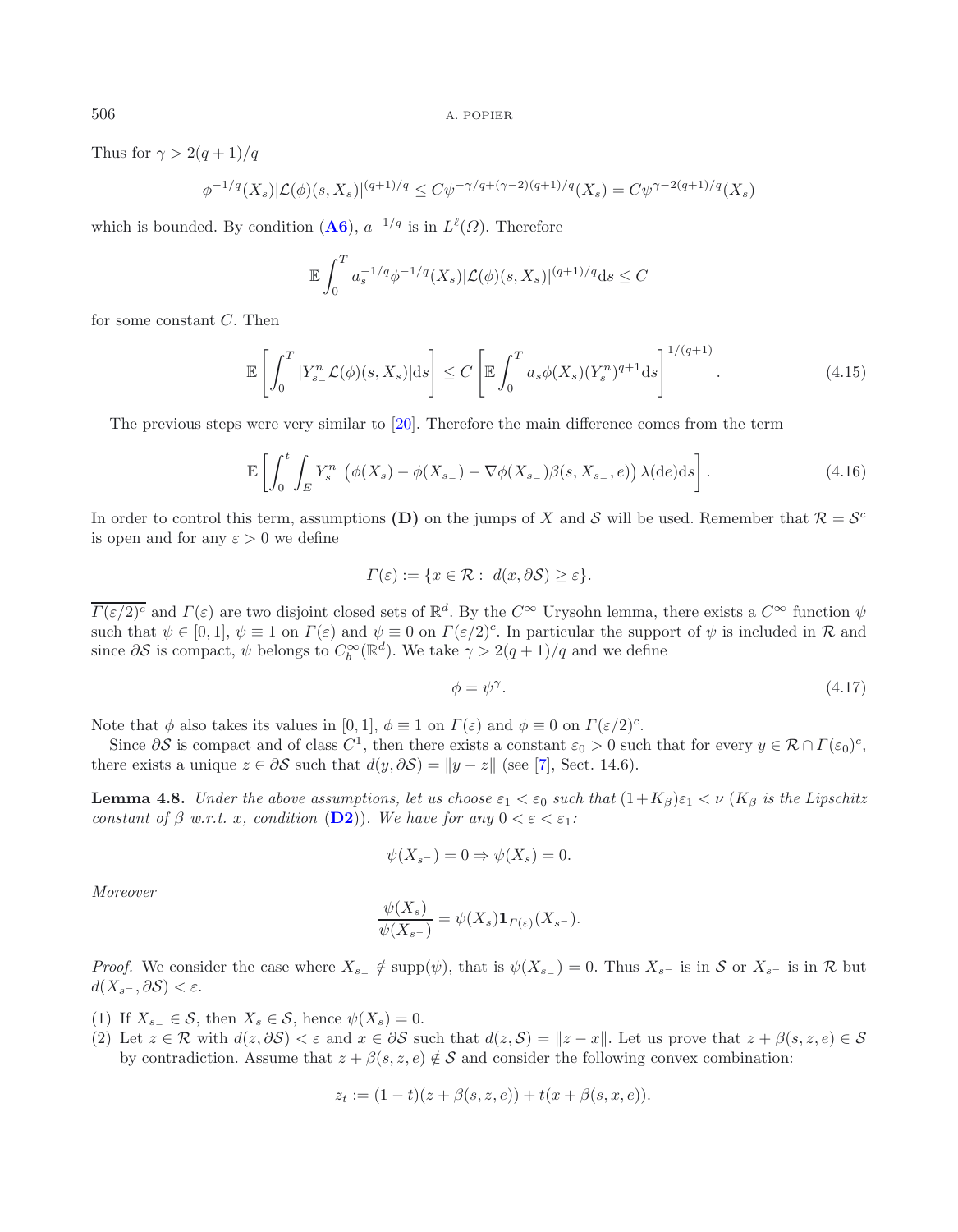Now since  $\beta$  is Lipschitz continuous w.r.t. x:

$$
||z_t - (x + \beta(s, x, e))|| = (1 - t)||z + \beta(s, z, e) - x - \beta(s, x, e)||
$$
  
\n
$$
\leq (1 - t)(1 + K_{\beta}) ||z - x|| \leq (1 - t)(1 + K_{\beta})\varepsilon
$$
  
\n
$$
\leq (1 + K_{\beta})\varepsilon < \nu.
$$

Since  $x \in \partial S$ ,  $x + \beta(s, x, e) \in S$ . But  $z + \beta(s, z, e) \notin S$ . Thus by continuity there exists  $t_0 \in (0, 1)$  such that

$$
z_{t_0} := (1 - t_0)(z + \beta(s, z, e)) + t_0(x + \beta(s, x, e)) \in \partial S.
$$

Thus we have obtained  $x\in \partial \mathcal{S}$  and  $z_{t_0}\in \partial \mathcal{S}$  such that

$$
||z_{t_0} - (x + \beta(s, x, e))|| < \nu \Rightarrow d(x + \beta(x, s, e), \partial S) < \nu.
$$

This leads to a contradiction. So we deduce  $z + \beta(s, z, e) \in \mathcal{S}$ .

Hence if  $X_{s-} \in \mathcal{R}$  with  $d(X_{s-}, \partial S) < \varepsilon$ ,  $X_s \in \mathcal{S}$  and  $\psi(X_s) = 0$ .

Now consider the quotient

$$
\frac{\psi(X_s)}{\psi(X_{s^-})} = \frac{\psi(X_s)}{\psi(X_{s^-})} \mathbf{1}_{\text{supp}(\psi)}(X_{s^-}).
$$

The first part of the proof shows that for any  $\varepsilon < \varepsilon_1$ , we have:

$$
\frac{\psi(X_s)}{\psi(X_{s^-})} = \psi(X_s) \mathbf{1}_{\Gamma(\varepsilon)}(X_{s^-}).
$$

Indeed if  $X_{s^-}$  is in supp $(\psi) \cap \Gamma(\varepsilon)^c$ , then  $X_s \in \mathcal{S}$ , and thus the quotient is null.

Now we can deal with the term given by  $(4.16)$ . By Hölder's inequality we obtain:

$$
\mathbb{E}\left[\int_{0}^{t} Y_{s-}^{n} |\mathcal{I}(s, X_{s-}, \phi)| ds\right] \leq \left[\mathbb{E}\int_{0}^{t} a_{s} \phi(X_{s-})(Y_{s}^{n})^{q+1} ds\right]^{\frac{1}{q+1}} \times \left[\mathbb{E}\int_{0}^{t} a_{s}^{-1/q} \int_{E} \frac{|\phi(X_{s}) - \phi(X_{s-}) - \nabla \phi(X_{s-})\beta(s, X_{s-}, e)|^{\frac{q+1}{q}}}{\phi(X_{s-})^{1/q}} \lambda(de) ds.\right]^{\frac{q}{q+1}}
$$

<span id="page-27-0"></span>Since  $\phi = \psi^{\gamma}$ , the last integral is controlled by:

$$
\psi(X_{s-})^{-\gamma/q} |\psi^{\gamma}(X_s) - \psi^{\gamma}(X_{s-}) - \nabla(\psi^{\gamma})(X_{s-})\beta(s, X_{s-}, e)|^{\frac{q+1}{q}}
$$
  
\n
$$
\leq C_q \phi(X_s) \left(\frac{\psi(X_s)}{\psi(X_{s-})}\right)^{\gamma/q} + C_q \phi(X_{s-})
$$
  
\n
$$
+ C_q \psi^{\gamma - (q+1)/q}(X_{s-}) |\nabla \psi(X_{s-})\beta(s, X_{s-}, e)|.
$$

But with Lemma [4.8](#page-26-1) we obtain:

$$
\begin{split} &\psi(X_{s-})^{-\gamma/q}\left|\psi^{\gamma}(X_s)-\psi^{\gamma}(X_{s-})-\nabla(\psi^{\gamma})(X_{s-})\beta(s,X_{s-},e)\right|^{\frac{q+1}{q}}\\ &\leq C_q\left[\psi^{\frac{\gamma(q+1)}{q}}(X_s)\mathbf{1}_{\Gamma(\delta)}(X_{s-})+\psi^{\gamma}(X_{s-})+\psi^{\gamma-\frac{q+1}{q}}(X_{s-})|\nabla\psi(X_{s-})\beta(s,X_{s-},e)|\right]. \end{split}
$$

From the assumption on  $\psi$  and since  $\gamma > 2(q+1)/q$ , with condition ([A6](#page-5-0)) there exists a constant C independent on  $n$  such that: 1

$$
\mathbb{E}\left[\int_0^T Y^n_{s-}|\mathcal{I}(s,X_{s-},\phi)|\mathrm{d}s\right] \le C\left[\mathbb{E}\int_0^T a_s \phi(X_{s-})(Y^n_{s-})^q\mathrm{d}s\right]^{\frac{1}{q+1}}.\tag{4.18}
$$

 $\Box$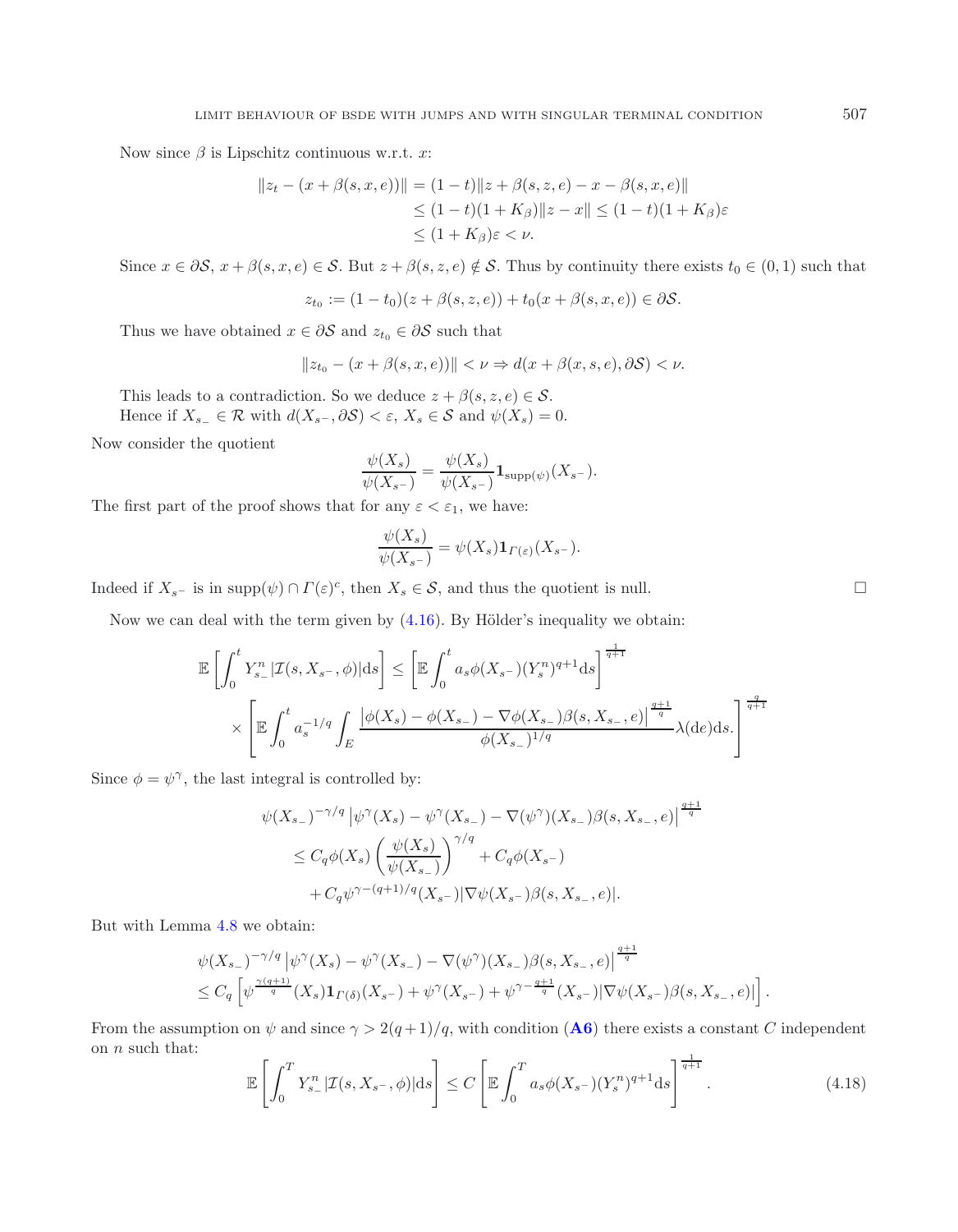Let us summarize what we obtained. For any  $\varepsilon$  small enough, any function  $\phi = \psi^{\gamma}$  with  $\gamma > 2(q+1)/q$ , from  $(4.10)$  and using  $(4.11)–(4.13)$  $(4.11)–(4.13)$  $(4.11)–(4.13)$ ,  $(4.15)$ ,  $(4.18)$  we deduce that there exists a constant C independent of n such that

$$
0 \le \mathbb{E} \int_0^T a_s \phi(X_{s-}) |Y_s^n|^{1+q} ds \le -\mathbb{E} \int_0^T \phi(X_{s-}) f(s, Y_s^n, 0, 0) ds \le C < +\infty.
$$
 (4.19)

<span id="page-28-1"></span>Moreover all these estimates show that we can pass to the limit in  $(4.10)$  (see details in [\[20](#page-29-6)]) and we have:

$$
\mathbb{E}[Y_T\phi(X_T)] = \mathbb{E}[Y_t\phi(X_t)] + \mathbb{E}\left[\int_t^T \phi(X_{s-})f_s^0 ds\right]
$$
  
\n
$$
- \mathbb{E}\left[\int_t^T \phi(X_{s-})f(s,Y_s,0,0)ds\right]
$$
  
\n
$$
+ \mathbb{E}\left[\int_t^T Y_{s-}\mathcal{L}\phi(s,X_s)ds\right] + \mathbb{E}\left[\int_t^T Y_{s-}\mathcal{I}(s,X_{s-},\phi)ds\right]
$$
  
\n
$$
+ \mathbb{E}\left[\int_t^T (\nabla\phi(X_s)\sigma(s,X_s) + \phi(X_s)\delta_s)Z_s ds\right]
$$
  
\n
$$
+ \mathbb{E}\left[\int_t^T \left[\int_E (\phi(X_s) - \phi(X_{s-}))U_s(e)\lambda(de) + \mathcal{U}_s\phi(X_{s-})\right]ds\right].
$$
\n(4.20)

Estimate [\(4.19\)](#page-28-0) also holds with Y, and once again from [\(4.11\)](#page-24-1)−[\(4.13\)](#page-25-0), [\(4.15\)](#page-26-2) and [\(4.18\)](#page-27-0), we can let t go to T in [\(4.20\)](#page-28-1) in order to have:

$$
\mathbb{E}\left[\left(\liminf_{t\to T} Y_t\right)\phi(X_T)\right] \leq \lim_{t\to T} \mathbb{E}[Y_t\phi(X_t)] = \mathbb{E}[\xi\phi(X_T)].
$$

Recall that the function  $\phi$  is equal to one on  $\Gamma(\varepsilon)$ , and  $\varepsilon$  can be as small as we want, and we already know that  $\liminf_{t\to T} Y_t \geq \xi$  a.s. This last inequality shows that in fact a.s.

$$
\liminf_{t \to T} Y_t = \xi.
$$

This achieves the Proof of Theorem [4.5.](#page-18-0)

The Proof of Theorem [4.5](#page-18-0) shows that the limit of  $Y_t$  exists in mean in the following sense: for smooth function  $\phi$ 

$$
\lim_{t \to T} \mathbb{E}(Y_t \phi(X_t)) = \begin{cases} \mathbb{E}(\xi \phi(X_T)) & \text{if } \operatorname{supp}(\phi) \cap \mathcal{S} = \emptyset, \\ +\infty & \text{if } \mathbb{E}(\phi(X_T) \mathbf{1}_{\mathcal{S}}) > 0. \end{cases}
$$

# 5. Conclusion

To finish this paper, we gather together the Theorems [3.1](#page-10-0) and [4.5:](#page-18-0) under the conditions **(A\*)**-**(B)**-**(C)**-**(D)**- **(E)**, with the assumptions (**[A8](#page-16-0)**), (**[A9](#page-17-0)**), if the filtration F is left-continuous at time T and if one of the next three cases holds:

- f does not depend on u or  $\pi(t, 0, u) = f(t, 0, 0, u) f(t, 0, 0, 0) \geq 0$  a.s. for any t and u;
- $\vartheta \in \mathbb{L}^1_\lambda(E)$  and there exists a constant  $\kappa_* > -1$  such that  $\kappa_s^{0,0,u,0}(e) \geq \kappa_*$  a.e. for any  $(s, u, e);$
- $\lambda$  is a finite measure on E;

then a.s.

$$
\lim_{t \to T} Y_t = \xi.
$$

<span id="page-28-0"></span>